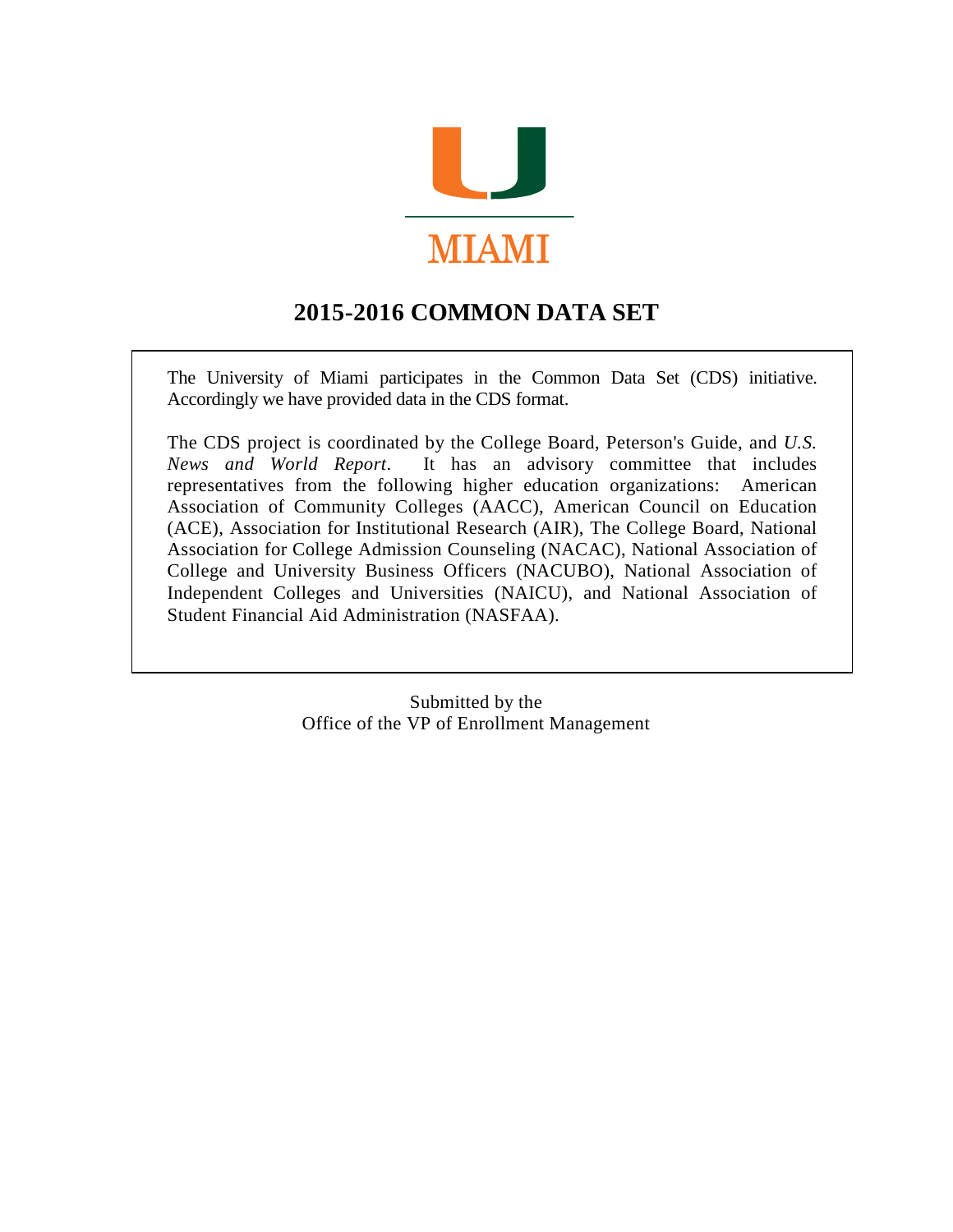### **TABLE OF CONTENTS**

| A. General Information                             | $\mathbf{1}$   |
|----------------------------------------------------|----------------|
| <b>B.</b> Enrollment and Persistence               | 3              |
| C. First-Time, First-Year (New Freshman) Admission | $\overline{7}$ |
| D. Transfer Admission                              | 14             |
| E. Academic Offerings and Policies                 | 16             |
| F. Student Life                                    | 17             |
| G. Annual Expenses                                 | 19             |
| H. Financial Aid                                   | 21             |
| I. Instructional Faculty and Class Size            | 27             |
| J. Degrees Conferred                               | 29             |
| Change to the CDS for 2015-2016                    | 30             |
| <b>Common Data Set Definitions</b>                 | 32             |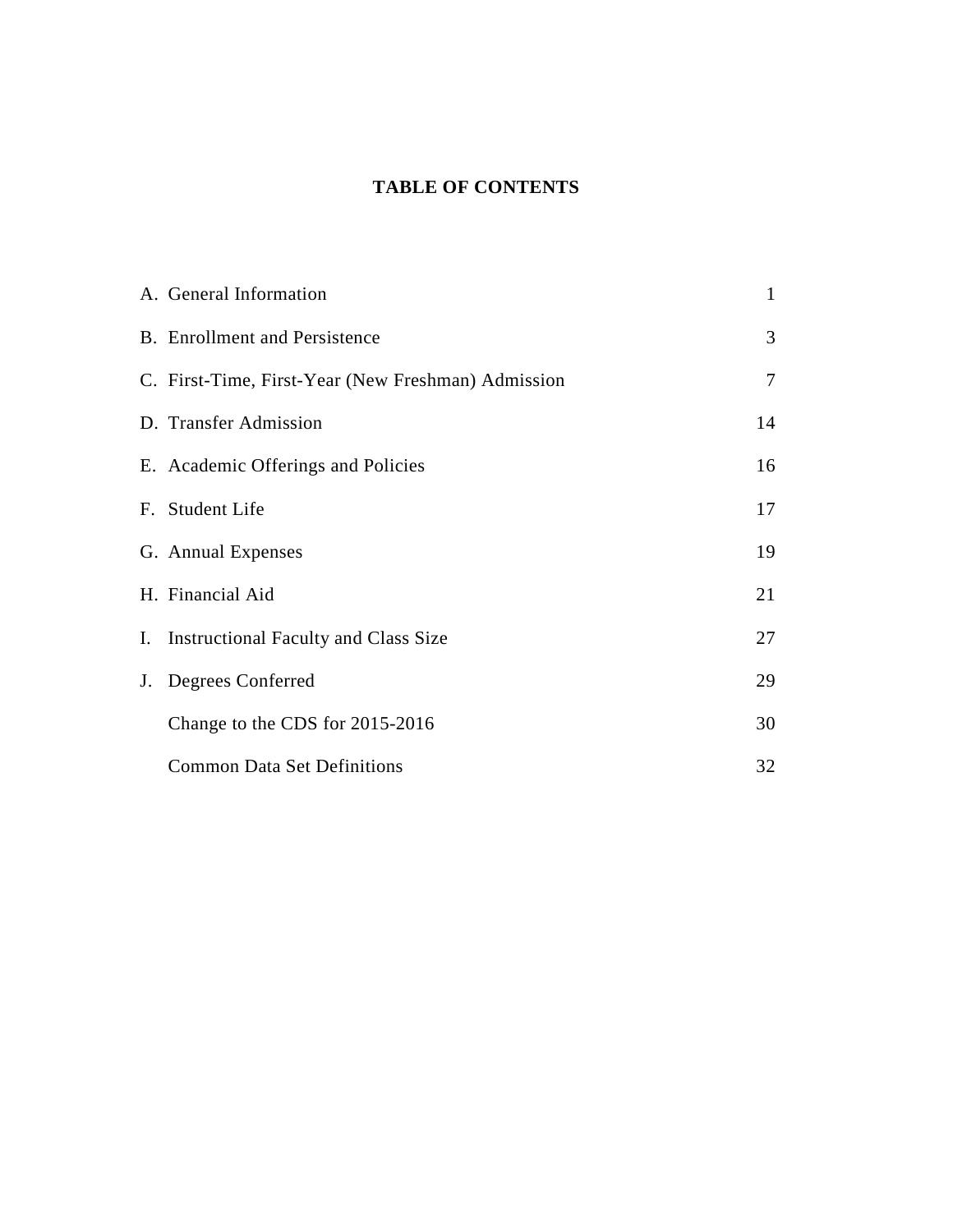# **A. General Information**

#### **A0 Respondent Information (Not for Publication)**

| Name:                                                         | <b>John Haller</b>                                                                 |     |    |
|---------------------------------------------------------------|------------------------------------------------------------------------------------|-----|----|
| Title:                                                        | <b>Vice President of Enrollment Management</b>                                     |     |    |
| Office:                                                       | <b>Office of the VP of Enrollment Management</b>                                   |     |    |
| Mailing Address:                                              | 1306 Stanford Drive, Suite UC 2275                                                 |     |    |
| City/State/Zip/Country:                                       | <b>Coral Gables, FL 33146</b>                                                      |     |    |
| Phone:                                                        | (305) 284-3970                                                                     |     |    |
| Fax:                                                          | (305) 284-8641                                                                     |     |    |
| E-mail Address:                                               | jhaller@miami.edu                                                                  |     |    |
|                                                               | Are your responses to the CDS posted for reference on your institution's Web site? | Yes | No |
|                                                               |                                                                                    | X   |    |
| If yes, please provide the URL of the corresponding Web page: |                                                                                    |     |    |
| http://www.miami.edu/index.php/Common_Data_Set                |                                                                                    |     |    |



**A0A** We invite you to indicate if there are items on the CDS for which you cannot use the requested analytic convention, cannot provide data for the cohort requested, whose methodology is unclear, or about which you have questions or comments in general. This information will not be published but will help the publishers further refine CDS items.

#### **A1 Address Information**

| AGU COO HIIVIIIGAO                               |                                    |
|--------------------------------------------------|------------------------------------|
| Name of College/University:                      | <b>University of Miami</b>         |
| Mailing Address:                                 | P.O. Box 248025                    |
| City/State/Zip/Country:                          | Coral Gables, FL 33124, U.S.A.     |
| Street Address (if different):                   |                                    |
| City/State/Zip/Country:                          |                                    |
| Main Phone Number:                               | (305) 284-2211                     |
| WWW Home Page Address:                           | www.miami.edu                      |
| Admissions Phone Number:                         | (305) 284-4323                     |
| Admissions Toll-Free Phone Number:               | n.a.                               |
| Admissions Office Mailing Address:               | <b>P.O. Box 248025</b>             |
| City/State/Zip/Country:                          | <b>Coral Gables, FL 33124-4616</b> |
| <b>Admissions Fax Number:</b>                    | (305) 284-2507                     |
| Admissions E-mail Address:                       | admission@miami.edu                |
| If there is a separate URL for your              | www.miami.edu/apply                |
| school's online application, please              |                                    |
| specify: $\frac{\qquad \qquad }{\qquad \qquad }$ |                                    |
|                                                  | P.O. Box 249117                    |
| If you have a mailing address other              | <b>Coral Gables, FL 33124-5226</b> |
| than the above to which applications             |                                    |
| should be sent, please provide:                  |                                    |

#### **A2 Source of institutional control** (Check only one)**:**

| <b>Public</b>       |  |
|---------------------|--|
| Private (nonprofit) |  |
| Proprietary         |  |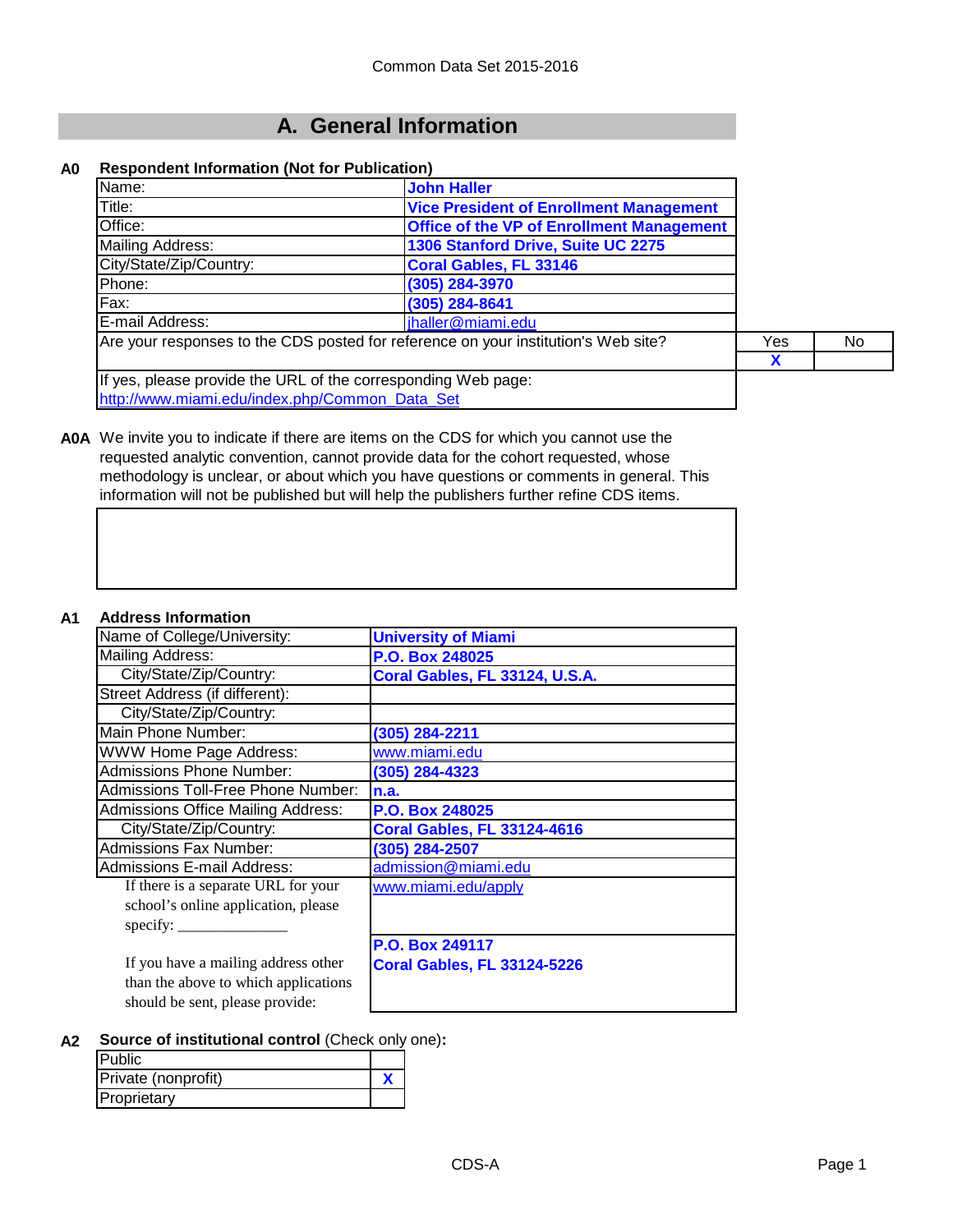# **A. General Information**

### **A3 Classify your undergraduate institution:**

| Coeducational college |  |
|-----------------------|--|
| Men's college         |  |
| Women's college       |  |

#### **A4 Academic year calendar:**

| Semester                       |  |
|--------------------------------|--|
| Quarter                        |  |
| Trimester                      |  |
| $4 - 1 - 4$                    |  |
| Continuous                     |  |
| Differs by program (describe): |  |
|                                |  |
| Other (describe):              |  |
|                                |  |

### **A5 Degrees offered by your institution:**

| Certificate                |   |
|----------------------------|---|
| Diploma                    |   |
| Associate                  |   |
| <b>Transfer Associate</b>  |   |
| <b>Terminal Associate</b>  |   |
| Bachelor's                 | X |
| Postbachelor's certificate | X |
| Master's                   | X |
| Post-master's certificate  | X |
| Doctoral degree            |   |
| research/scholarship       |   |
| Doctoral degree -          |   |
| professional practice      |   |
| Doctoral degree -- other   |   |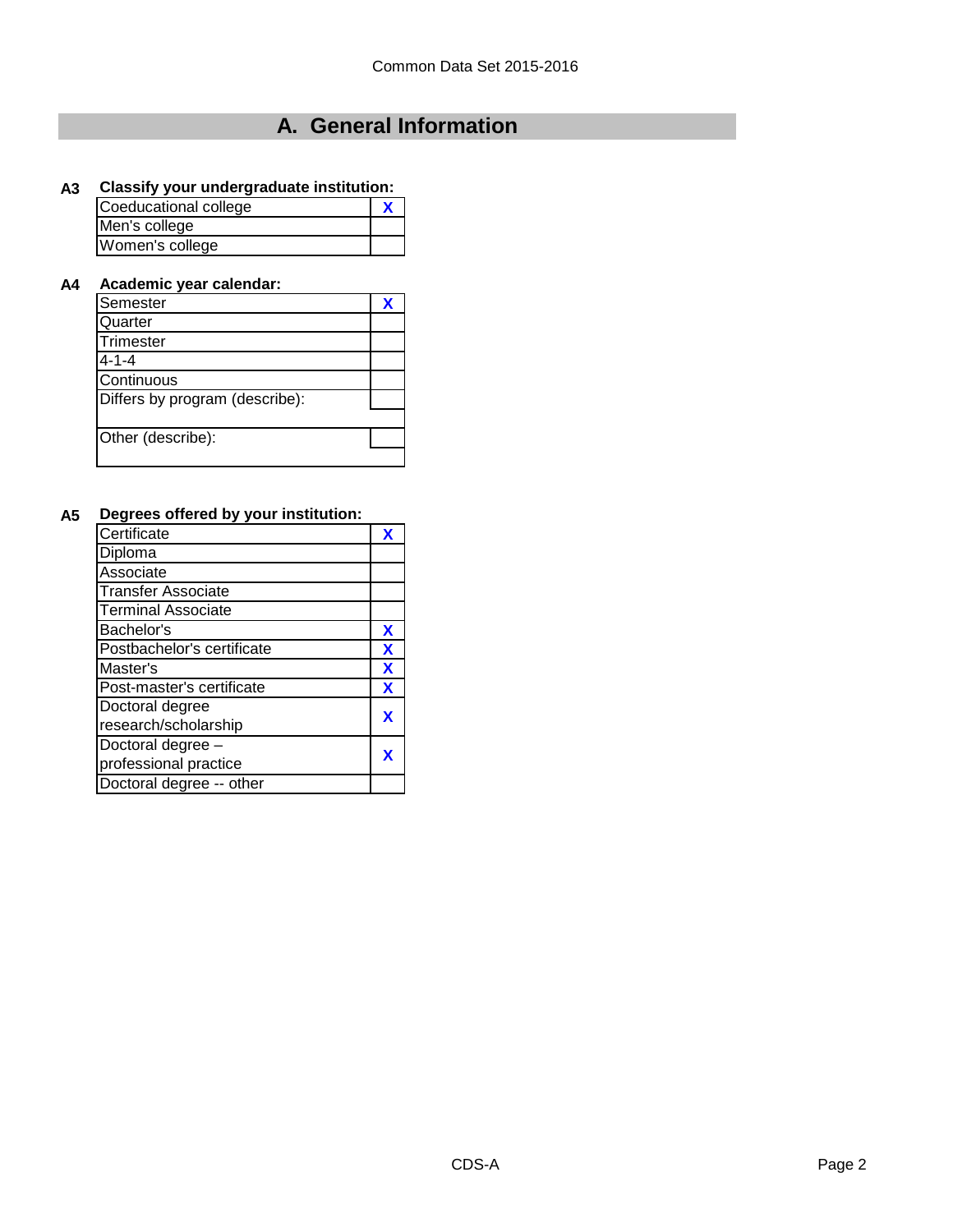**B1 Institutional Enrollment - Men and Women Provide numbers of students for each of the following categories as of the institution's official fall reporting date or as of October 15, 2015. Note: Report students formerly designated as "first professional" in the graduate cells.**

|                                   | <b>FULL-TIME</b> |       | <b>PART-TIME</b> |        |
|-----------------------------------|------------------|-------|------------------|--------|
|                                   | Men              | Women | Men              | Women  |
| <b>Undergraduates</b>             |                  |       |                  |        |
| Degree-seeking, first-time        |                  |       |                  |        |
| freshmen                          | 997              | 1,059 | 15               | 9      |
| Other first-year, degree-seeking  | 249              | 264   | 12               | 23     |
| All other degree-seeking          | 3,785            | 3,936 | 188              | 230    |
| Total degree-seeking              | 5,031            | 5,259 | 215              | 262    |
| All other undergraduates enrolled |                  |       |                  |        |
| in credit courses                 | 91               | 100   | 59               | 105    |
| Total undergraduates              | 5,122            | 5,359 | 274              | 367    |
| <b>Graduate</b>                   |                  |       |                  |        |
| Degree-seeking, first-time        | 791              | 808   | 132              | 88     |
| All other degree-seeking          | 1,699            | 1,609 | 217              | 282    |
| All other graduates enrolled in   |                  |       |                  |        |
| credit courses                    | 7                | 18    | 33               | 41     |
| Total graduate                    | 2,497            | 2,435 | 382              | 411    |
| Total all undergraduates          |                  |       |                  | 11,122 |
| Total all graduate                |                  |       |                  | 5,725  |
| <b>GRAND TOTAL ALL STUDENTS</b>   |                  |       |                  | 16,847 |

**B2 Enrollment by Racial/Ethnic Category. Provide numbers of undergraduate students for each of the following categories as of the institution's official fall reporting date or as of October 15, 2015. Include international students only in the category "Nonresident aliens." Complete the "Total Undergraduates" column only if you cannot provide data for the first two columns. Report as your institution reports to IPEDS: persons who are Hispanic should be reported only on the Hispanic line, not under any race, and persons who are non-Hispanic multi-racial should be reported only under "Two or more races."** 

|                                                 | Degree-Seeking<br>First-Time<br><b>First Year</b> | Degree-Seeking<br>Undergraduates<br>(include first-time<br>first-year) | Total<br>Undergraduates<br>(both degree- and<br>non-degree-<br>seeking) |
|-------------------------------------------------|---------------------------------------------------|------------------------------------------------------------------------|-------------------------------------------------------------------------|
| Nonresident aliens                              | 288                                               | 1,554                                                                  |                                                                         |
| Hispanic/Latino                                 | 442                                               | 2,411                                                                  |                                                                         |
| Black or African American, non-Hispanic         | 148                                               | 828                                                                    |                                                                         |
| White, non-Hispanic                             | 943                                               | 4,543                                                                  |                                                                         |
| American Indian or Alaska Native, non-Hispanic  |                                                   | 13                                                                     |                                                                         |
| Asian, non-Hispanic                             | 122                                               | 601                                                                    |                                                                         |
| Native Hawaiian or other Pacific Islander, non- |                                                   |                                                                        |                                                                         |
| Hispanic                                        |                                                   | 8                                                                      |                                                                         |
| Two or more races, non-Hispanic                 | 76                                                | 325                                                                    |                                                                         |
| Race and/or ethnicity unknown                   | 57                                                | 484                                                                    |                                                                         |
| <b>TOTAL</b>                                    | 2,080                                             | 10,767                                                                 | 0                                                                       |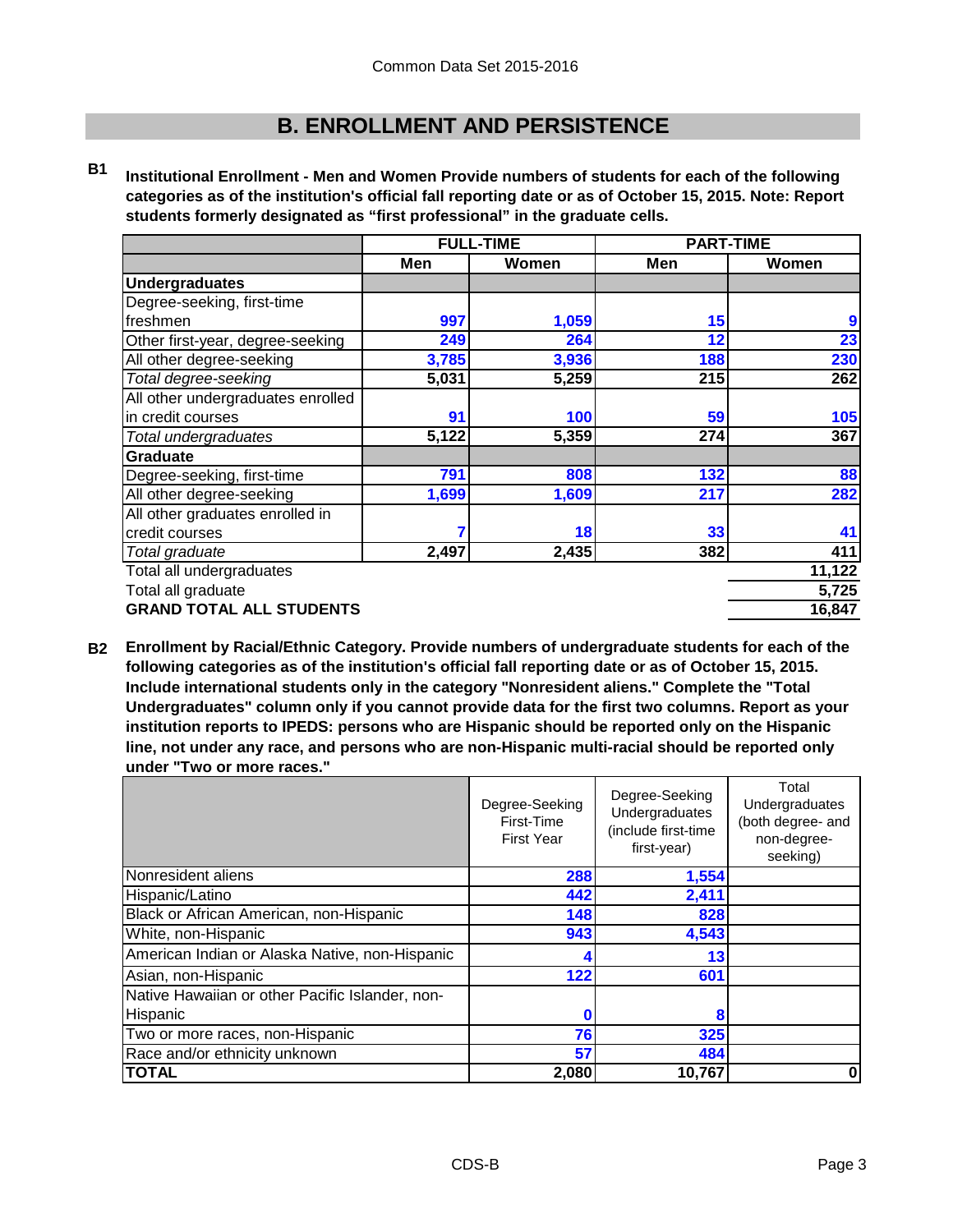### **Persistence**

#### **B3 Number of degrees awarded from July 1, 2014 to June 30, 2015**

| Certificate/diploma             |       |
|---------------------------------|-------|
| Associate degrees               |       |
| Bachelor's degrees              | 2,774 |
| Postbachelor's certificates     | 20    |
| Master's degrees                | 1,175 |
| Post-Master's certificates      |       |
| Doctoral degrees -              |       |
| research/scholarship            | 208   |
| Doctoral degrees - professional |       |
| practice                        |       |
| Doctoral degrees - other        |       |

### **Graduation Rates**

The items in this section correspond to data elements collected by the IPEDS Web-based Data Collection System's Graduation Rate Survey (GRS). For complete instructions and definitions of data elements, see the IPEDS GRS instructions and glossary on the 2015 Web-based survey.

#### **For Bachelor's or Equivalent Programs**

Please provide data for the Fall 2009 cohort if available. If Fall 2009 cohort data are not available, provide data for the Fall 2008 cohort.

#### *Fall 2009 Cohort*

Report for the cohort of full-time first-time bachelor's (or equivalent) degree-seeking undergraduate students who entered in Fall 2009. Include in the cohort those who entered your institution during the summer term preceding Fall 2009.

| <b>B4</b> | Initial 2009 cohort of first-time, full-time bachelor's (or equivalent) degree-seeking<br>undergraduate students; total all students:                                                                                                                                           | 1,905          |
|-----------|---------------------------------------------------------------------------------------------------------------------------------------------------------------------------------------------------------------------------------------------------------------------------------|----------------|
| <b>B5</b> | Of the initial 2009 cohort, how many did not persist and did not graduate for the<br>following reasons: death, permanent disability, service in the armed forces, foreign aid<br>service of the federal government, or official church missions; total allowable<br>exclusions: |                |
| <b>B6</b> | Final 2009 cohort, after adjusting for allowable exclusions: (subtract question B5 from<br>question B4)                                                                                                                                                                         |                |
| Β7        | Of the initial 2009 cohort, how many completed the program in four years or less (by<br>August 31, 2013):                                                                                                                                                                       | 1,903<br>1,297 |
| <b>B8</b> | Of the initial 2009 cohort, how many completed the program in more than four years<br>but in five years or less (after August 31, 2013 and by August 31, 2014):                                                                                                                 | 215            |
| <b>B9</b> | Of the initial 2009 cohort, how many completed the program in more than five years but<br>in six years or less (after August 31, 2014 and by August 31, 2015):                                                                                                                  |                |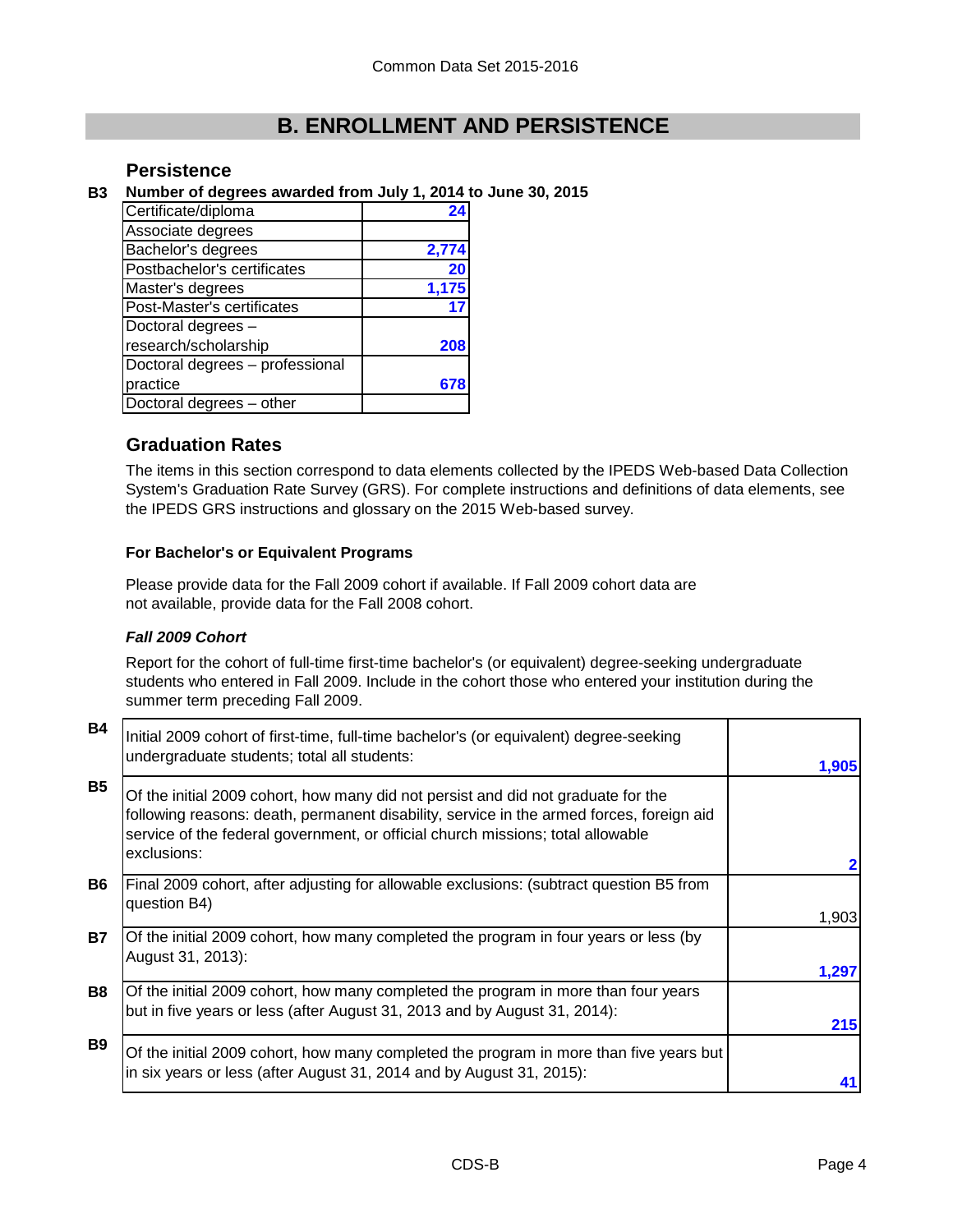| <b>B10</b> Total graduating within six years (sum of questions B7, B8, and B9):     |        |
|-------------------------------------------------------------------------------------|--------|
|                                                                                     | 1.553I |
| B11 Six-year graduation rate for 2009 cohort (question B10 divided by question B6): |        |
|                                                                                     | 82%    |

### *Fall 2008 Cohort*

Report for the cohort of full-time first-time bachelor's (or equivalent) degree-seeking undergraduate students who entered in Fall 2008. Include in the cohort those who entered your institution during the summer term preceding Fall 2008.

| <b>B4</b>  | Initial 2008 cohort of first-time, full-time bachelor's (or equivalent) degree-seeking<br>undergraduate students; total all students:                                                                                                                                           |         |
|------------|---------------------------------------------------------------------------------------------------------------------------------------------------------------------------------------------------------------------------------------------------------------------------------|---------|
| <b>B5</b>  | Of the initial 2008 cohort, how many did not persist and did not graduate for the<br>following reasons: death, permanent disability, service in the armed forces, foreign aid<br>service of the federal government, or official church missions; total allowable<br>exclusions: |         |
| <b>B6</b>  | Final 2008 cohort, after adjusting for allowable exclusions: (subtract question B5 from<br>question B4)                                                                                                                                                                         | 0       |
| <b>B7</b>  | Of the initial 2008 cohort, how many completed the program in four years or less (by<br>August 31, 2012):                                                                                                                                                                       |         |
| B8         | Of the initial 2008 cohort, how many completed the program in more than four years<br>but in five years or less (after August 31, 2012 and by August 31, 2013):                                                                                                                 |         |
| <b>B</b> 9 | Of the initial 2008 cohort, how many completed the program in more than five years but<br>in six years or less (after August 31, 2013 and by August 31, 2014):                                                                                                                  |         |
| <b>B10</b> | Total graduating within six years (sum of questions B7, B8, and B9):                                                                                                                                                                                                            | 0       |
| <b>B11</b> | Six-year graduation rate for 2008 cohort (question B10 divided by question B6):                                                                                                                                                                                                 | #DIV/0! |

#### **For Two-Year Institutions**

Please provide data for the 2012 cohort if available. If 2012 cohort data are not available, provide data for the 2011 cohort.

### *2012 Cohort*

| <b>B12</b> Initial 2012 cohort, total of first-time, full-time degree/certificate-seeking students:                                                                                                                                                                                        |  |
|--------------------------------------------------------------------------------------------------------------------------------------------------------------------------------------------------------------------------------------------------------------------------------------------|--|
| <b>B13</b> Of the initial 2012 cohort, how many did not persist and did not graduate for the<br>following reasons: death, permanent disability, service in the armed forces, foreign aid<br>service of the federal government, or official church missions; total allowable<br>exclusions: |  |
| <b>B14</b> Final 2012 cohort, after adjusting for allowable exclusions (Subtract question B13 from<br>question B12):                                                                                                                                                                       |  |
| <b>B15</b> Completers of programs of less than two years duration (total):                                                                                                                                                                                                                 |  |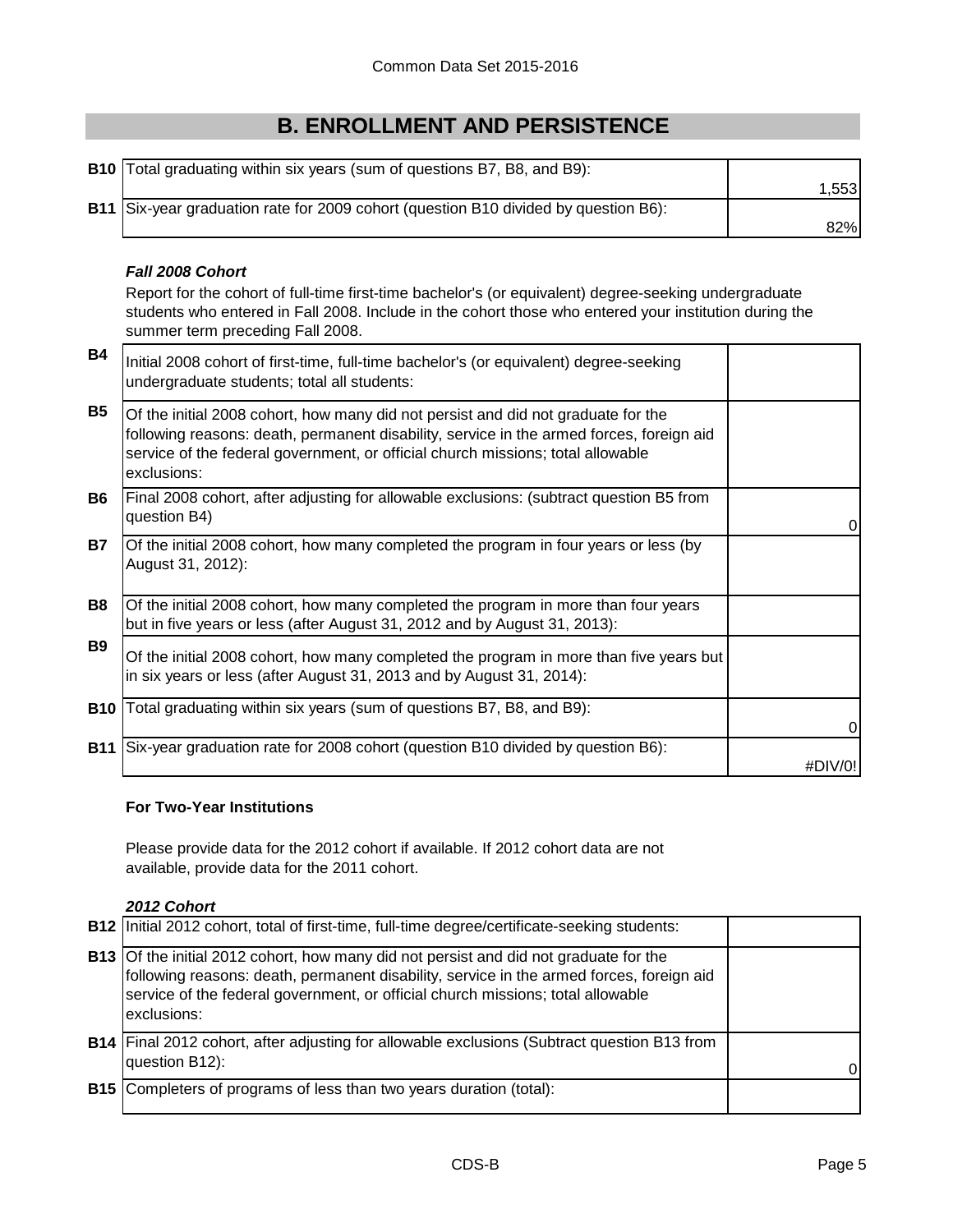|              | <b>B16</b> Completers of programs of less than two years within 150 percent of normal time:                      |  |
|--------------|------------------------------------------------------------------------------------------------------------------|--|
|              | <b>B17</b> Completers of programs of at least two but less than four years (total):                              |  |
|              | <b>B18</b> Completers of programs of at least two but less than four-years within 150 percent of<br>normal time: |  |
|              | <b>B19</b> Total transfers-out (within three years) to other institutions:                                       |  |
| <b>B20</b> l | Total transfers to two-year institutions:                                                                        |  |
|              | <b>B21</b> Total transfers to four-year institutions:                                                            |  |

### *2011 Cohort*

|            | <b>B12</b> Initial 2011 cohort, total of first-time, full-time degree/certificate-seeking students:                                                                                                                                                                                        |  |
|------------|--------------------------------------------------------------------------------------------------------------------------------------------------------------------------------------------------------------------------------------------------------------------------------------------|--|
|            | <b>B13</b> Of the initial 2011 cohort, how many did not persist and did not graduate for the<br>following reasons: death, permanent disability, service in the armed forces, foreign aid<br>service of the federal government, or official church missions; total allowable<br>exclusions: |  |
|            | B14   Final 2011 cohort, after adjusting for allowable exclusions (Subtract question B13 from<br>question B12):                                                                                                                                                                            |  |
|            | <b>B15</b> Completers of programs of less than two years duration (total):                                                                                                                                                                                                                 |  |
|            | <b>B16</b> Completers of programs of less than two years within 150 percent of normal time:                                                                                                                                                                                                |  |
|            | <b>B17</b> Completers of programs of at least two but less than four years (total):                                                                                                                                                                                                        |  |
|            | <b>B18</b> Completers of programs of at least two but less than four-years within 150 percent of<br>normal time:                                                                                                                                                                           |  |
| <b>B19</b> | Total transfers-out (within three years) to other institutions:                                                                                                                                                                                                                            |  |
| <b>B20</b> | Total transfers to two-year institutions:                                                                                                                                                                                                                                                  |  |
| <b>B21</b> | Total transfers to four-year institutions:                                                                                                                                                                                                                                                 |  |

### **Retention Rates**

Report for the cohort of all full-time, first-time bachelor's (or equivalent) degree-seeking undergraduate students who entered in Fall 2014 (or the preceding summer term). The initial cohort may be adjusted for students who departed for the following reasons: death, permanent disability, service in the armed forces, foreign aid service of the federal government or official church missions. No other adjustments to the initial cohort should be made.

| <b>B22</b> For the cohort of all full-time bachelor's (or equivalent) degree-seeking undergraduate |     |
|----------------------------------------------------------------------------------------------------|-----|
| students who entered your institution as freshmen in Fall 2014 (or the preceding                   |     |
| summer term), what percentage was enrolled at your institution as of the date your                 |     |
| linstitution calculates its official enrollment in Fall 2015?                                      |     |
|                                                                                                    | 92% |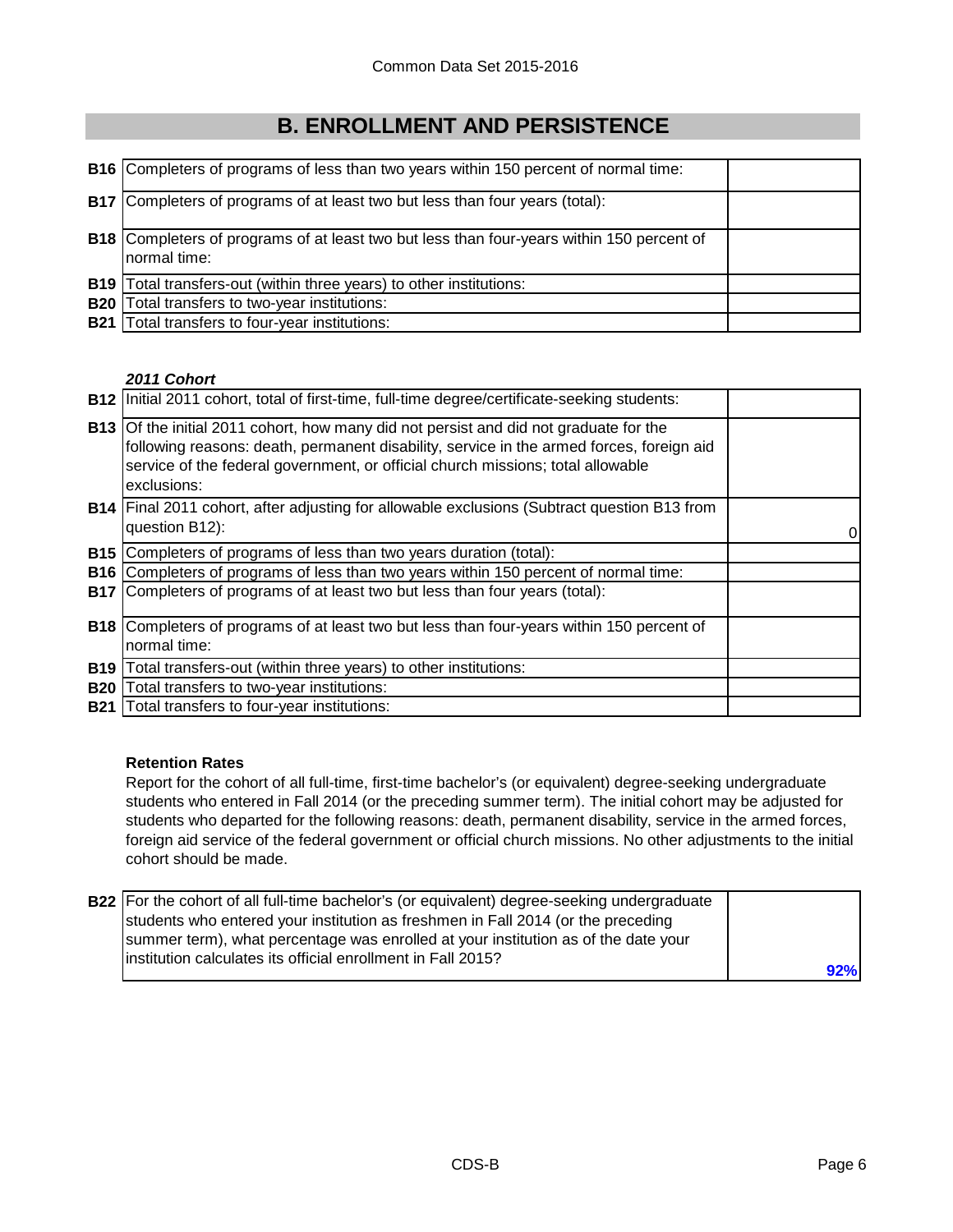# **C. FIRST-TIME, FIRST-YEAR (FRESHMAN) ADMISSION**

### **Applications**

**C1 First-time, first-year, (freshmen) students: Provide the number of degree-seeking, first-time, firstyear students who applied, were admitted, and enrolled (full- or part-time) in Fall 2015. Include early decision, early action, and students who began studies during summer in this cohort. Applicants should include only those students who fulfilled the requirements for consideration for admission (i.e., who completed actionable applications) and who have been notified of one of the following actions: admission, nonadmission, placement on waiting list, or application withdrawn (by applicant or institution). Admitted applicants should include wait-listed students who were subsequently offered admission.**

| Total first-time, first-year (freshman) men who applied               | 15,562 |
|-----------------------------------------------------------------------|--------|
| Total first-time, first-year (freshman) women who applied             | 17,853 |
|                                                                       |        |
| Total first-time, first-year (freshman) men who were admitted         | 5,835  |
| Total first-time, first-year (freshman) women who were admitted       | 6,789  |
|                                                                       |        |
| Total full-time, first-time, first-year (freshman) men who enrolled   | 997    |
| Total part-time, first-time, first-year (freshman) men who enrolled   | 15     |
|                                                                       |        |
| Total full-time, first-time, first-year (freshman) women who enrolled | 1,059  |
| Total part-time, first-time, first-year (freshman) women who enrolled | 9      |

### **C2 Freshman wait-listed students (students who met admission requirements but whose final admission was contingent on space availability)**

|                                                                     | Yes   | No |
|---------------------------------------------------------------------|-------|----|
| Do you have a policy of placing students on a waiting list?         |       |    |
| If yes, please answer the questions below for Fall 2015 admissions: |       |    |
| Number of qualified applicants offered a place on waiting list      | 5,563 |    |
| Number accepting a place on the waiting list                        | 1,295 |    |
| Number of wait-listed students admitted                             |       |    |
| <b>No</b><br>Is your waiting list ranked?                           |       |    |

If yes, do you release that information to students?

Do you release that information to school counselors?

### **Admission Requirements**

### **C3 High school completion requirement**

| High school diploma is required and GED is<br>accepted | Yes |
|--------------------------------------------------------|-----|
| High school diploma is required and GED is not         |     |
| accepted                                               |     |
| High school diploma or equivalent is not required      |     |

#### **C4 Does your institution require or recommend a general college-preparatory program for degreeseeking students?**

| Require                       |  |
|-------------------------------|--|
| Recommend                     |  |
| Neither require nor recommend |  |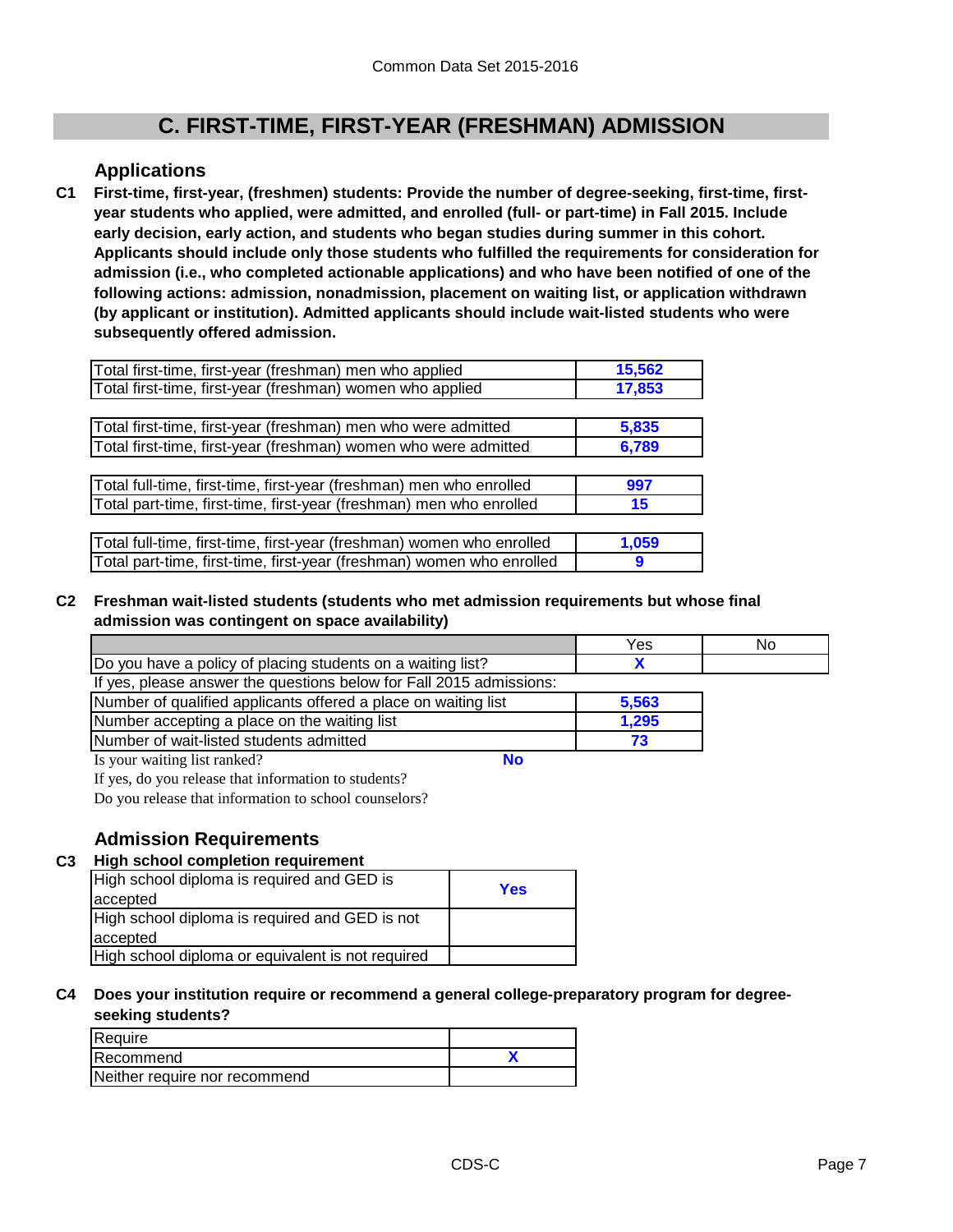**C5 Distribution of high school units required and/or recommended.** Specify the distribution of academic high school course units required and/or recommended of all or most degree-seeking students using Carnegie units (one unit equals one year of study or its equivalent). If you use a different system for calculating units, please convert.

|                               | <b>Units</b>    | <b>Units</b> |
|-------------------------------|-----------------|--------------|
|                               | <b>Required</b> | Recommended  |
| Total academic units          |                 | 20           |
| English                       |                 |              |
| <b>Mathematics</b>            |                 |              |
| Science                       |                 | 3            |
| Of these, units that must be  |                 | 2            |
| lab                           |                 |              |
| Foreign language              |                 | 2            |
| Social studies                |                 | 3            |
| History                       |                 | 2            |
| Academic electives            |                 |              |
| <b>Computer Science</b>       |                 |              |
| <b>Visual/Performing Arts</b> |                 |              |
| Other (specify)               |                 |              |

### **Basis for Selection**

**C5** Other (specify)

**C6** Do you have an open admission policy, under which virtually all secondary school graduates or students with GED equivalency diplomas are admitted without regard to academic record, test scores, or other qualifications? If so, check which applies: **No**

| Open admission policy as described above for all students         | n.a. |
|-------------------------------------------------------------------|------|
| Open admission policy as described above for most students, but-- |      |
| selective admission for out-of-state students                     | n.a. |
| selective admission to some programs                              | n.a. |
| other (explain)                                                   |      |
|                                                                   |      |

**C7 Relative importance of each of the following academic and nonacademic factors in first-time, firstyear, degree-seeking (freshman) admission decisions.**

|                                   | <b>Very Important</b> | Important | <b>Considered</b> | <b>Not Considered</b> |
|-----------------------------------|-----------------------|-----------|-------------------|-----------------------|
| Academic                          |                       |           |                   |                       |
| Rigor of secondary school         |                       |           |                   |                       |
| record                            | X                     |           |                   |                       |
| Class rank                        | X                     |           |                   |                       |
| Academic GPA                      | χ                     |           |                   |                       |
| Standardized test scores          |                       |           |                   |                       |
| <b>Application Essay</b>          |                       |           |                   |                       |
| Recommendation(s)                 |                       |           |                   |                       |
| Nonacademic                       |                       |           |                   |                       |
| Interview                         |                       |           |                   | X                     |
| <b>Extracurricular activities</b> | X                     |           |                   |                       |
| Talent/ability                    |                       | X         |                   |                       |
| Character/personal qualities      | X                     |           |                   |                       |
| First generation                  |                       |           | χ                 |                       |
| Alumni/ae relation                |                       |           |                   |                       |
| Geographical residence            |                       |           |                   |                       |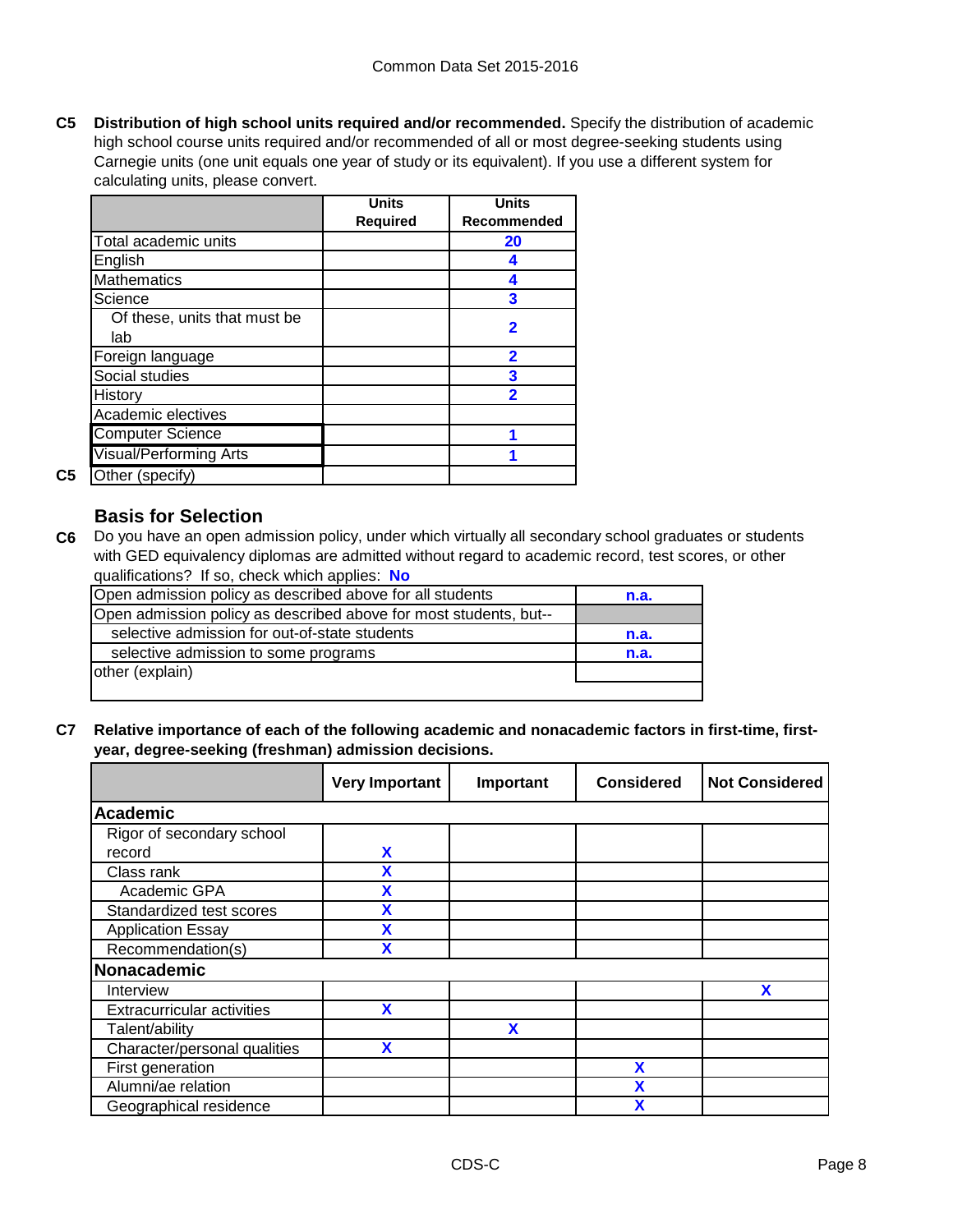| State residency               |  |  |
|-------------------------------|--|--|
| Religious                     |  |  |
| affiliation/commitment        |  |  |
| Racial/ethnic status          |  |  |
| Volunteer work                |  |  |
| Work experience               |  |  |
| Level of applicant's interest |  |  |
|                               |  |  |

### **SAT and ACT Policies**

#### **C8 Entrance exams**

|                                                                          | Yes | No |
|--------------------------------------------------------------------------|-----|----|
| C8A Does your institution make use of SAT, ACT, or SAT Subject Test      |     |    |
| scores in admission decisions for first-time, first-year, degree-seeking |     |    |
| applicants?                                                              |     |    |

If yes, place check marks in the appropriate boxes below to reflect your institution's policies for use in admission for Fall 2017.

|                                            | <b>ADMISSION</b> |           |                         |                                        |                           |
|--------------------------------------------|------------------|-----------|-------------------------|----------------------------------------|---------------------------|
|                                            | <b>Require</b>   | Recommend | <b>Require for Some</b> | <b>Consider if</b><br><b>Submitted</b> | <b>Not</b><br><b>Used</b> |
| SAT or ACT                                 |                  |           |                         |                                        |                           |
| <b>ACT only</b>                            |                  |           |                         |                                        |                           |
| SAT only                                   |                  |           |                         |                                        |                           |
| SAT and SAT Subject Tests or<br><b>ACT</b> |                  |           | Χ                       |                                        |                           |
| <b>SAT Subject Tests only</b>              |                  |           |                         |                                        |                           |

**C8B** If your institution will make use of the ACT in admission decisions for first-time, first-year, degree-seeking applicants for Fall 2017, please indicate which ONE of the following applies: (regardless of whether the writing score will be used in the admissions process):

ACT with writing required

ACT with writing recommended **ACT** with or without writing accepted



If your institution will make use of the SAT in admission decisions for first-time, first-year, degree-seeking applicants SAT with Essay component required for Fall 2017 please indicate which ONE of the following applies (regardless of whether the Essay score will be used in the admissions process:

SAT with Essay component recommended SAT with or without Essay component accepted **X**

**C8C** Please indicate how your institution will use the SAT or ACT writing component; check all that apply:

| For admission                    |  |
|----------------------------------|--|
| For placement                    |  |
| For advising                     |  |
| In place of an application essay |  |
| As a validity check on the       |  |
| application essay                |  |
| No college policy as of now      |  |
| Not using essay component        |  |

| omponent; cneck all that apply: |                  |  |  |
|---------------------------------|------------------|--|--|
| <b>SAT</b> essay                | <b>ACT</b> essay |  |  |
|                                 |                  |  |  |
| X                               | x                |  |  |
|                                 |                  |  |  |
|                                 |                  |  |  |
|                                 |                  |  |  |
|                                 |                  |  |  |
|                                 |                  |  |  |
|                                 |                  |  |  |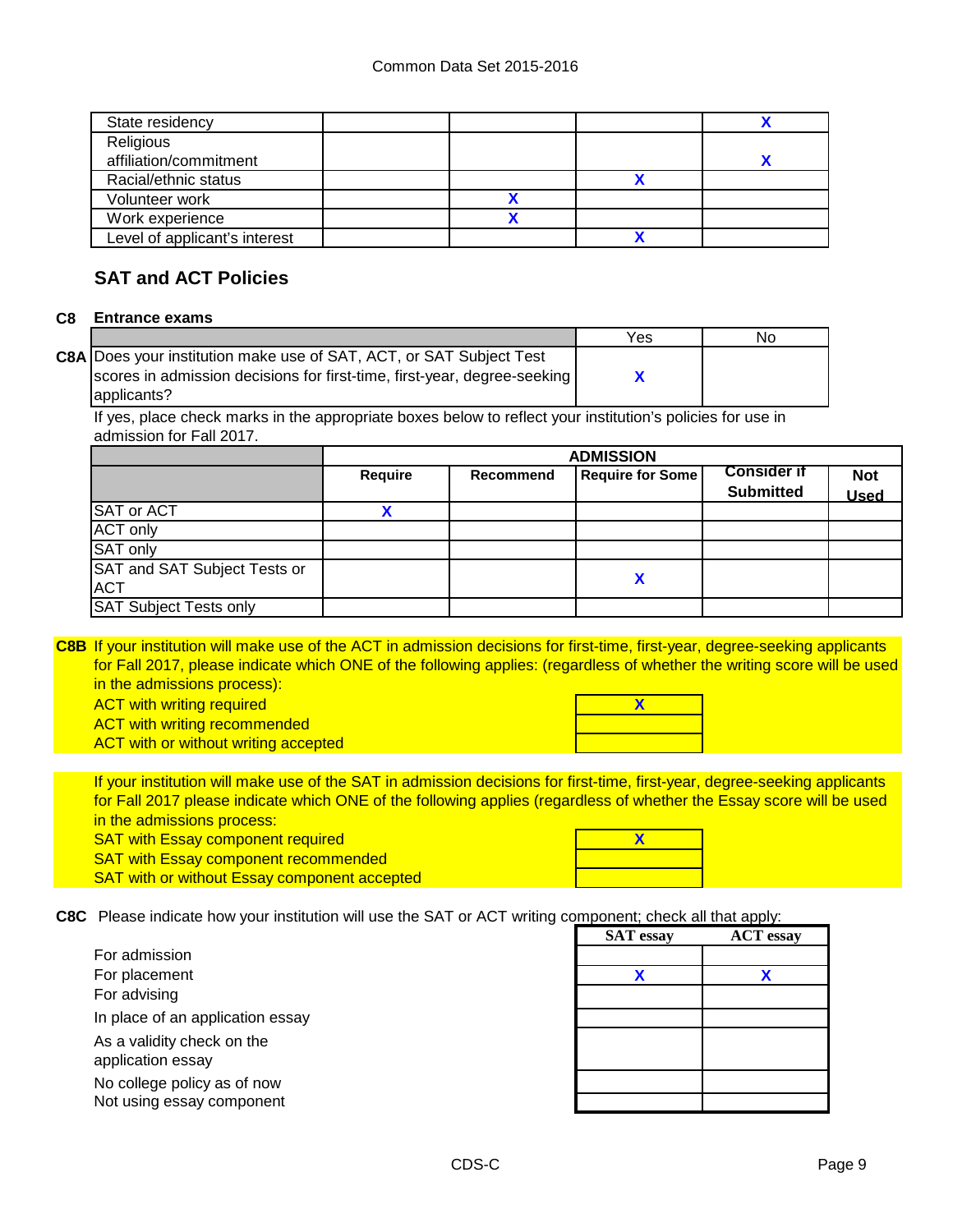**C8D In addition**, does your institution use applicants' test scores for academic advising?

| es. |  |
|-----|--|
|     |  |

| C8E Latest date by which SAT or ACT scores must be received for fall- | Jan 1 |
|-----------------------------------------------------------------------|-------|
| Latest date by which SAT Subject Test scores must be received for     |       |
| Ifall-term admission                                                  | Nov 1 |

**C8F** If necessary, use this space to clarify your test policies (e.g., if tests are recommended for some students, **SAT subject exams in Math and one Science exam for Dual-Degree Honors Programs in Medicine and in Biochemistry & Molecular Biology**

**C8G** Please indicate which tests your institution uses for placement (e.g., state tests):

| SAT                      |  |
|--------------------------|--|
| ACT                      |  |
| <b>SAT Subject Tests</b> |  |
| AP                       |  |
| <b>CLEP</b>              |  |
| Institutional Exam       |  |
| State Exam (specify):    |  |

### **Freshman Profile**

Provide percentages for ALL enrolled, degree-seeking, full-time and part-time, first-time, first-year (freshman) students enrolled in Fall 2015, including students who began studies during summer, international students/nonresident aliens, and students admitted under special arrangements.

**C9 Percent and number of first-time, first-year (freshman) students enrolled in Fall 2015 who submitted national standardized (SAT/ACT) test scores. Include information for ALL enrolled, degree-seeking, first-time, first-year (freshman) students who submitted test scores. Do not include partial test scores (e.g., mathematics scores but not critical reading for a category of students) or combine other standardized test results (such as TOEFL) in this item. Do not convert SAT scores to ACT scores and vice versa. The 25th percentile is the score that 25 percent scored at or below; the 75th percentile score is the one that 25 percent scored at or above.**

| Percent submitting SAT scores | 1%  | Number submitting SAT scores |  |
|-------------------------------|-----|------------------------------|--|
| Percent submitting ACT scores | 46% | Number submitting ACT scores |  |

|                             | 25th Percentile | 75th Percentile |
|-----------------------------|-----------------|-----------------|
| <b>SAT Critical Reading</b> | 590             | 690             |
| <b>SAT Math</b>             | 610             | 700             |
| <b>SAT Writing</b>          | 580             | 680             |
| <b>SAT Essay</b>            | 8               | 10              |
| <b>ACT Composite</b>        | 28              | 32              |
| <b>ACT Math</b>             | 27              | 32              |
| <b>ACT</b> English          | 28              | 34              |
| <b>ACT Writing</b>          | 8               |                 |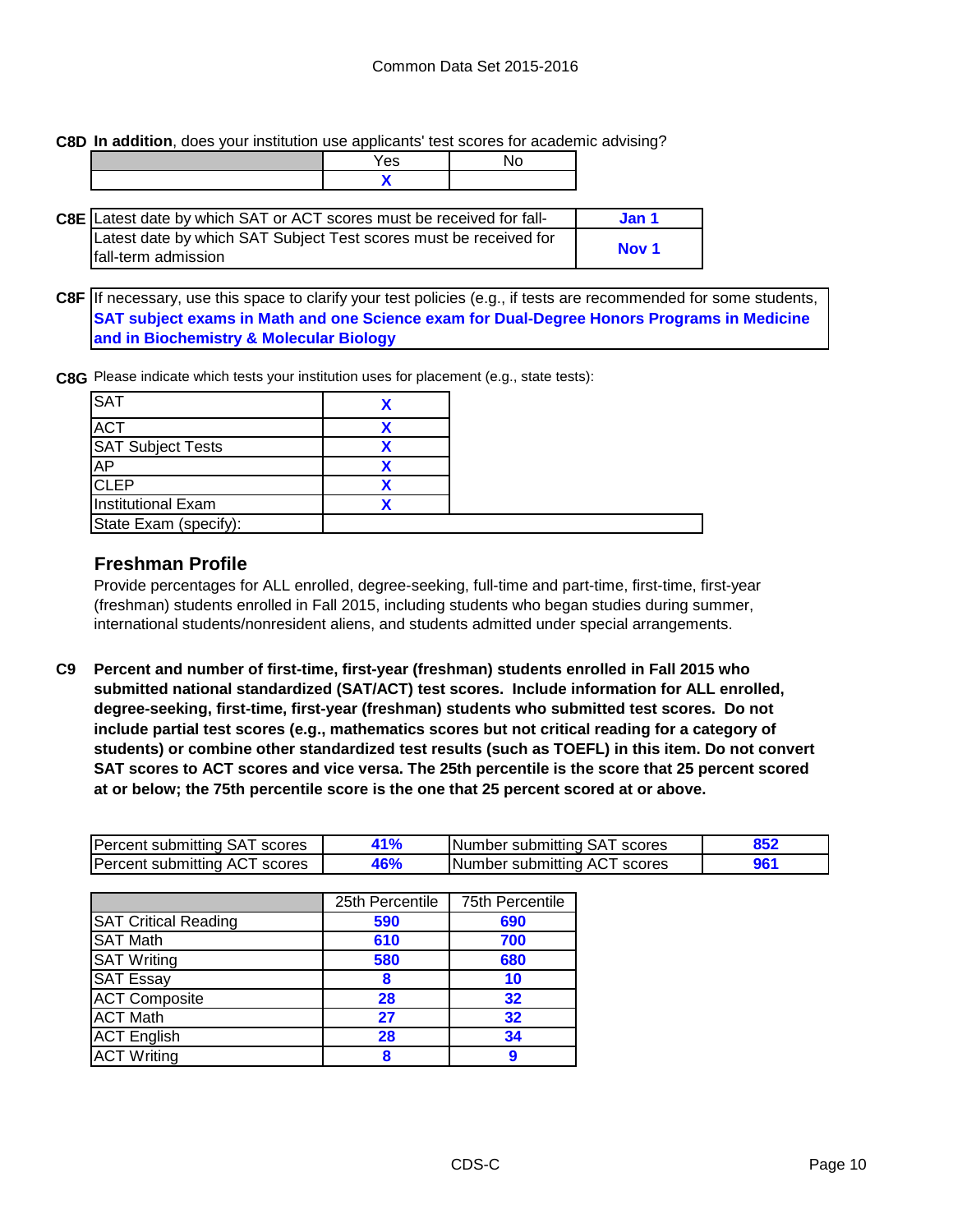|                         | <b>SAT Critical</b>  |                    |                    |
|-------------------------|----------------------|--------------------|--------------------|
|                         | Reading              | <b>SAT Math</b>    | <b>SAT Writing</b> |
| 700-800                 | 21%                  | 29%                | 19%                |
| 600-699                 | 53%                  | 52%                | 50%                |
| 500-599                 | 24%                  | 16%                | 25%                |
| 400-499                 | 3%                   | 3%                 | 5%                 |
| 300-399                 | 0%                   | 0%                 | 0%                 |
| 200-299                 | 0%                   | $0\%$              | 0%                 |
| Totals should = $100\%$ | 100%                 | 100%               | 100%               |
|                         | <b>ACT Composite</b> | <b>ACT English</b> | <b>ACT Math</b>    |
| 30-36                   | 60%                  | 63%                | 44%                |
| 24-29                   | 38%                  | 32%                | 51%                |
| 18-23                   | 2%                   | 4%                 | 4%                 |
| $12 - 17$               | 0%                   | 1%                 | 1%                 |
| $6 - 11$                | 0%                   | 0%                 | 0%                 |
| Below 6                 | 0%                   | 0%                 | 0%                 |
| Totals should = $100\%$ | 100%                 | 100%               | 100%               |

Percent of first-time, first-year (freshman) students with scores in each range:

**C10** Percent of all degree-seeking, first-time, first-year (freshman) students who had high school class rank within each of the following ranges (report information for those students from whom you collected high school rank information).

| Percent in top tenth of high school graduating class                                  | 63% |                       |
|---------------------------------------------------------------------------------------|-----|-----------------------|
| Percent in top quarter of high school graduating class                                | 90% |                       |
| Percent in top half of high school graduating class                                   | 97% | Top half +            |
| Percent in bottom half of high school graduating class                                | 3%  | bottom half = $100\%$ |
| Percent in bottom quarter of high school graduating class                             | 1%  |                       |
| Percent of total first-time, first-year (freshmen) students who submitted high school |     | 27%                   |
| class rank:                                                                           |     |                       |

**C11** Percentage of all enrolled, degree-seeking, first-time, first-year (freshman) students who had high school grade-point averages within each of the following ranges (using 4.0 scale). Report information only for those students from whom you collected high school GPA.

| Percent who had GPA of 3.75 and higher    | <b>38%</b> |
|-------------------------------------------|------------|
| Percent who had GPA between 3.50 and 3.74 | <b>25%</b> |
| Percent who had GPA between 3.25 and 3.49 | 18%        |
| Percent who had GPA between 3.00 and 3.24 | 12%        |
| Percent who had GPA between 2.50 and 2.99 | 6%         |
| Percent who had GPA between 2.0 and 2.49  | 1%         |
| Percent who had GPA between 1.0 and 1.99  | 0%         |
| Percent who had GPA below 1.0             | 0%         |
| Totals should = 100%                      | 100%       |

| C12   Average high school GPA of all degree-seeking, first-time, first-year<br>(freshman) students who submitted GPA: | 3.6  |
|-----------------------------------------------------------------------------------------------------------------------|------|
| Percent of total first-time, first-year (freshman) students who<br>submitted high school GPA:                         | 100% |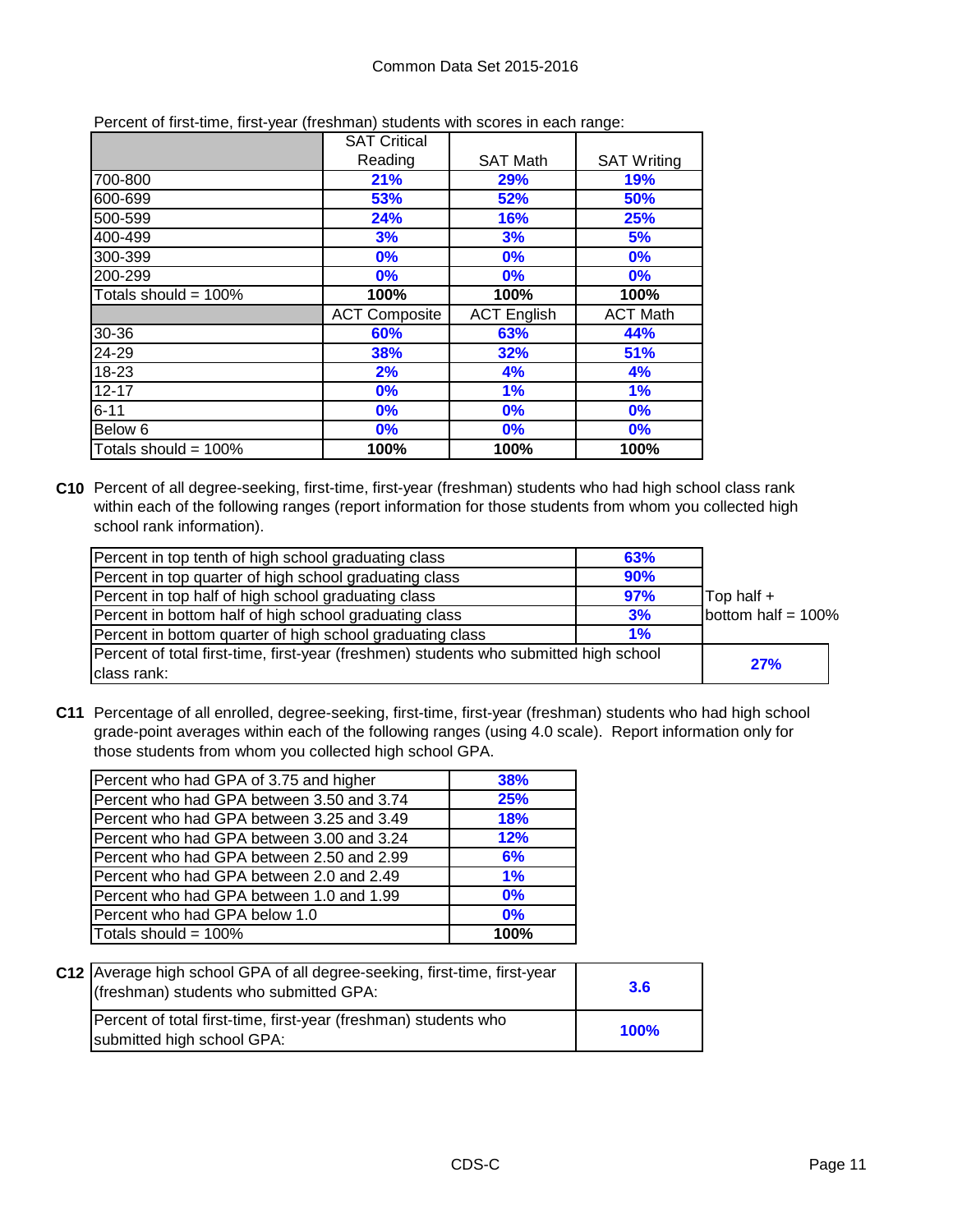### **Admission Policies**

#### **C13 Application Fee**

|                                                         | Yes  | N٥ |
|---------------------------------------------------------|------|----|
| Does your institution have an<br>application fee?       |      |    |
| Amount of application fee:                              | \$70 |    |
|                                                         | Yes  | N٥ |
| Can it be waived for applicants<br>with financial need? |      |    |

If you have an application fee and an on-line application option,

| Same fee: |  |
|-----------|--|
| Free:     |  |
| Reduced:  |  |

|                                | Yes | Nο |
|--------------------------------|-----|----|
| Can on-line application fee be |     |    |
| waived for applicants with     |     |    |
| Ifinancial need?               |     |    |

#### **C14 Application closing date**

|                                                            | Yes       | Nο |
|------------------------------------------------------------|-----------|----|
| Does your institution have an<br>application closing date? |           |    |
| Application closing date (fall):                           | January 1 |    |
| Priority date:                                             |           |    |

| C15 |                                                                   | Y es | NG. |
|-----|-------------------------------------------------------------------|------|-----|
|     | Are first-time, first-year students accepted for terms other than |      |     |
|     | lthe fall?                                                        |      |     |

### **C16 Notification to applicants of admission decision sent** *(fill in one only)*

| On a rolling basis beginning |                 |
|------------------------------|-----------------|
| (data):                      |                 |
| By (date):                   | <b>April 15</b> |
| Other:                       |                 |

### **C17 Reply policy for admitted applicants** *(fill in one only)*

| Must reply by (date):                  | May 1   |       |
|----------------------------------------|---------|-------|
| No set date:                           |         |       |
| Must reply by May 1 or within          |         |       |
| weeks if notified                      | 2 weeks |       |
| thereafter                             |         |       |
| Other:                                 |         |       |
| Deadline for housing deposit (MM/DD):  |         | May 1 |
| Amount of housing deposit:             |         | \$500 |
| Refundable if student does not enroll? |         |       |
| Yes, in full                           |         |       |
| Yes, in part                           |         |       |
| No                                     |         |       |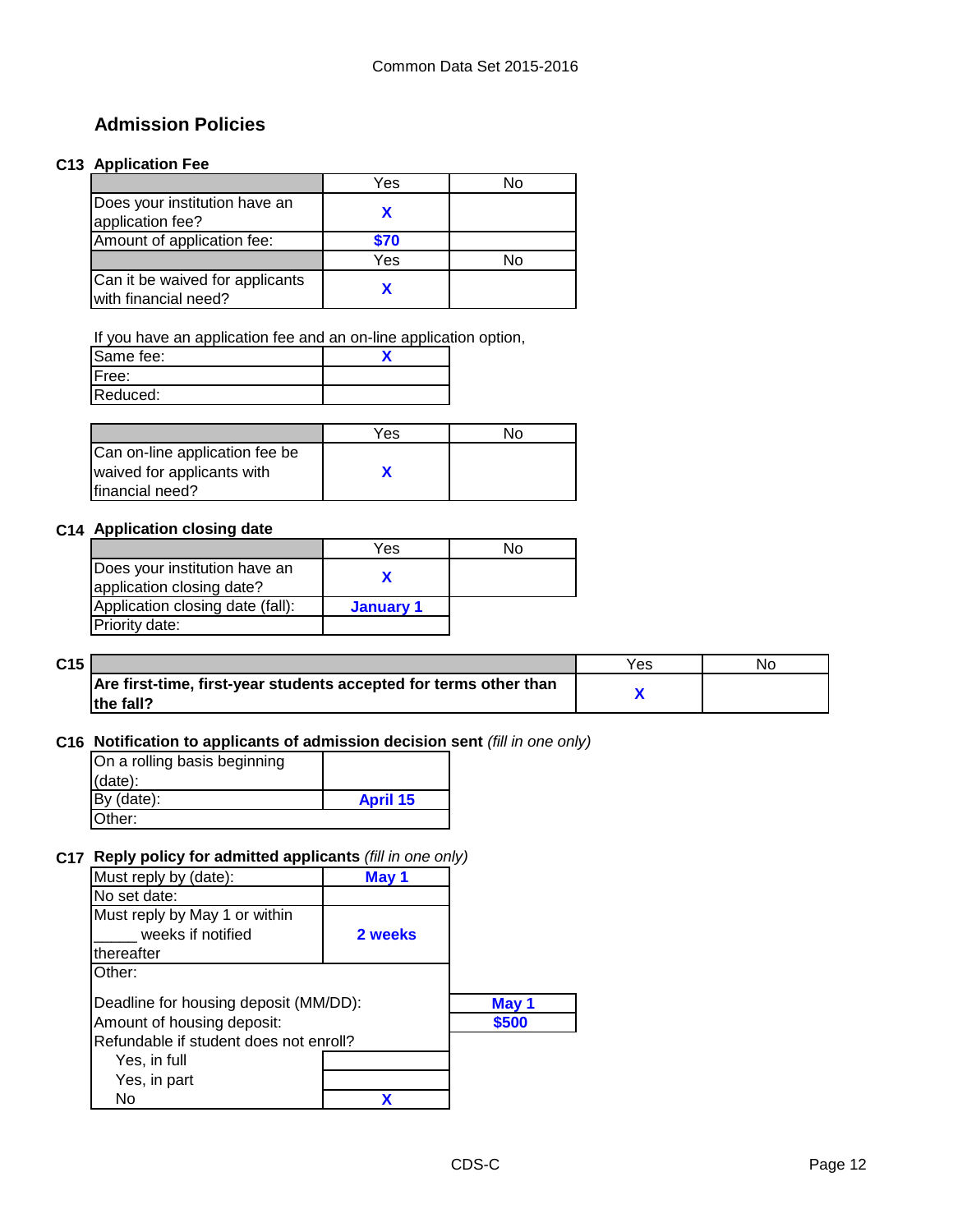#### **C18 Deferred admission**

|                                                                                  |      | Yes | N٥ |
|----------------------------------------------------------------------------------|------|-----|----|
| Does your institution allow students to postpone enrollment after<br>ladmission? |      |     |    |
| If yes, maximum period of postponement:                                          | vear |     |    |

### **C19 Early admission of high school students**

|                                                                          | Yes | No |
|--------------------------------------------------------------------------|-----|----|
| Does your institution allow high school students to enroll as full-time, |     |    |
| first-time, first-year (freshman) students one year or more before high  |     |    |
| school graduation?                                                       |     |    |
|                                                                          |     |    |

**C20 Common Application** Cuestion removed from CDS. (Initiated during 2006-2007 cycle)

### **Early Decision and Early Action Plans**

#### **C21 Early Decision**

| Yes                | No |
|--------------------|----|
| X                  |    |
|                    |    |
| <b>November 1</b>  |    |
| <b>December 20</b> |    |
| January 1          |    |
| <b>February 15</b> |    |
|                    |    |

#### **For the Fall 2015 entering class:**

| Number of early decision applications received by your institution | 638 |  |
|--------------------------------------------------------------------|-----|--|
| Number of applicants admitted under early decision plan            | 248 |  |
| Please provide significant details about your early decision plan: |     |  |
|                                                                    |     |  |

#### **C22 Early action**

| Do you have a nonbinding early action plan whereby students are<br>notified of an admission decision well in advance of the regular<br>notification date but do not have to commit to attending your college? |  |
|---------------------------------------------------------------------------------------------------------------------------------------------------------------------------------------------------------------|--|

| If "yes," please complete the following: |            |
|------------------------------------------|------------|
| Early action closing date                | November 1 |
| Early action notification date           | January 20 |

Is your early action plan a "restrictive" plan under which you limit students from applying to other early plans?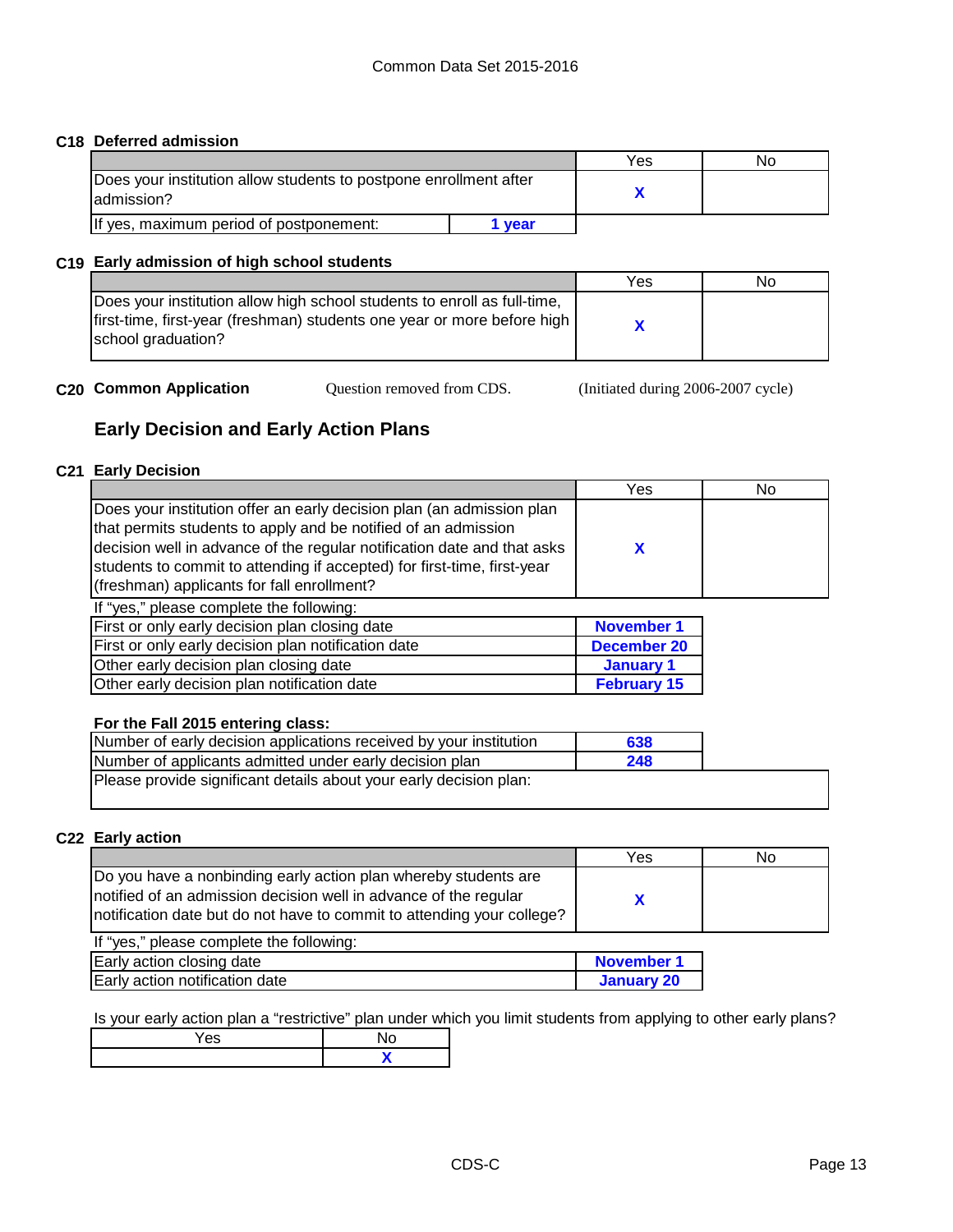# **D. TRANSFER ADMISSION**

### **Fall Applicants**

| D1 |                                                                                                                                                             | Yes | N٥ |
|----|-------------------------------------------------------------------------------------------------------------------------------------------------------------|-----|----|
|    | Does your institution enroll transfer students? (If no,<br>please skip to Section E)                                                                        |     |    |
|    | If yes, may transfer students earn advanced standing credit<br>by transferring credits earned from course work completed<br>at other colleges/universities? |     |    |

**D2** Provide the number of students who applied, were admitted, and enrolled as degree-seeking transfer students in Fall 2015.

|       | Applicants | Admitted<br>Applicants | Enrolled<br>Applicants |
|-------|------------|------------------------|------------------------|
| Men   | 1.297      | 705                    | 261                    |
| Women | 1.271      | 771                    | 287                    |
| Total | 2,568      | 1.476                  | 548                    |

### **Application for Admission**

**D3** Indicate terms for which transfers may enroll:

| ΄al    |  |
|--------|--|
| Winter |  |
| Spring |  |
| Summer |  |

| D4 |                                                                                                                         | Yes | No |
|----|-------------------------------------------------------------------------------------------------------------------------|-----|----|
|    | Must a transfer applicant have a minimum number of<br>credits completed or else must apply as an entering<br>lfreshman? |     |    |
|    | If yes, what is the minimum number of credits and the unit<br>of measure?                                               |     |    |

**D5** Indicate all items required of transfer students to apply for admission:

|                                                         | Required of All | Recommended<br>of All | Recommended<br>of Some | Required of Some | Not Required |
|---------------------------------------------------------|-----------------|-----------------------|------------------------|------------------|--------------|
| High school transcript                                  |                 |                       |                        |                  |              |
| College transcript(s)                                   | v               |                       |                        |                  |              |
| Essay or personal<br>statement                          |                 |                       |                        |                  |              |
| Interview                                               |                 |                       |                        | χ                |              |
| Standardized test scores                                |                 |                       |                        |                  |              |
| Statement of good standing<br>from prior institution(s) |                 |                       |                        |                  |              |

| D6 | If a minimum high school grade point average is required of<br>transfer applicants, specify (on a 4.0 scale): | n.a. |
|----|---------------------------------------------------------------------------------------------------------------|------|
| D7 | If a minimum college grade point average is required of<br>transfer applicants, specify (on a 4.0 scale):     | n.a. |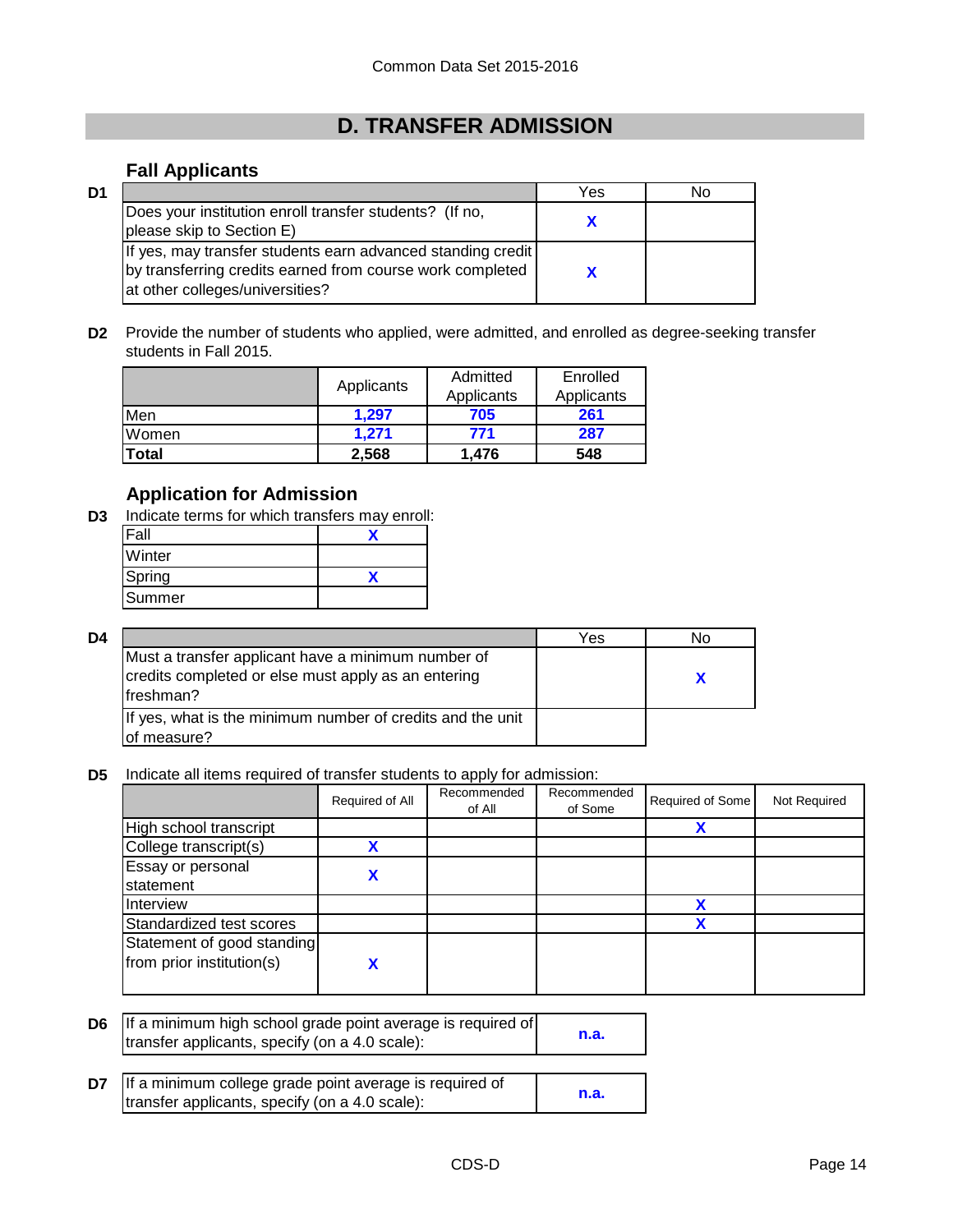# **D. TRANSFER ADMISSION**

- **D8** List any other application requirements specific to transfer applicants:
- **D9** List application priority, closing, notification, and candidate reply dates for transfer students. If applications are reviewed on a continuous or rolling basis, place a check mark in the "Rolling admission" column.

|               | <b>Priority Date</b> | <b>Closing Date</b> | <b>Notification Date</b> | <b>Reply Date</b>                             | <b>Rolling</b><br><b>Admission</b> |
|---------------|----------------------|---------------------|--------------------------|-----------------------------------------------|------------------------------------|
| <b>Fall</b>   | <b>April 1</b>       | July 1              | <b>Early April</b>       | May 1 or two<br>weeks after<br>date on letter |                                    |
| Winter        |                      |                     |                          |                                               |                                    |
| Spring        | <b>November 1</b>    | <b>December 1</b>   |                          |                                               |                                    |
| <b>Summer</b> |                      |                     |                          |                                               |                                    |

| D <sub>10</sub> |                                                      | Yes | No |
|-----------------|------------------------------------------------------|-----|----|
|                 | Does an open admission policy, if reported, apply to |     |    |
|                 | Itransfer students?                                  |     |    |

**D11** Describe additional requirements for transfer admission, if applicable:

### **Transfer Credit Policies**

**D12 Report the lowest grade earned for any course that may be <br>
<b>Example 12.0** transferred for credit: transferred for credit:

| D <sub>13</sub> |                                                                                                                       | Number | Unit Type |
|-----------------|-----------------------------------------------------------------------------------------------------------------------|--------|-----------|
|                 | Maximum number of credits or courses that may be<br>transferred from a two-year institution:                          | n.a.   | n.a.      |
| D <sub>14</sub> |                                                                                                                       | Number | Unit Type |
|                 | Maximum number of credits or courses that may be<br>transferred from a four-year institution:                         | n.a.   | n.a.      |
|                 |                                                                                                                       |        |           |
|                 | <b>D15</b> Minimum number of credits that transfers must complete at<br>your institution to earn an associate degree: | n.a.   |           |
|                 |                                                                                                                       |        |           |
|                 | D16 Minimum number of credits that transfers must complete at<br>your institution to earn a bachelor's degree:        | 45     |           |
| <b>D17</b>      | Describe other transfer credit policies:                                                                              |        |           |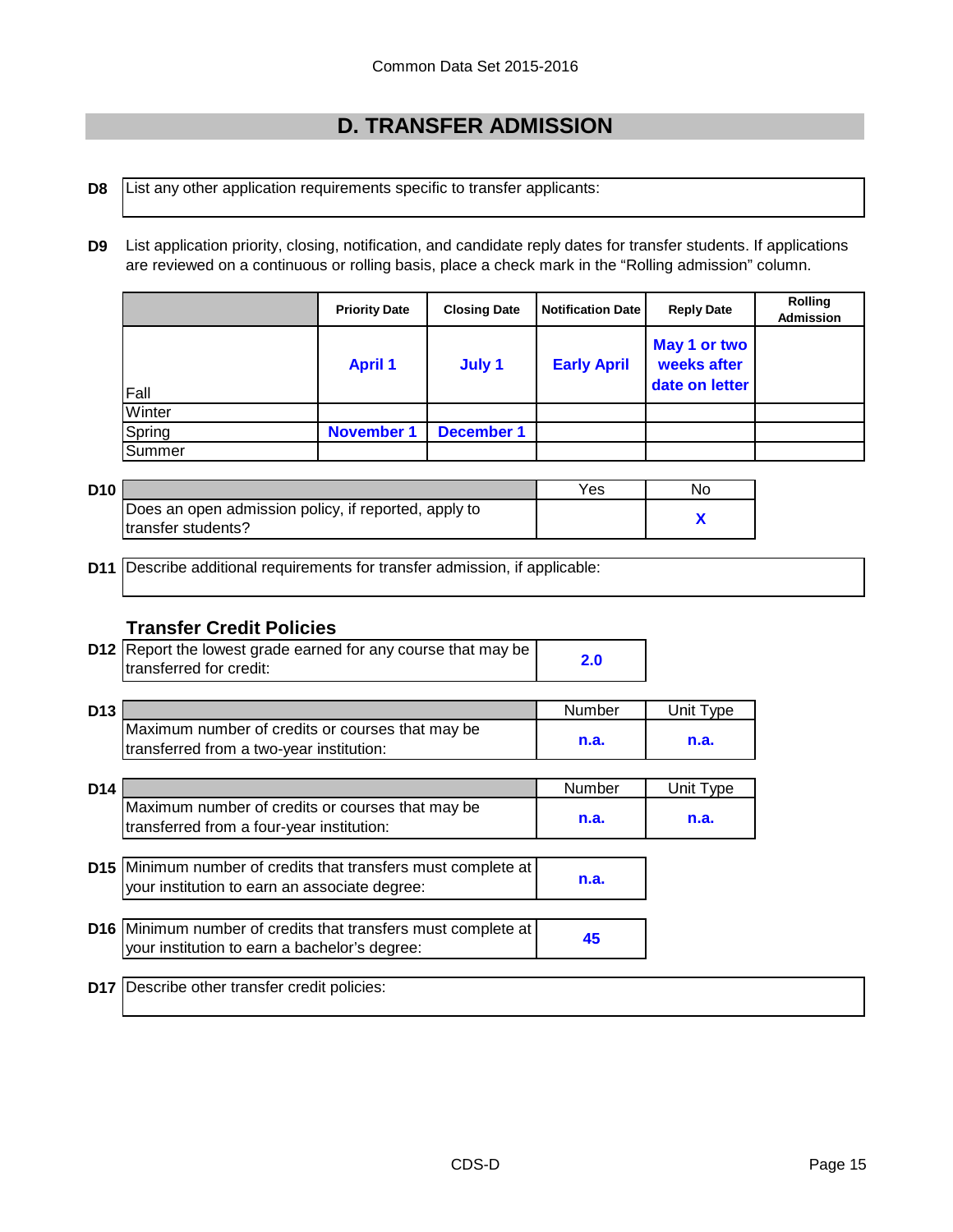# **E. ACADEMIC OFFERINGS AND POLICIES**

**E1 Special study options:** Identify those programs available at your institution. Refer to the glossary for definitions.

| Accelerated program                 | χ |
|-------------------------------------|---|
| Cooperative education program       | X |
| Cross-registration                  |   |
| Distance learning                   | X |
| Double major                        | X |
| Dual enrollment                     | X |
| English as a Second Language (ESL)  | X |
| Exchange student program (domestic) |   |
| External degree program             |   |
| Honors Program                      | X |
| Independent study                   | X |
| Internships                         | χ |
| Liberal arts/career combination     | χ |
| Student-designed major              | χ |
| Study abroad                        | χ |
| Teacher certification program       | χ |
| Weekend college                     | χ |
| Other (specify):                    |   |

**E2 This question has been removed from the Common Data Set.**

#### **E3 Areas in which all or most students are required to complete some course work prior to graduation:**

| WOI'N DITOI TO GIAUUALIOIT.       |   |
|-----------------------------------|---|
| Arts/fine arts                    | χ |
| Computer literacy                 |   |
| English (including composition)   | X |
| Foreign languages                 |   |
| <b>History</b>                    |   |
| <b>Humanities</b>                 | χ |
| <b>Mathematics</b>                | v |
| Philosophy                        |   |
| Sciences (biological or physical) | χ |
| Social science                    | χ |
| Other (describe):                 |   |
|                                   |   |

**Library Collections: The CDS Publishers will collect library data again when a new Academic Libraries Survey is in place.**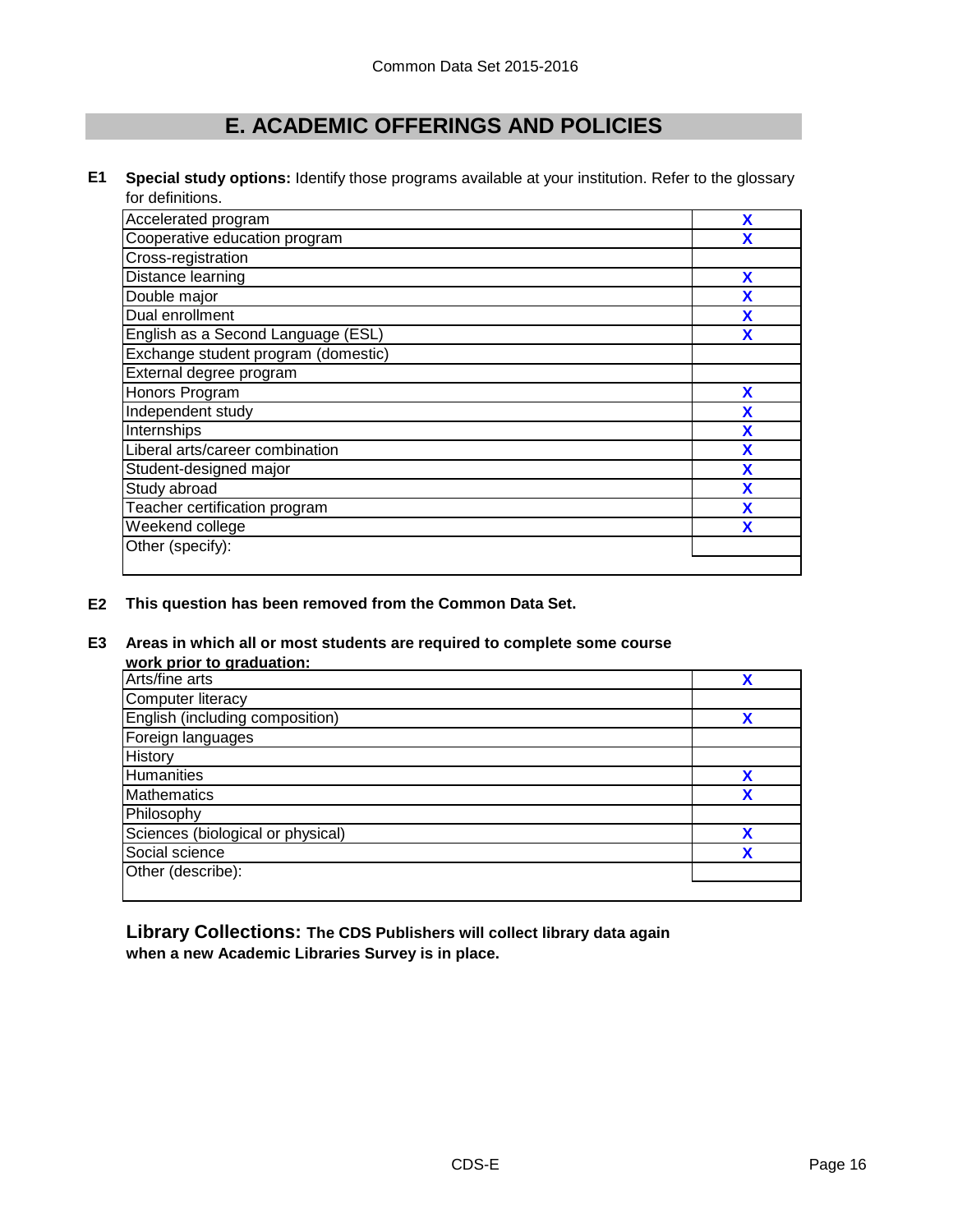# **F. STUDENT LIFE**

**F1** Percentages of first-time, first-year (freshman) degree-seeking students and degree-seeking undergraduates enrolled in Fall 2015 who fit the following categories:

|                                                                                                                       | First-time, first-year<br>(freshman)<br>students | Undergraduates |
|-----------------------------------------------------------------------------------------------------------------------|--------------------------------------------------|----------------|
| Percent who are from out of state (exclude<br>international/nonresident aliens from the numerator<br>and denominator) | 65%                                              | 57%            |
| Percent of men who join fraternities                                                                                  | n.a.                                             | <b>16%</b>     |
| Percent of women who join sororities                                                                                  | n.a.                                             | <b>19%</b>     |
| Percent who live in college-owned, -operated, or -<br>affiliated housing                                              | 83%                                              | 37%            |
| Percent who live off campus or commute                                                                                | 17%                                              | 63%            |
| Percent of students age 25 and older                                                                                  | $0\%$                                            | 5%             |
| Average age of full-time students                                                                                     | 18.1                                             | 20.1           |
| Average age of all students (full- and part-time)                                                                     | 18.1                                             | 20.6           |

**F2 Activities offered** Identify those programs available at your institution.

| <b>Campus Ministries</b>     | X                       |
|------------------------------|-------------------------|
| Choral groups                | $\overline{\mathbf{X}}$ |
| Concert band                 | $\overline{\mathbf{X}}$ |
| Dance                        | $\mathbf x$             |
| Drama/theater                | $\overline{\textbf{X}}$ |
| <b>International Student</b> | X                       |
| Organization                 |                         |
| Jazz band                    | X                       |
| Literary magazine            | X                       |
| Marching band                | $\overline{\mathbf{X}}$ |
| Model UN                     | $\overline{\textbf{x}}$ |
| Music ensembles              | $\overline{\mathbf{X}}$ |
| Musical theater              | X                       |
| Opera                        | X                       |
| Pep band                     | X                       |
| Radio station                | X                       |
| Student government           | $\overline{\mathbf{X}}$ |
| Student newspaper            | X                       |
| Student-run film society     | X                       |
| Symphony orchestra           | $\overline{\mathbf{X}}$ |
| <b>Television station</b>    | X                       |
| Yearbook                     | X                       |

### **F3 ROTC** (program offered in cooperation with Reserve Officers' Training Corps)

|                            | On Campus | At Cooperating<br>Institution | Name of Cooperating<br>Institution |
|----------------------------|-----------|-------------------------------|------------------------------------|
| Army ROTC is offered:      |           |                               | <b>Florida International Univ.</b> |
| Naval ROTC is offered:     |           |                               |                                    |
| Air Force ROTC is offered: |           |                               |                                    |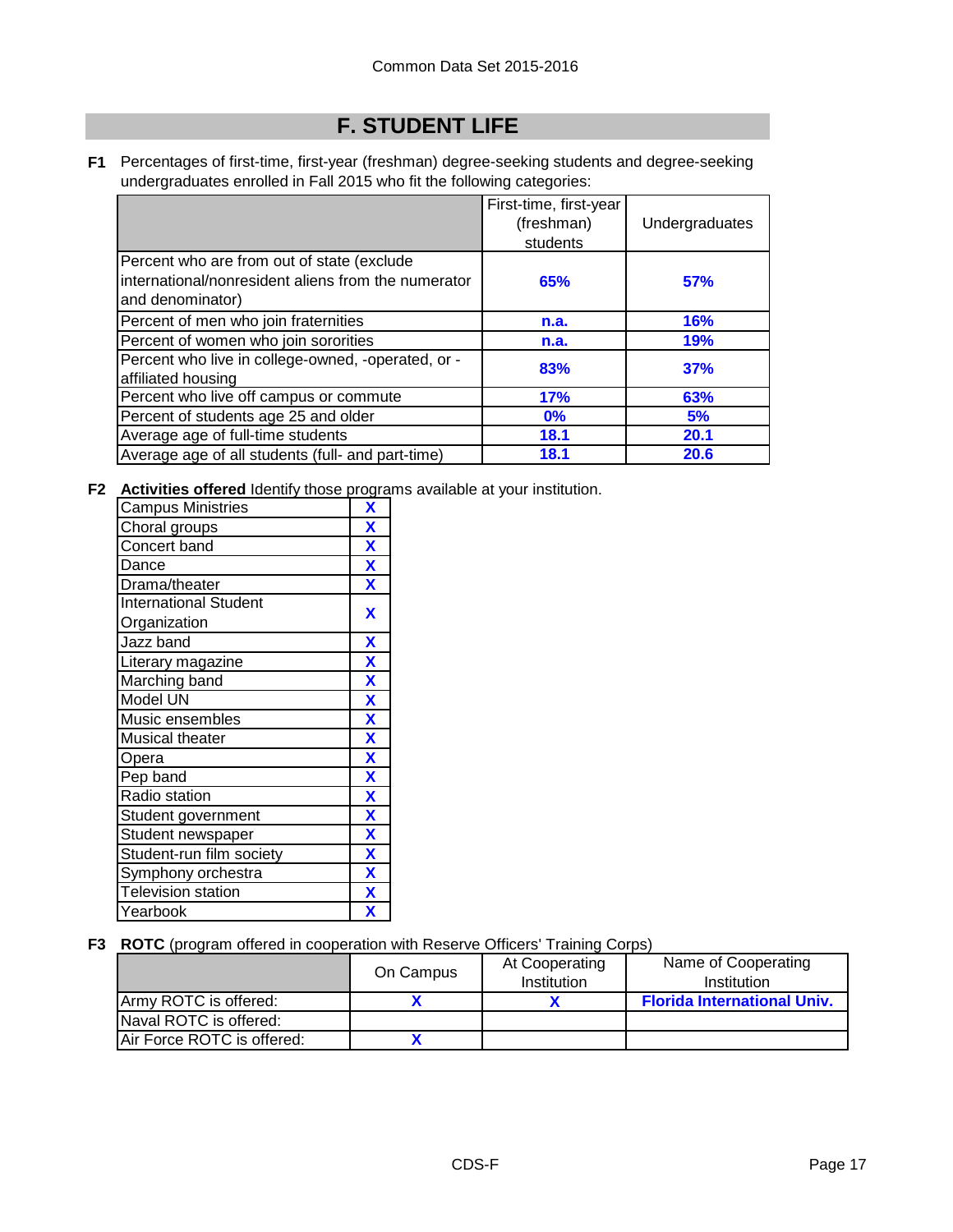# **F. STUDENT LIFE**

**F4 Housing:** Check all types of college-owned, -operated, or -affiliated housing available for undergraduates at your institution.

| Coed dorms                        |   |
|-----------------------------------|---|
| Men's dorms                       |   |
| Women's dorms                     |   |
| Apartments for married students   |   |
| Apartments for single students    | x |
| Special housing for disabled      |   |
| students                          | x |
| Special housing for international |   |
| students                          |   |
| Fraternity/sorority housing       | x |
| Cooperative housing               |   |
| Theme housing                     | x |
| Wellness housing                  |   |
| Other housing options (specify):  |   |
|                                   |   |
|                                   |   |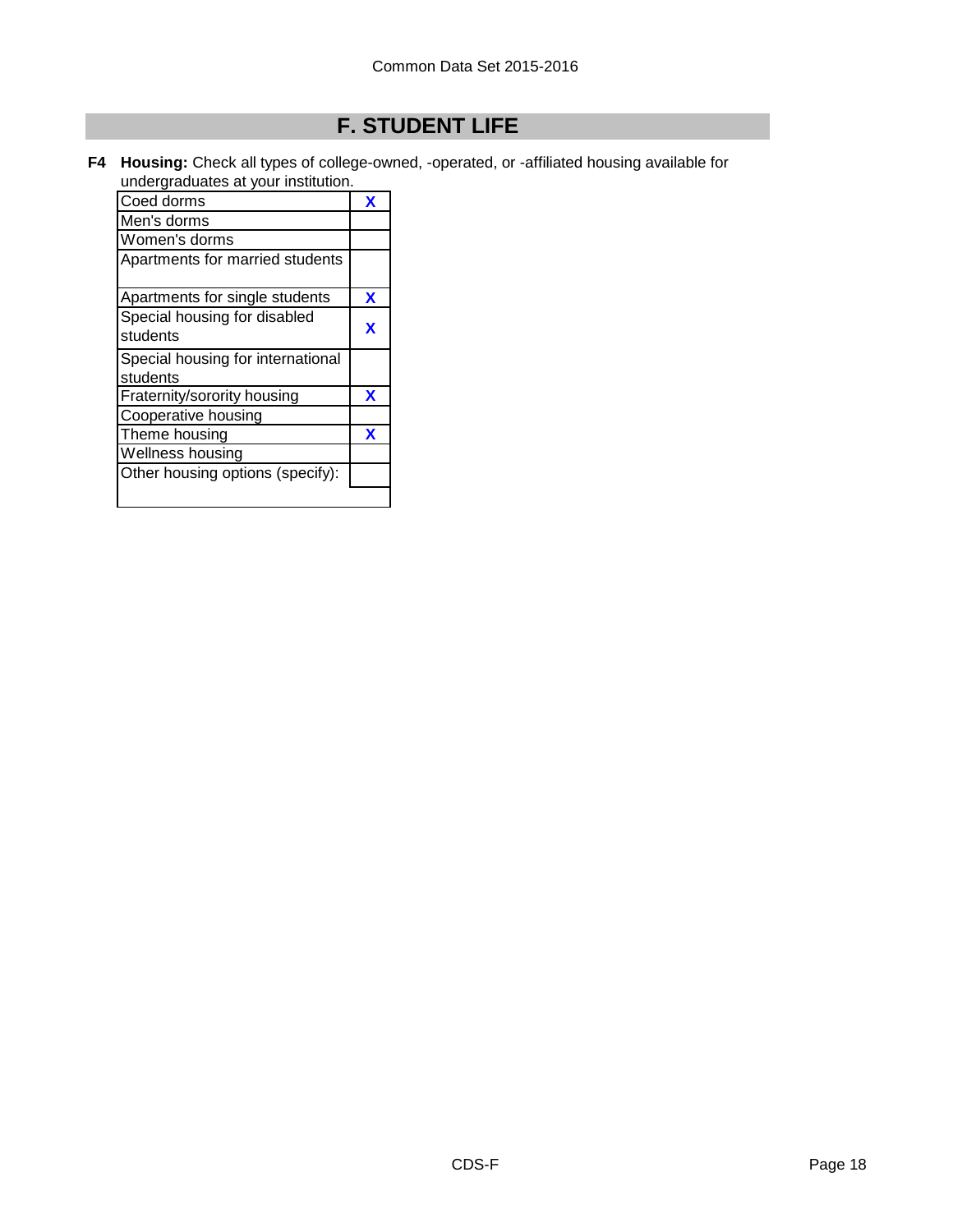### **G. ANNUAL EXPENSES**

#### **G0** Please provide the URL of your institution's net price calculator: [www.miami.edu/npc](http://www.miami.edu/npc)

#### **Provide 2016-2017 academic year costs of attendance for the following categories that are applicable to your institution.**

Check here if your institution's 2016-2017 academic year costs of attendance are not available at this time and provide an approximate date (i.e., month/day) when your institution's final 2016-2017 academic year costs of attendance will be available:

**G1 Undergraduate full-time tuition, required fees, room and board List the typical tuition, required fees, and room and board for a full-time undergraduate student for the FULL 2016-2017 academic year (30 semester or 45 quarter hours for institutions that derive annual tuition by multiplying credit hour cost by number of credits). A full academic year refers to the period of time generally extending from September to June; usually equated to two semesters, two trimesters, three quarters, or the period covered by a four-one-four plan. Room and board is defined as double occupancy and 19 meals per week or the maximum meal plan. Required fees include only charges that all full-time students must pay that are not included in tuition (e.g., registration, health, or activity fees.) Do not include optional fees (e.g., parking, laboratory use).**

|                                                       | First-Year | Undergraduates |
|-------------------------------------------------------|------------|----------------|
| PRIVATE INSTITUTIONS                                  |            |                |
| Tuition:                                              | \$45,600   | \$45,600       |
| PUBLIC INSTITUTIONS                                   |            |                |
| Tuition:                                              |            |                |
| In-district                                           |            |                |
| PUBLIC INSTITUTIONS                                   |            |                |
| In-state (out-of-district):                           |            |                |
| PUBLIC INSTITUTIONS                                   |            |                |
| Out-of-state:                                         |            |                |
| <b>NONRESIDENT ALIENS</b>                             |            |                |
| Tuition:                                              | \$45,600   | \$45,600       |
|                                                       |            |                |
| <b>REQUIRED FEES:</b>                                 | \$1,404    | \$1,404        |
|                                                       |            |                |
| ROOM AND BOARD:                                       |            |                |
| (on-campus)                                           | \$13,310   | \$13,310       |
| <b>ROOM ONLY:</b>                                     |            |                |
| (on-campus)                                           | \$7,720    | \$7,720        |
| <b>BOARD ONLY:</b>                                    |            |                |
| (on-campus meal plan)                                 | \$5,590    | \$5,590        |
|                                                       |            |                |
| Comprehensive tuition and room and board fee (if your |            |                |
| college cannot provide separate tuition and room and  |            |                |
| board fees):                                          |            |                |

Other: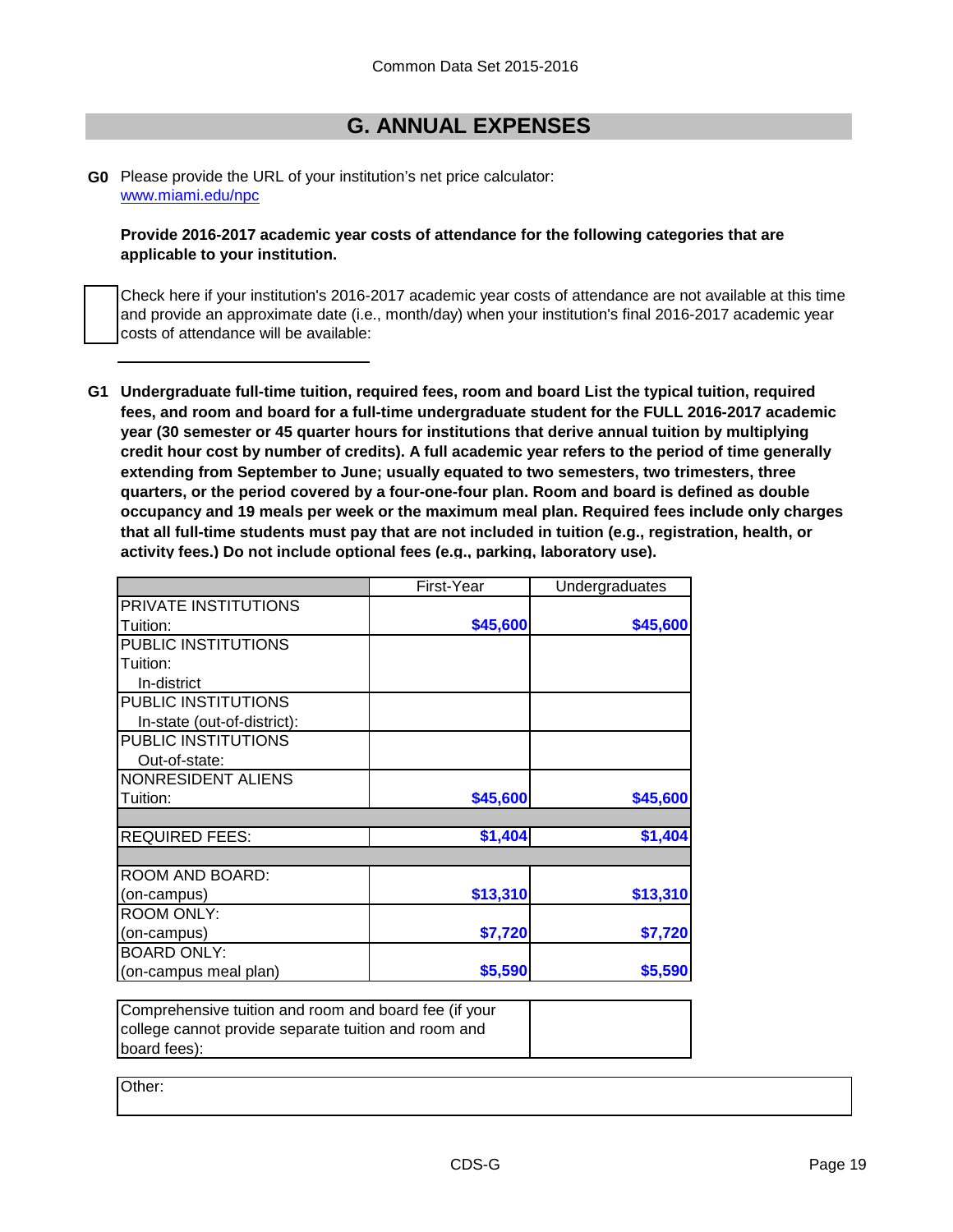# **G. ANNUAL EXPENSES**

| G <sub>2</sub> |                                                                                   | Minimum | Maximum |
|----------------|-----------------------------------------------------------------------------------|---------|---------|
|                | Number of credits per term a student can take for the<br>stated full-time tuition | 12      | 20      |
| G <sub>3</sub> |                                                                                   | Yes     | No      |
|                | Do tuition and fees vary by year of study (e.g., sophomore,<br>junior, senior)?   |         | X       |
|                |                                                                                   |         |         |
| G <sub>4</sub> |                                                                                   | Yes     | No      |
|                | Do tuition and fees vary by undergraduate instructional<br>program?               |         | A       |

| If yes, what percentage of full-time undergraduates pay |  |
|---------------------------------------------------------|--|
| I more than the tuition and fees reported in G1?        |  |

**G5** Provide the estimated expenses for a typical full-time undergraduate student:

|                                 | <b>Residents</b> | Commuters        | Commuters            |
|---------------------------------|------------------|------------------|----------------------|
|                                 |                  | (living at home) | (not living at home) |
| Books and supplies              | \$930            | \$930            | \$930                |
| Room only                       |                  |                  | \$10,900             |
| Board only                      |                  | \$0              | \$5,590              |
| Room and board total (if your   |                  |                  |                      |
| college cannot provide separate |                  |                  |                      |
| room and board figures for      |                  |                  |                      |
| commuters not living at home):  |                  |                  |                      |
| Transportation                  | \$962            | \$962            | \$962                |
| Other expenses                  | \$2,100          | \$2,100          | \$2,100              |

**G6** Undergraduate per-credit-hour charges (tuition only)

| IPRIVATE INSTITUTIONS:      | \$1,900 |
|-----------------------------|---------|
| <b>PUBLIC INSTITUTIONS</b>  |         |
| In-district:                |         |
| <b>PUBLIC INSTITUTIONS</b>  |         |
| In-state (out-of-district): |         |
| PUBLIC INSTITUTIONS         |         |
| Out-of-state:               |         |
| <b>NONRESIDENT ALIENS:</b>  |         |
|                             |         |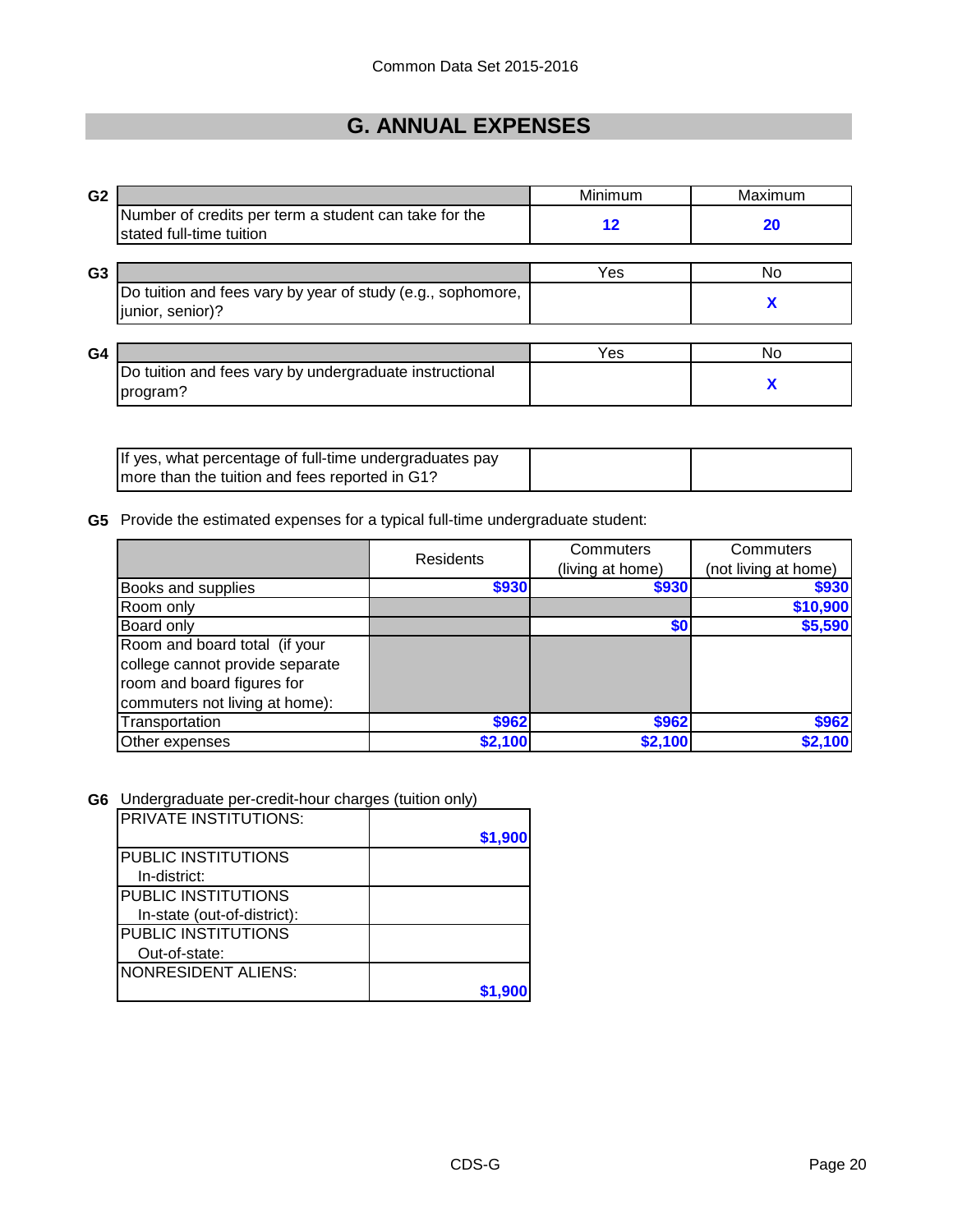### **Aid Awarded to Enrolled Undergraduates**

Enter total dollar amounts awarded to enrolled full-time and less than full-time degree-seeking undergraduates (using the same cohort reported in CDS Question B1, "total degree-seeking" undergraduates) in the following categories. (Note: If the data being reported are final figures for the 2014- 2015 academic year (see the next item below), use the 2014-2015 academic year's CDS Question B1 cohort.) Include aid awarded to international students (i.e., those not qualifying for federal aid). Aid that is non-need-based but that was used to meet need should be reported in the need-based aid columns. (For a suggested order of precedence in assigning categories of aid to cover need, see the entry for "non-needbased scholarship or grant aid" on the last page of the definitions section.)

| Η1 |                                                                      | 2015-2016 | 2014-2015 |
|----|----------------------------------------------------------------------|-----------|-----------|
|    |                                                                      | estimated | final     |
|    | Indicate the academic year for which data are reported for items H1, |           |           |
|    | IH2. H2A, and H6 below:                                              |           |           |

**H3** Which needs-analysis methodology does your institution use in awarding institutional aid?

| Federal methodology (FM)       |  |
|--------------------------------|--|
| Institutional methodology (IM) |  |
| <b>IBoth FM and IM</b>         |  |

|                                                                                                                                                                                   | Need-based \$<br>(Include non-need-<br>based aid used to<br>meet need.) | Non-need-<br>based \$<br>(Exclude non-need-<br>based aid used to<br>meet need.) |
|-----------------------------------------------------------------------------------------------------------------------------------------------------------------------------------|-------------------------------------------------------------------------|---------------------------------------------------------------------------------|
| <b>Scholarships/Grants</b>                                                                                                                                                        |                                                                         |                                                                                 |
| Federal                                                                                                                                                                           | \$9,147,510                                                             | \$41,882                                                                        |
| State (i.e., all states, not only the state in which your institution is<br>located)                                                                                              | \$4,742,332                                                             | \$12,169,265                                                                    |
| Institutional: Endowed scholarships, annual gifts and tuition funded<br>grants, awarded by the college, excluding athletic aid and tuition<br>waivers (which are reported below). | \$43,996,113                                                            | \$85,604,022                                                                    |
| Scholarships/grants from external sources (e.g., Kiwanis, National<br>Merit) not awarded by the college                                                                           | \$4,333,578                                                             | \$7,015,656                                                                     |
| <b>Total Scholarships/Grants</b>                                                                                                                                                  | \$62,219,533                                                            | \$104,830,825                                                                   |
| <b>Self-Help</b>                                                                                                                                                                  |                                                                         |                                                                                 |
| Student loans from all sources (excluding parent loans)                                                                                                                           | \$13,895,696                                                            | \$7,125,635                                                                     |
| <b>Federal Work-Study</b>                                                                                                                                                         | \$7,263,430                                                             |                                                                                 |
| State and other (e.g., institutional) work-study/employment (Note:                                                                                                                |                                                                         |                                                                                 |
| Excludes Federal Work-Study captured above.)                                                                                                                                      | \$174,585                                                               | \$1,881,574                                                                     |
| <b>Total Self-Help</b>                                                                                                                                                            | \$21,333,711                                                            | \$9,007,209                                                                     |
| <b>Other</b>                                                                                                                                                                      |                                                                         |                                                                                 |
| <b>Parent Loans</b>                                                                                                                                                               | \$1,528,299                                                             | \$12,063,397                                                                    |
| Tuition Waivers<br>Reporting is optional. Report tuition waivers in this row if you choose to report them. Do<br>not report tuition waivers elsewhere.                            | \$2,806,349                                                             | \$16,111,280                                                                    |
| <b>Athletic Awards</b>                                                                                                                                                            | \$512,470                                                               | \$14,104,448                                                                    |

**Non-need-**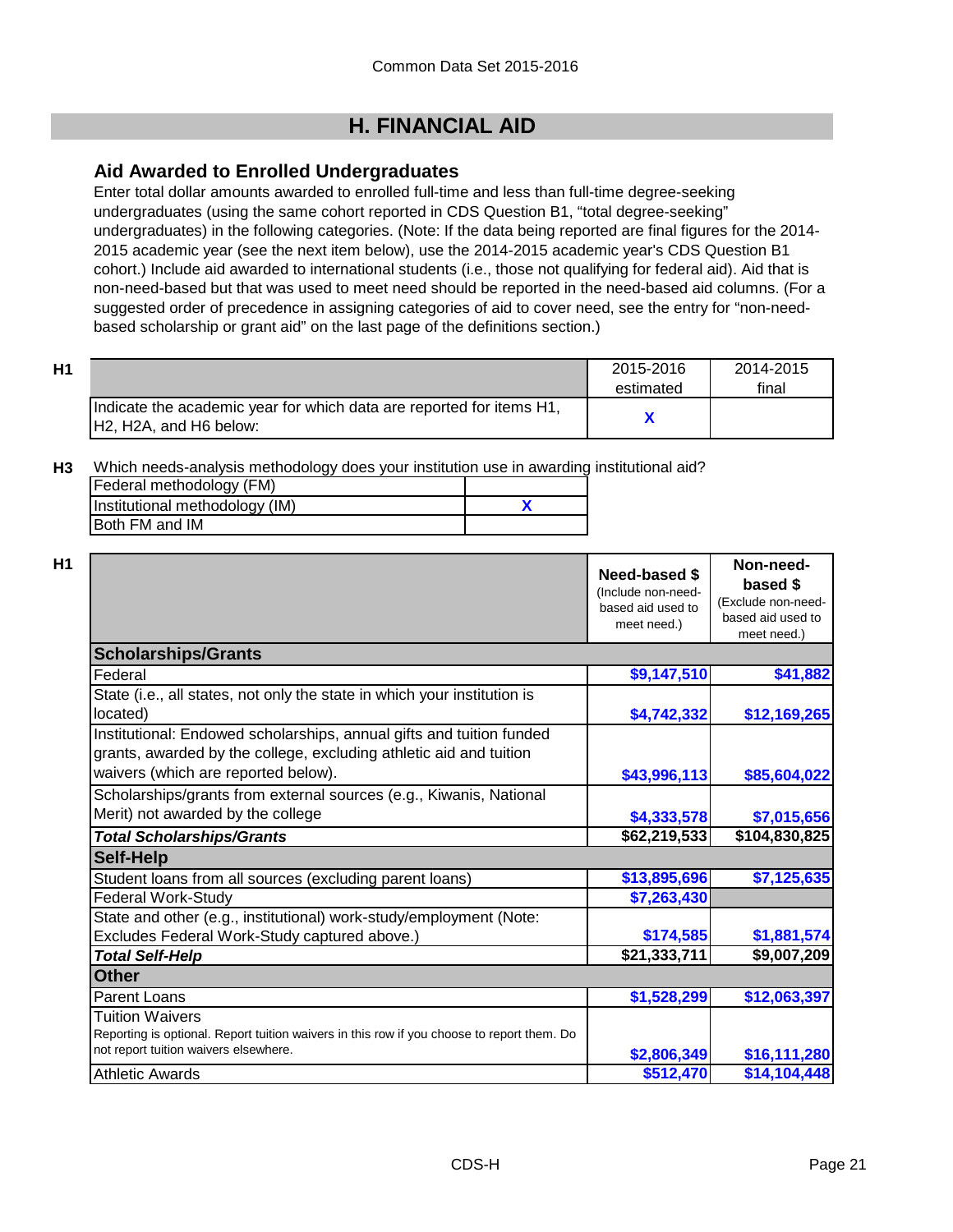**H2 Number of Enrolled Students Awarded Aid:** List the number of degree-seeking full-time and less-thanfull-time undergraduates who applied for and were awarded financial aid from any source. **Aid that is nonneed-based but that was used to meet need should be counted as need-based aid.** Numbers should reflect the cohort awarded the dollars reported in H1. Note: In the chart below, students may be counted in more than one row, and full-time freshmen should also be counted as full-time undergraduates.

|                |                                                              | <b>First-time</b> | <b>Full-time</b> | <b>Less Than</b> |
|----------------|--------------------------------------------------------------|-------------------|------------------|------------------|
|                |                                                              | <b>Full-time</b>  | Undergraduate    | <b>Full-time</b> |
|                |                                                              | <b>Freshmen</b>   | (Incl. Fresh.)   | Undergraduate    |
|                | a) Number of degree-seeking undergraduate students           |                   |                  |                  |
|                | (CDS Item B1 if reporting on Fall 2015 cohort)               |                   |                  |                  |
|                |                                                              | 2,056             | 10,290           | 477              |
|                | b) Number of students in line a who applied for need-        |                   |                  |                  |
|                | based financial aid                                          | 1,265             | 5,474            | 184              |
| C)             | Number of students in line <b>b</b> who were determined to   |                   |                  |                  |
|                | have financial need                                          | 688               | 1,941            | 16               |
|                | d) Number of students in line c who were awarded any         |                   |                  |                  |
|                | financial aid                                                | 687               | 1,932            | 15               |
| e)             | Number of students in line d who were awarded any            |                   |                  |                  |
|                | need-based scholarship or grant aid                          | 454               | 1,319            | 12               |
| $f$ )          | Number of students in line d who were awarded any            |                   |                  |                  |
|                | need-based self-help aid                                     | 388               | 1,208            | 10               |
| g)             | Number of students in line <b>d</b> who were awarded any     |                   |                  |                  |
|                | non-need-based scholarship or grant aid                      | 681               | 1,865            | 10               |
| h)             | Number of students in line <b>d</b> whose need was fully met |                   |                  |                  |
|                | (exclude PLUS loans, unsubsidized loans, and private         |                   |                  |                  |
|                | alternative loans)                                           | 685               | 1,612            | 12               |
| i)             | On average, the percentage of need that was met of           |                   |                  |                  |
|                | students who were awarded any need-based aid.                |                   |                  |                  |
|                | Exclude any aid that was awarded in excess of need as        |                   |                  |                  |
|                | well as any resources that were awarded to replace           |                   |                  |                  |
|                | EFC (PLUS loans, unsubsidized loans, and private             |                   |                  |                  |
|                | alternative loans)                                           | 99%               | 84%              | 80%              |
| (j             | The average financial aid package of those in line d.        |                   |                  |                  |
|                | Exclude any resources that were awarded to replace           |                   |                  |                  |
|                | EFC (PLUS loans, unsubsidized loans, and private             |                   |                  |                  |
|                | alternative loans)                                           | \$40,906          | \$40,319         | \$20,907         |
| k)             | Average need-based scholarship and grant award of            |                   |                  |                  |
|                | those in line e                                              | \$11,720          | \$11,662         | \$8,402          |
| $\overline{1}$ | Average need-based self-help award (excluding PLUS           |                   |                  |                  |
|                | loans, unsubsidized loans, and private alternative           |                   |                  |                  |
|                | loans) of those in line f                                    | \$5,382           | \$4,985          | \$4,973          |
|                | m) Average need-based loan (excluding PLUS loans,            |                   |                  |                  |
|                | unsubsidized loans, and private alternative loans) of        |                   |                  |                  |
|                | those in line f who were awarded a need-based loan           |                   |                  |                  |
|                |                                                              | \$3,872           | \$4,485          | \$4,973          |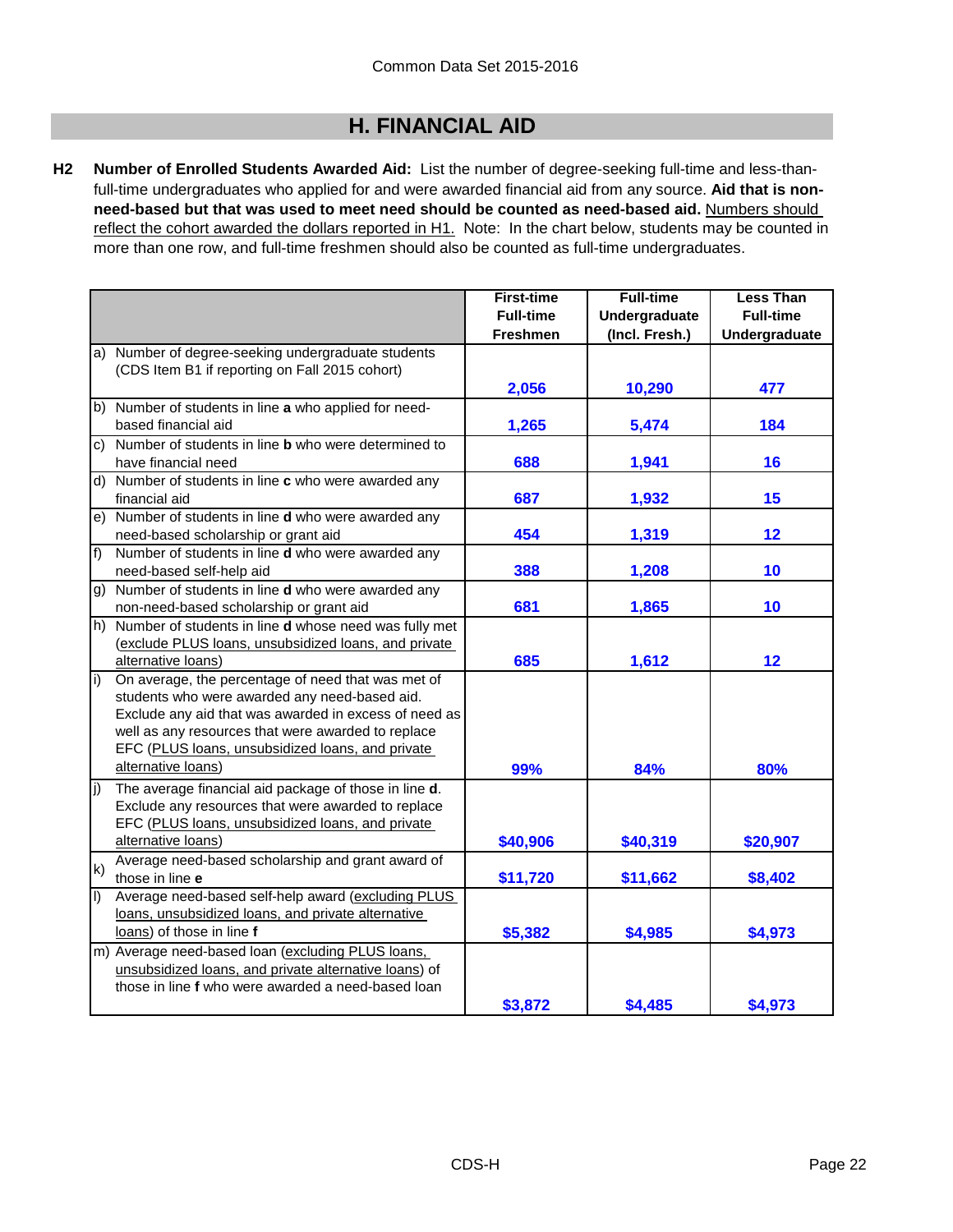**H2A Number of Enrolled Students Awarded Non-need-based Scholarships and Grants**: List the number of degree-seeking full-time and less-than-full-time undergraduates who had no financial need and who were awarded institutional non-need-based scholarship or grant aid. Numbers should reflect the cohort awarded the dollars reported in H1. Note: In the chart below, students may be counted in more than one row, and full-time freshmen should also be counted as full-time undergraduates.

|     |                                                         | <b>First-time</b> | <b>Full-time</b> | <b>Less Than</b> |
|-----|---------------------------------------------------------|-------------------|------------------|------------------|
|     |                                                         | <b>Full-time</b>  | <b>Undergrad</b> | <b>Full-time</b> |
|     |                                                         | <b>Freshmen</b>   | (Incl. Fresh.)   | <b>Undergrad</b> |
| ln) | Number of students in line a who had no financial need  |                   |                  |                  |
|     | and who were awarded institutional non-need-based       |                   |                  |                  |
|     | scholarship or grant aid (exclude those who were        |                   |                  |                  |
|     | awarded athletic awards and tuition benefits)           | 876               | 4,320            | 44               |
| lo) | Average dollar amount of institutional non-need-based   |                   |                  |                  |
|     | scholarship and grant aid awarded to students in line n |                   |                  |                  |
|     |                                                         | \$16,498          | \$19,071         | \$9,586          |
| (p  | Number of students in line a who were awarded an        |                   |                  |                  |
|     | institutional non-need-based athletic scholarship or    |                   |                  |                  |
|     | grant                                                   | 60                | 267              |                  |
| g)  | Average dollar amount of institutional non-need-based   |                   |                  |                  |
|     | athletic scholarships and grants awarded to students in |                   |                  |                  |
|     | line <b>p</b>                                           | \$50,278          | \$53,885         | \$32,819         |

**H3** Incorporated into H1 above.

Include: \* 2015 undergraduate class: all students **Note:** These are the graduates and loan types to include and exclude in order to fill out CDS H4 and H5.

who started at your institution as first- time

students and received a bachelor's degree

between July 1, 2014 and June 30, 2015.

\* only loans made to students who borrowed

while enrolled at your institution.

\* co-signed loans.

Exclude: \* students who transferred in.

\* money borrowed at other institutions.

parent loans

\* students who did not graduate or who graduated with another degree or certificate (but no bachelor's degree)

| <b>H4</b> Provide the number of students in the 2015 undergraduate class who started at your |       |
|----------------------------------------------------------------------------------------------|-------|
| institution as first-time students and received a bachelor's degree between July 1, 2014     |       |
| and June 30, 2015. Exclude students who transferred into your institution                    |       |
|                                                                                              |       |
|                                                                                              | 1.989 |

**H5** Number and percent of students in class (defined in H4 above) borrowing from federal, non-federal, and any loan sources, and the average (or mean) amount borrowed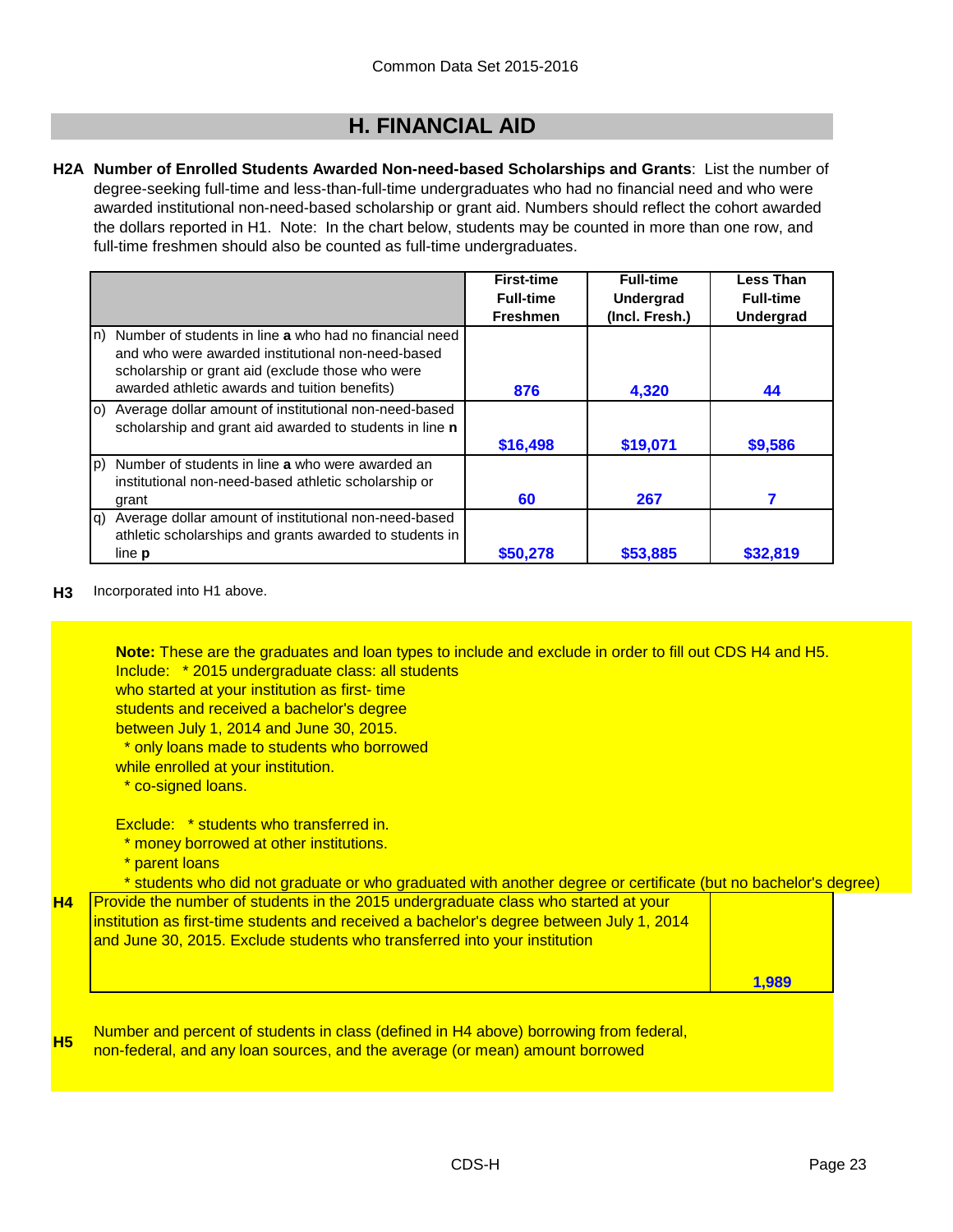|                                                                                                                                                                                                                                                                  | Number in the<br>class (defined in<br>H <sub>4</sub> above) who<br><b>borrowed</b> | <b>Percent of the</b><br>class (defined<br>above) who<br><b>borrowed</b><br>(nearest 1%) | <b>Average per-</b><br>undergraduate-<br><b>borrower</b><br>cumulative<br>principal<br>borrowed, of<br>those in the first<br>column (nearest<br>\$1) |
|------------------------------------------------------------------------------------------------------------------------------------------------------------------------------------------------------------------------------------------------------------------|------------------------------------------------------------------------------------|------------------------------------------------------------------------------------------|------------------------------------------------------------------------------------------------------------------------------------------------------|
| a) Any loan program: Federal Perkins, Federal Stafford<br>Subsidized and Unsubsidized, institutional, state,<br>private loans that your institution is aware of, etc.<br>Include both Federal Direct Student Loans and Federal<br><b>Family Education Loans.</b> | 791                                                                                | 40%                                                                                      | \$19,000                                                                                                                                             |
| b) Federal loan programs: Federal Perkins, Federal<br>Stafford Subsidized and Unsubsidized, Include both<br><b>Federal Direct Student Loans and Federal Family</b><br><b>Education Loans.</b>                                                                    | 780                                                                                | 39%                                                                                      | \$18,500                                                                                                                                             |
| c) Institutional loan programs.                                                                                                                                                                                                                                  | n.a.                                                                               | n.a.                                                                                     | n.a.                                                                                                                                                 |
| d) State loan programs.                                                                                                                                                                                                                                          | n.a.                                                                               | n.a.                                                                                     | n.a.                                                                                                                                                 |
| e) Private alternative loans made by a bank or<br>lender.                                                                                                                                                                                                        | 136                                                                                | 7%                                                                                       | \$24,904                                                                                                                                             |

**Aid to Undergraduate Degree-seeking Nonresident Aliens** (Note: Report numbers and dollar amounts for the same academic year checked in item H1.)

**H6** Indicate your institution's policy regarding institutional scholarship and grant aid for undergraduate degreeseeking nonresident aliens:

| Institutional need-based scholarship or grant aid is available     |  |
|--------------------------------------------------------------------|--|
| Institutional non-need-based scholarship or grant aid is available |  |
| Institutional scholarship or grant aid is not available            |  |

| If institutional financial aid is available for undergraduate degree-seeking nonresident<br>aliens, provide the number of undergraduate degree-seeking nonresident aliens who<br>were awarded need-based or non-need-based aid: | 386         |
|---------------------------------------------------------------------------------------------------------------------------------------------------------------------------------------------------------------------------------|-------------|
| Average dollar amount of institutional financial aid awarded to undergraduate degree-<br>seeking nonresident aliens:                                                                                                            | \$13,514    |
| Total dollar amount of institutional financial aid awarded to undergraduate degree-<br>seeking nonresident aliens:                                                                                                              | \$5,216,332 |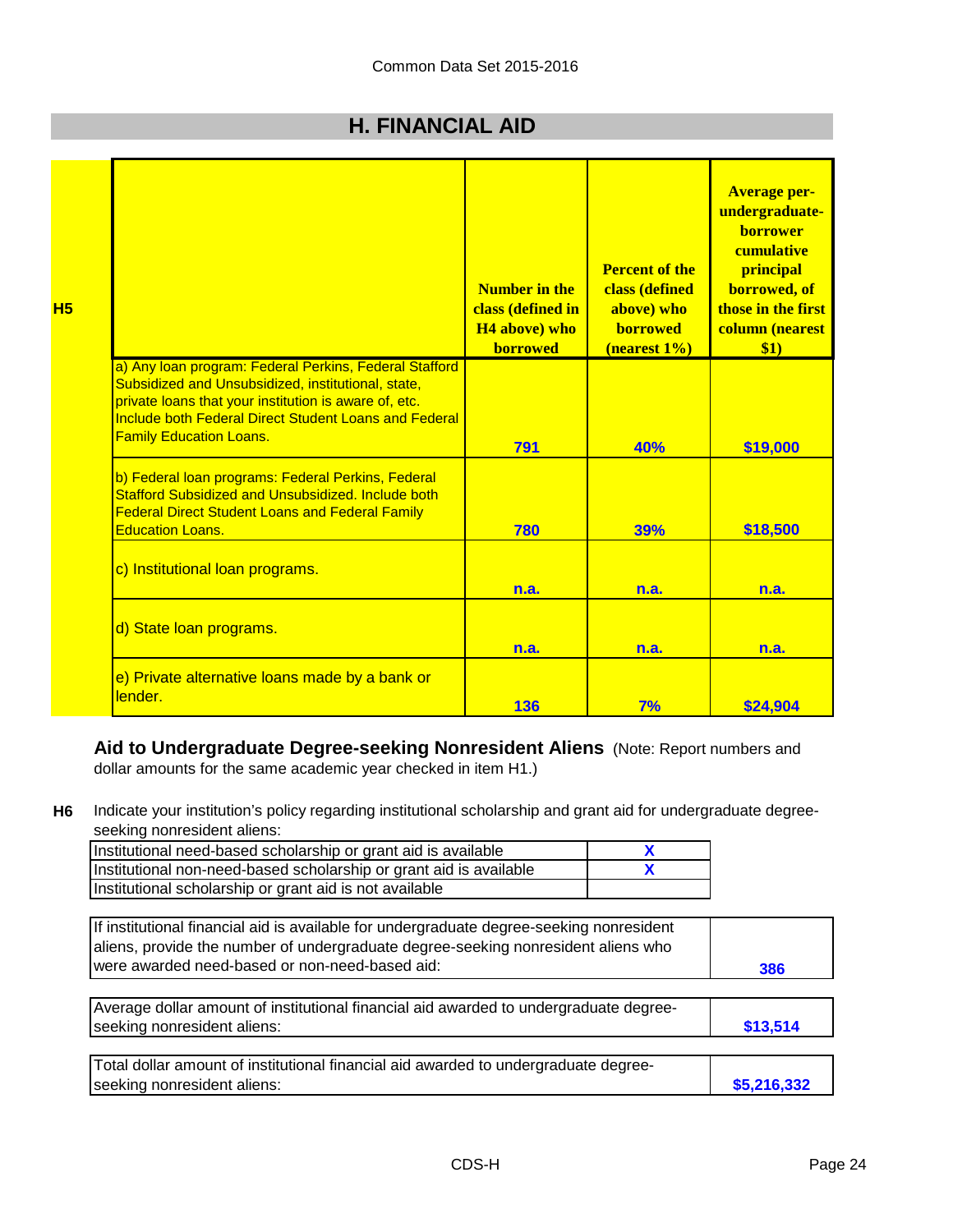| Н7 | Check off all financial aid forms nonresident alien first-year financial aid applicants must submit: |  |
|----|------------------------------------------------------------------------------------------------------|--|
|    | Institution's own financial aid form                                                                 |  |
|    | <b>ICSS/Financial Aid PROFILE</b>                                                                    |  |
|    | International Student's Financial Aid Application                                                    |  |
|    | International Student's Certification of Finances                                                    |  |
|    | Other (specify):                                                                                     |  |
|    |                                                                                                      |  |

### **Process for First-Year/Freshman Students**

**H8** Check off all financial aid forms domestic first-year (freshman) financial aid applicants must submit:

| <b>FAFSA</b>                                            |  |
|---------------------------------------------------------|--|
| Institution's own financial aid form                    |  |
| <b>ICSS/Financial Aid PROFILE</b>                       |  |
| State aid form                                          |  |
| Noncustodial PROFILE                                    |  |
| Business/Farm Supplement                                |  |
| Other (specify): All Student/Parent W-2's, Individual & |  |
| <b>Corporate Income Tax Returns</b>                     |  |

#### **H9** Indicate filing dates for first-year (freshman) students:

| Priority date for filing required financial aid forms:             | January 1       |
|--------------------------------------------------------------------|-----------------|
| Deadline for filing required financial aid forms:                  | <b>April 15</b> |
| No deadline for filing required forms (applications processed on a |                 |
| rolling basis):                                                    |                 |

### **H10** Indicate notification dates for first-year (freshman) students (answer a or b):

| a) Students notified on or about (date): |            |    |
|------------------------------------------|------------|----|
|                                          | Yes        | No |
| b) Students notified on a rolling basis: |            |    |
| If yes, starting date:                   | January 20 |    |

### **H11** Indicate reply dates:

|            | Students must reply by (date): | May 1 |  |
|------------|--------------------------------|-------|--|
| lor within | weeks of notification.         |       |  |

### **Types of Aid Available**

Please check off all types of aid available to undergraduates at your institution:

### **H12** Loans

| FEDERAL DIRECT STUDENT LOAN PROGRAM (DIRECT LOAN) |  |
|---------------------------------------------------|--|
| Direct Subsidized Stafford Loans                  |  |
| Direct Unsubsidized Stafford Loans                |  |
| Direct PLUS Loans                                 |  |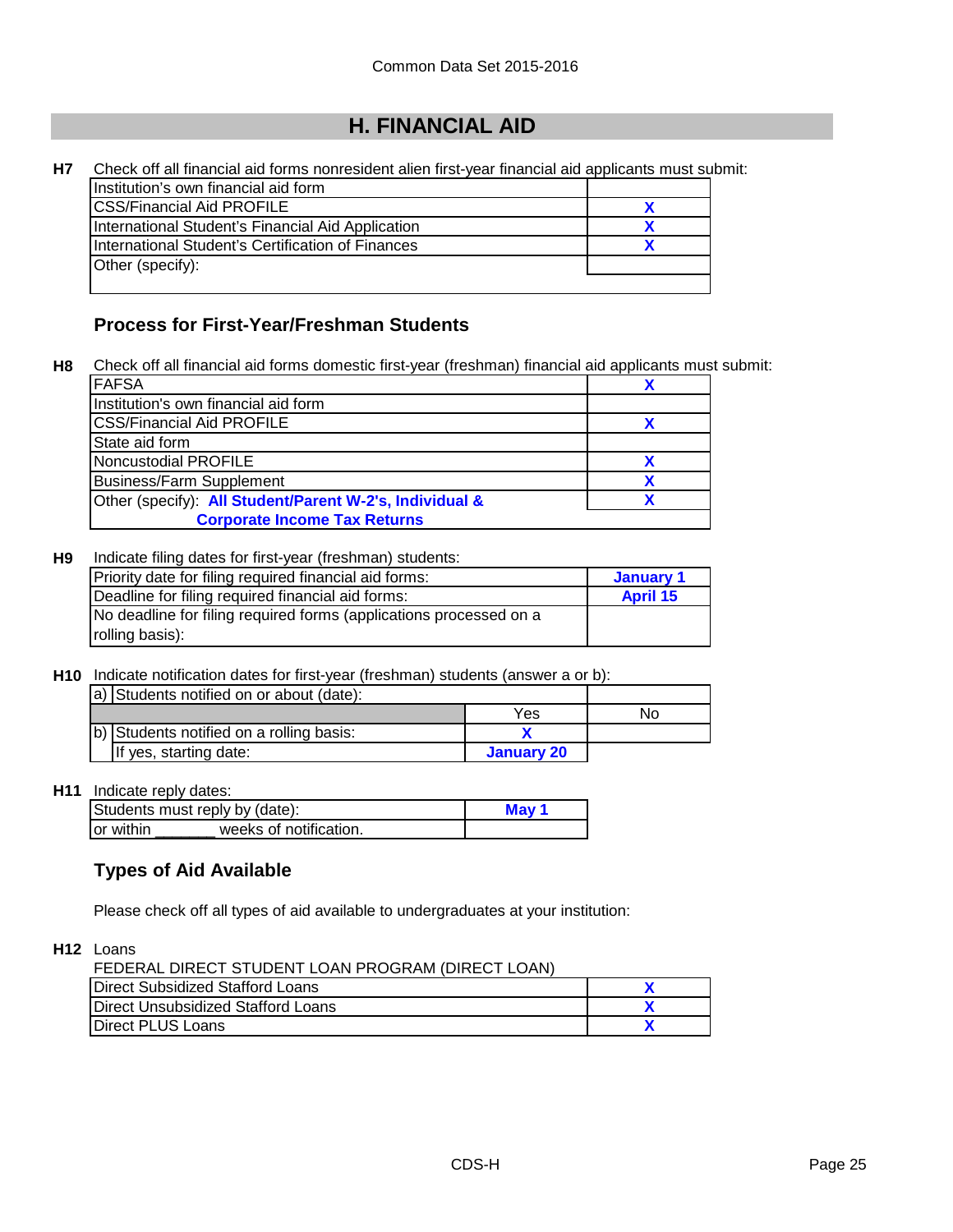| <b>Federal Perkins Loans</b>                      |  |
|---------------------------------------------------|--|
| <b>Federal Nursing Loans</b>                      |  |
| <b>State Loans</b>                                |  |
| College/university loans from institutional funds |  |
| Other (specify):                                  |  |
|                                                   |  |

### **H13** Scholarships and Grants

| NEED-BASED:                                                          |   |
|----------------------------------------------------------------------|---|
| <b>Federal Pell</b>                                                  |   |
| <b>SEOG</b>                                                          |   |
| State scholarships/grants                                            | χ |
| Private scholarships                                                 |   |
| College/university scholarship or grant aid from institutional funds |   |
| United Negro College Fund                                            |   |
| <b>Federal Nursing Scholarship</b>                                   |   |
| Other (specify):                                                     |   |
|                                                                      |   |

**H14** Check off criteria used in awarding institutional aid. Check all that apply.

|                          | Non-Need Based | Need-Based |
|--------------------------|----------------|------------|
| Academics                | x              |            |
| Alumni affiliation       |                | X          |
| Art                      |                | χ          |
| Athletics                | X              |            |
| Job skills               |                | X          |
| <b>ROTC</b>              | X              |            |
| Leadership               |                | χ          |
| <b>Minority status</b>   |                | χ          |
| Music/drama              | χ              |            |
| Religious affiliation    |                |            |
| State/district residency | v              | χ          |

**H15** If your institution has recently implemented any major financial aid policy, program, or initiative to make your institution more affordable to incoming students such as replacing loans with grants, or waiving costs for families below a certain income level please provide details below:

**Moving toward meeting 100% of a student's demonstrated need using Institutional Methodology (IM).**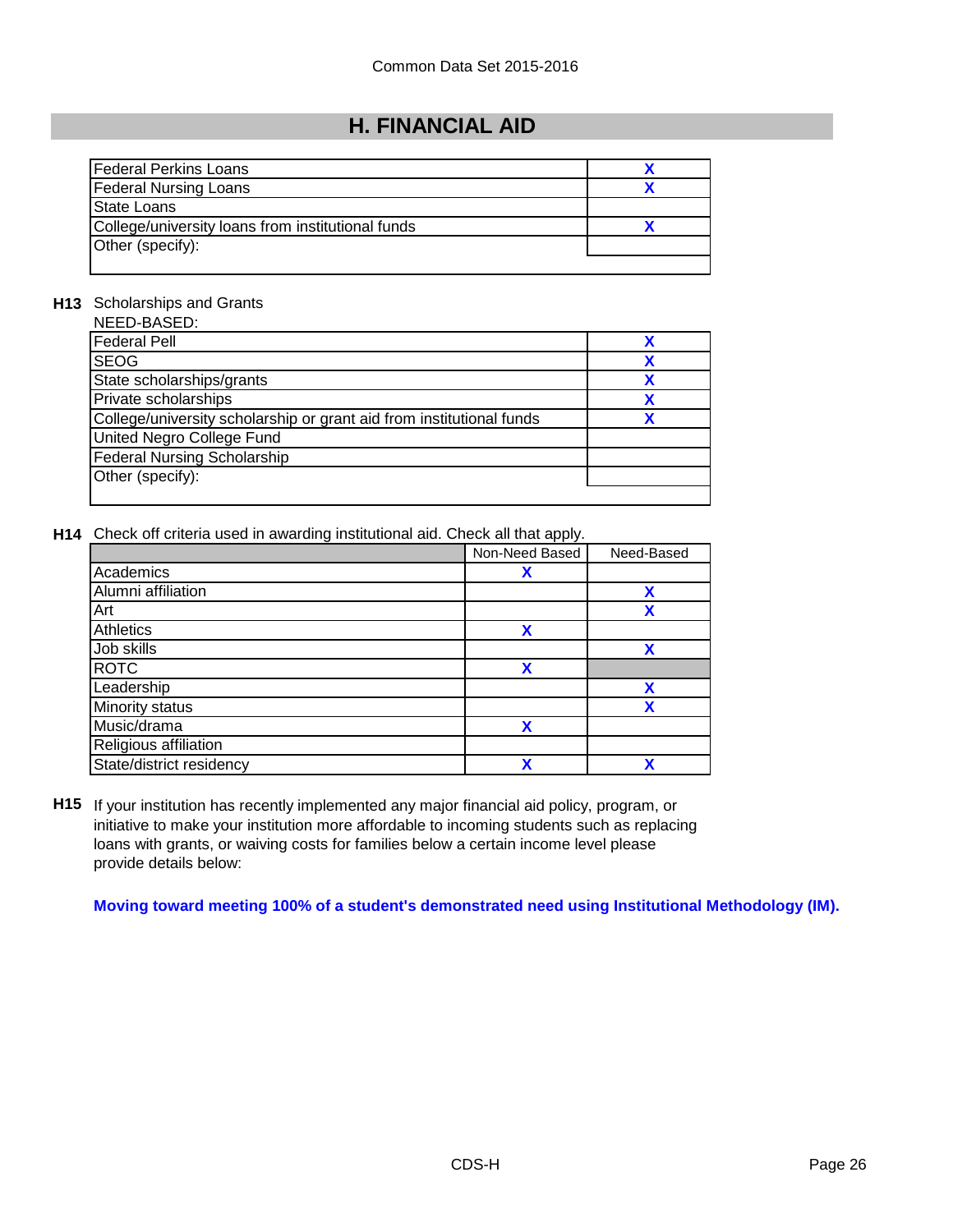## **I. INSTRUCTIONAL FACULTY AND CLASS SIZE**

### **Please report the number of instructional faculty members in each category for Fall 2015. Include faculty who are on your institution's payroll on the census date your institution uses for**

#### **I1 IPEDS/AAUP.**

The following definition of full-time instructional faculty is used by the American Association of University Professors (AAUP) in its annual Faculty Compensation Survey (the part time definitions are not used by AAUP). Instructional Faculty is defined as those members of the instructional-research staff whose major regular assignment is instruction, including those with released time for research. Use the chart below to determine inclusions and exclusions:

|                                                                                                                                                                                                                                          | Full-time | Part-time                                                                       |
|------------------------------------------------------------------------------------------------------------------------------------------------------------------------------------------------------------------------------------------|-----------|---------------------------------------------------------------------------------|
| (a) instructional faculty in preclinical and clinical medicine, faculty who are not paid (e.g.,<br>those who donate their services or are in the military), or research-only faculty, post-<br>doctoral fellows, or pre-doctoral fellows | Exclude   | Include only if<br>they teach one<br>or more non-<br>clinical credit<br>courses |
| (b) administrative officers with titles such as dean of students, librarian, registrar, coach,<br>and the like, even though they may devote part of their time to classroom instruction and<br>may have faculty status                   | Exclude   | Include if they<br>teach one or<br>more non-<br>clinical credit<br>courses      |
| (c) other administrators/staff who teach one or more non-clinical credit courses even<br>though they do not have faculty status                                                                                                          | Exclude   | Include                                                                         |
| (d) undergraduate or graduate students who assist in the instruction of courses, but<br>have titles such as teaching assistant, teaching fellow, and the like                                                                            | Exclude   | Exclude                                                                         |
| (e) faculty on sabbatical or leave with pay                                                                                                                                                                                              | Include   | Exclude                                                                         |
| (f) faculty on leave without pay                                                                                                                                                                                                         | Exclude   | Exclude                                                                         |
| (g) replacement faculty for faculty on sabbatical leave or leave with pay                                                                                                                                                                | Exclude   | Include                                                                         |

*Full-time instructional faculty:* faculty employed on a full-time basis for instruction (including those with released time for research)

*Part-time instructional faculty:* Adjuncts and other instructors being paid solely for part-time classroom instruction. Also includes full-time faculty teaching less than two semesters, three quarters, two trimesters, or two four-month sessions. Employees who are not considered full-time instructional faculty but who teach one or more non-clinical credit courses may be counted as part-time faculty.

*Minority faculty: includes faculty who designate themselves as Black, non-Hispanic; American Indian or Alaska Native; Asian, Native Hawaiian or other Pacific Islander, or Hispanic.* 

*Doctorate: includes such degrees as Doctor of Philosophy, Doctor of Education, Doctor of Juridical Science, and Doctor of Public Health in any field such as arts, sciences, education, engineering, business, and public administration. Also includes terminal degrees formerly designated as "first professional," including dentistry (DDS or DMD), medicine (MD), optometry (OD), osteopathic medicine (DO), pharmacy (DPharm or BPharm), podiatric medicine (DPM), veterinary medicine (DVM), chiropractic (DC or DCM), or law (JD).*

*Terminal degree:* the highest degree in a field: example, M. Arch (architecture) and MFA (master of fine arts).

|     |                                                                                | Full-Time | Part-Time       | Total |
|-----|--------------------------------------------------------------------------------|-----------|-----------------|-------|
| la) | Total number of instructional faculty                                          | 1,131     | 418             | 1,549 |
| b)  | Total number who are members of minority groups                                | 368       | 173             | 541   |
| [c  | Total number who are women                                                     | 452       | 183             | 635   |
| d)  | Total number who are men                                                       | 679       | 235             | 914   |
| le) | Total number who are nonresident aliens (international)                        | 55        | 12 <sup>1</sup> | 67    |
| f)  | Total number with doctorate, or other terminal degree                          | 971       | 234             | 1,205 |
| g)  | Total number whose highest degree is a master's but not a terminal<br>master's | 134       | <b>115</b>      | 249   |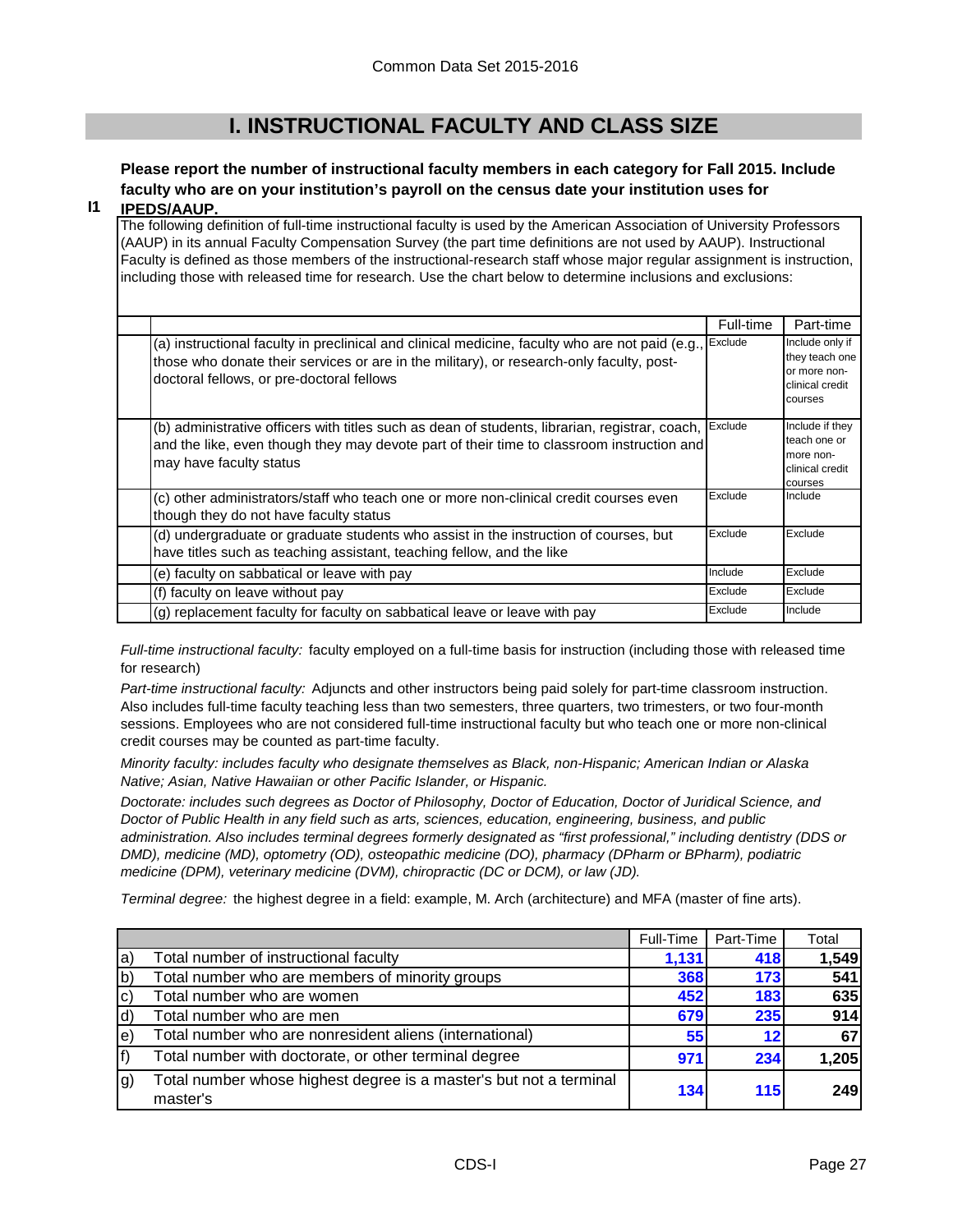# **I. INSTRUCTIONAL FACULTY AND CLASS SIZE**

| lh) | Total number whose highest degree is a bachelor's                                                                            |    |                 |     |
|-----|------------------------------------------------------------------------------------------------------------------------------|----|-----------------|-----|
|     | Total number whose highest degree is unknown or other (Note:<br>Items f, g, h, and i must sum up to item a.)                 |    | 29 <sub>1</sub> | 34  |
| (j  | Total number in stand-alone graduate/ professional programs in<br>which faculty teach virtually only graduate-level students | 98 | 129             | 227 |

### **I2 Student to Faculty Ratio**

Report the Fall 2015 ratio of full-time equivalent students (full-time plus 1/3 part time) to full-time equivalent instructional faculty (full time plus 1/3 part time). In the ratio calculations, exclude both faculty and students in stand-alone graduate or professional programs such as medicine, law, veterinary, dentistry, social work, business, or public health in which faculty teach virtually only graduate-level students. Do not count undergraduate or graduate student teaching assistants as faculty.

| <b>Fall 2015 Student to Faculty ratio</b> | 12 to | l(based on | 14,191 students   |
|-------------------------------------------|-------|------------|-------------------|
|                                           |       | andl       | $1,284$ faculty). |

#### **I3 Undergraduate Class Size**

In the table below, please use the following definitions to report information about the size of classes and class sections offered in the Fall 2015 term.

*Class Sections:* A class section is an organized course offered for credit, identified by discipline and number, meeting at a stated time or times in a classroom or similar setting, and not a subsection such as a laboratory or discussion session. Undergraduate class sections are defined as any sections in which at least one degree-seeking undergraduate student is enrolled for credit. Exclude distance learning classes and noncredit classes and individual instruction such as dissertation or thesis research, music instruction, or one-to-one readings. Exclude students in independent study, co-operative programs, internships, foreign language taped tutor sessions, practicums, and all students in one-on-one classes. Each class section should be counted only once and should not be duplicated because of course catalog cross-listings.

*Class Subsections:* A class subsection includes any subsection of a course, such as laboratory, recitation, and discussion subsections that are supplementary in nature and are scheduled to meet separately from the lecture portion of the course. Undergraduate subsections are defined as any subsections of courses in which degree-seeking undergraduate students enrolled for credit. As above, exclude noncredit classes and individual instruction such as dissertation or thesis research, music instruction, or one-to-one readings. Each class subsection should be counted only once and should not be duplicated because of cross-listings.

Using the above definitions, please report for each of the following class-size intervals the number of class sections and class subsections offered in Fall 2015. For example, a lecture class with 800 students who met at another time in 40 separate labs with 20 students should be counted once in the "100+" column in the class section column and 40 times under the "20-29" column of the class subsections table.

| <b>CLASS</b>      | $2 - 9$ | 10-19 | 20-29     | 30-39 | 40-49 | 50-99 | $100+$ | <b>Total</b> |
|-------------------|---------|-------|-----------|-------|-------|-------|--------|--------------|
| <b>SECTIONS</b>   | 338     | 741   | 323       | 292   | 156   | 97    | 36     | 1983         |
|                   |         |       |           |       |       |       |        |              |
| <b>CLASS SUB-</b> | $2 - 9$ | 10-19 | $20 - 29$ | 30-39 | 40-49 | 50-99 | $100+$ | <b>Total</b> |
| <b>SECTIONS</b>   | 178     | 176   | 153       | 26    | 31    |       |        | 574          |

#### **Number of Class Sections with Undergraduates Enrolled**

**Undergraduate Class Size (provide numbers)**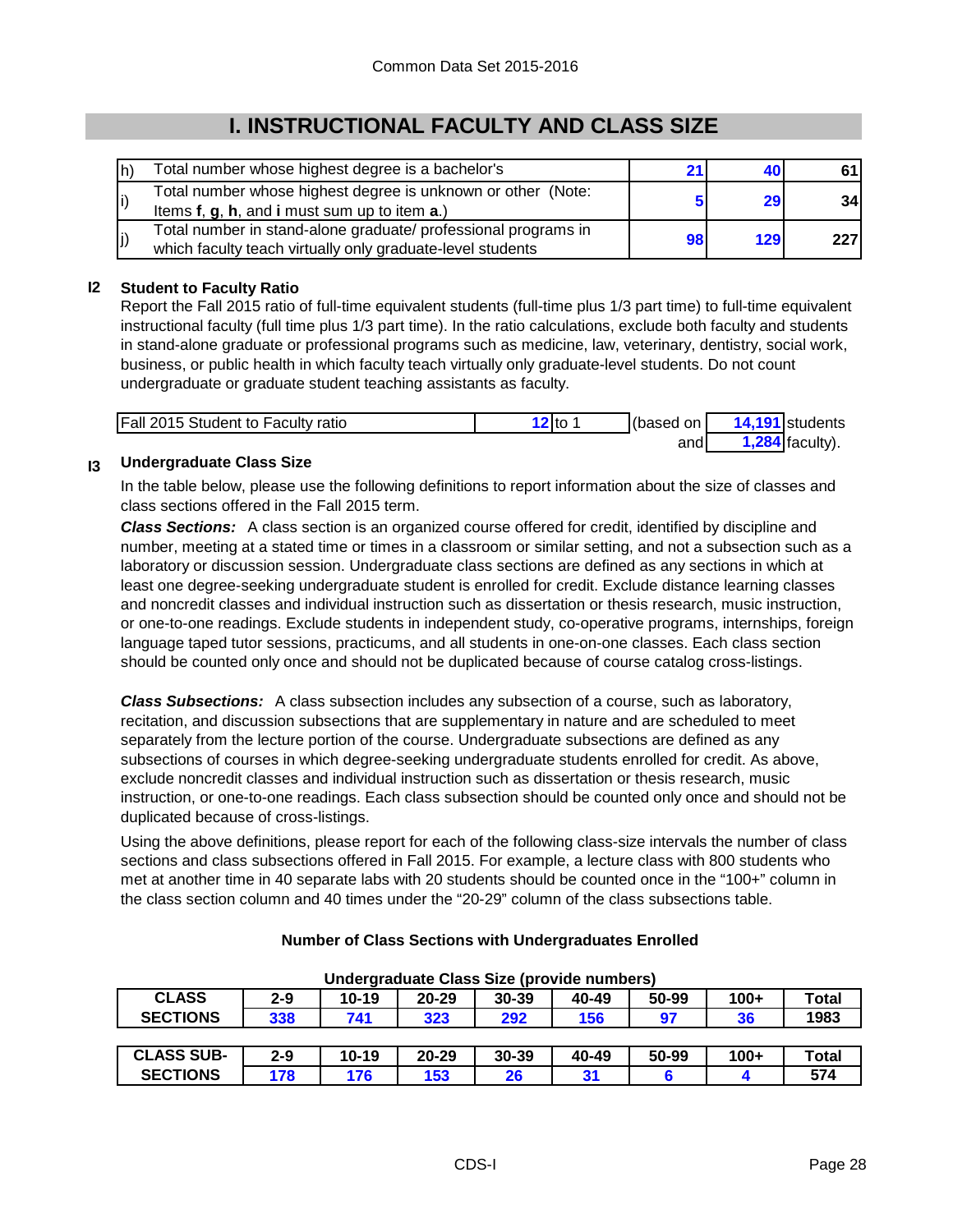### **J. DEGREES CONFERRED**

#### **J1 Degrees conferred between July 1, 2014 and June 30, 2015**

For each of the following discipline areas, provide the percentage of diplomas/certificates, associate, and bachelor's degrees awarded. To determine the percentage, use majors, not headcount (e.g., students with one degree but a double major will be represented twice). Calculate the percentage from your institution's IPEDS Completions by using the sum of 1st and 2nd majors for each CIP code as the numerator and the sum of the Grand Total by 1st Majors and the Grand Total by 2nd major as the denominator. If you prefer, you can compute the percentages using 1st majors only.

| Category                                        | Diploma/<br><b>Certificates</b> | <b>Associate</b> | <b>Bachelor's</b> | <b>CIP 2010 Categories</b><br>to Include |
|-------------------------------------------------|---------------------------------|------------------|-------------------|------------------------------------------|
| Agriculture                                     |                                 |                  |                   | 1                                        |
| Natural resources and conservation              |                                 |                  | 1%                | 3                                        |
| Architecture                                    | 13%                             |                  | 1%                | $\overline{4}$                           |
| Area, ethnic, and gender studies                |                                 |                  | 0%                | 5                                        |
| Communication/journalism                        |                                 |                  | 10%               | 9                                        |
| Communication technologies                      |                                 |                  |                   | 10                                       |
| Computer and information sciences               |                                 |                  | 1%                | 11                                       |
| Personal and culinary services                  |                                 |                  |                   | 12                                       |
| Education                                       |                                 |                  | 1%                | 13                                       |
| Engineering                                     |                                 |                  | 10%               | 14                                       |
| Engineering technologies                        |                                 |                  |                   | 15                                       |
| Foreign languages, literatures, and linguistics |                                 |                  | 1%                | 16                                       |
| Family and consumer sciences                    |                                 |                  | $\overline{0\%}$  | 19                                       |
| Law/legal studies                               |                                 |                  | 1%                | 22                                       |
| English                                         |                                 |                  | 2%                | 23                                       |
| Liberal arts/general studies                    |                                 |                  | 1%                | 24                                       |
| Library science                                 |                                 |                  |                   | 25                                       |
| Biological/life sciences                        |                                 |                  | 15%               | 26                                       |
| Mathematics and statistics                      |                                 |                  | 1%                | 27                                       |
| Military science and military technologies      |                                 |                  |                   | 28 & 29                                  |
| Interdisciplinary studies                       | 63%                             |                  | 0%                | 30                                       |
| Parks and recreation                            |                                 |                  | 2%                | 31                                       |
| Philosophy and religious studies                |                                 |                  | 0%                | 38                                       |
| Theology and religious vocations                |                                 |                  |                   | 39                                       |
| Physical sciences                               |                                 |                  | 2%                | 40                                       |
| Science technologies                            |                                 |                  |                   | 41                                       |
| Psychology                                      |                                 |                  | 6%                | 42                                       |
| Homeland Security, law enforcement,             |                                 |                  |                   | 43                                       |
| firefighting, and protective services           |                                 |                  |                   |                                          |
| Public administration and social services       |                                 |                  |                   | 44                                       |
| Social sciences                                 | 21%                             |                  | 10%               | 45                                       |
| Construction trades                             |                                 |                  |                   | 46                                       |
| Mechanic and repair technologies                |                                 |                  |                   | 47                                       |
| Precision production                            |                                 |                  |                   | 48                                       |
| Transportation and materials moving             |                                 |                  |                   | 49                                       |
| Visual and performing arts                      |                                 |                  | 6%                | 50                                       |
| Health professions and related programs         |                                 |                  | 9%                | 51                                       |
| Business/marketing                              | 4%                              |                  | 19%               | $\overline{52}$                          |
| History                                         |                                 |                  | $1\%$             | 54                                       |
| Other                                           |                                 |                  |                   |                                          |
| TOTAL (should = 100%)                           | 100%                            | 0%               | 100%              |                                          |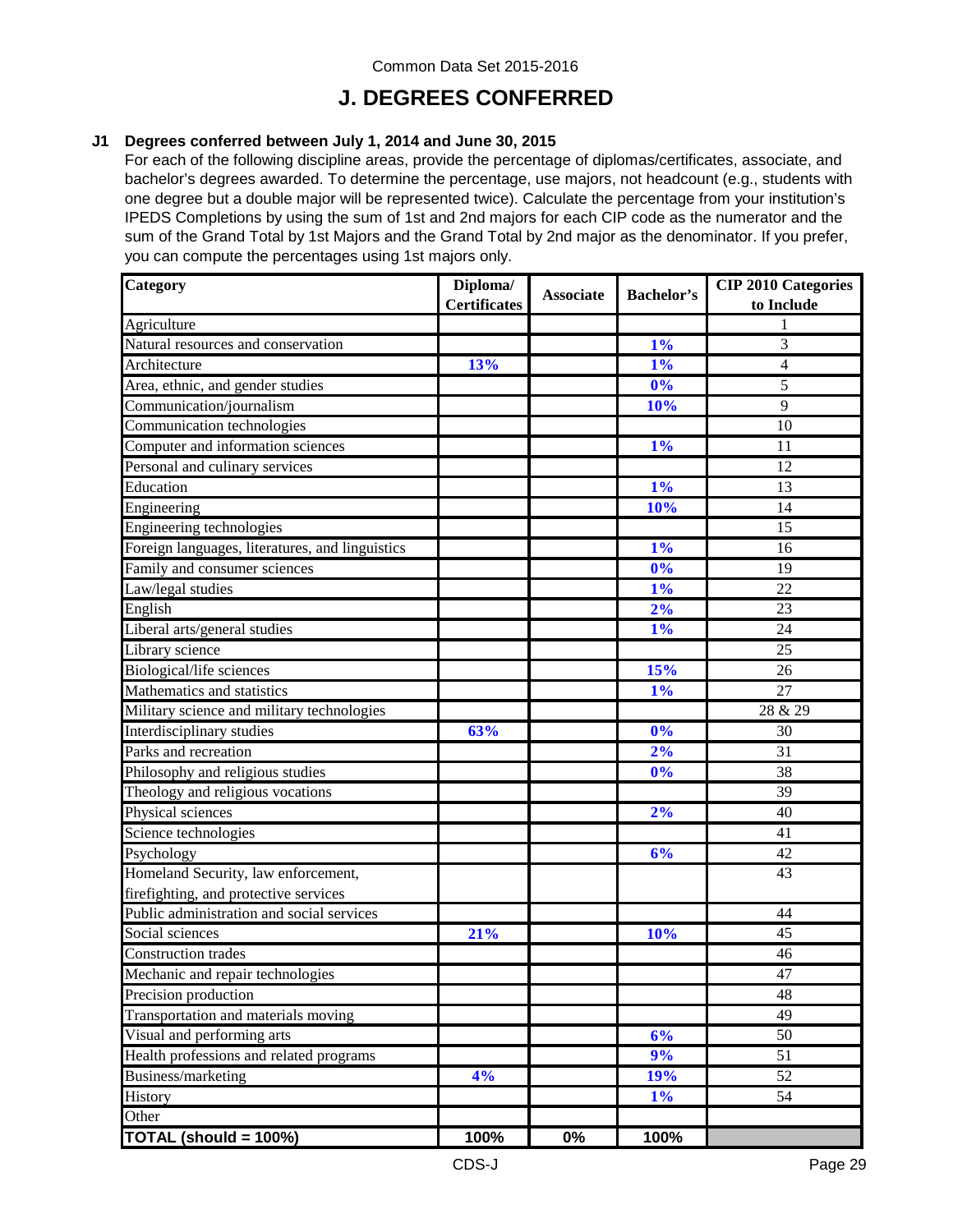#### **SUMMARY OF SIGNIFICANT CHANGES TO THE CDS FOR 2015-2016**

Changes to the 2015-2016 CDS document are highlighted in yellow in Sections C  $&$  H

#### **C8B Entrance Exams - Minor wording changes to the 3 ACT categories + addition of 3 Essay questions for the SAT**

applicants for Fall 2017 please indicate which ONE of the of the following applies (regardless of whether the writing score will be used in the admissions process): B. If your institution will make use of the ACT in admission decisions for first-time, first-year, degree-seeking

- **EXCOU ACT** with writing required
- **ACT** with writing recommended.
- **EXCT** with or without writing accepted

If your institution will make use of the SAT in admission decisions for first-time, first-year, degree-seeking applicants for Fall 2017 please indicate which ONE of the following applies (regardless of whether the Essay score will be used in the admissions process):

- SAT with Essay component required
- **\_\_ SAT with ESSAY component recommended**
- SAT with or without ESSAY component accepted

#### **H4, H4a, H5, and H5A have been revised to include a more comprehensive chart for reporting on loan sources and amount borrowed. H4, H4a, H5, and H5a are now reported under just H4 and H5**

Note: These are the graduates and loan types to include and exclude in order to fill out CDS H4 and H5. Include:

- \* 2015 undergraduate class: all students who started at your institution as first-time students and received a bachelor's degree between July 1, 2014 and June 30, 2015.
- \* only loans made to students who borrowed while enrolled at your institution.
- \* co-signed loans.
- Exclude:
- \* students who transferred in.
- \* money borrowed at other institutions.
- \* parent loans

\* students who did not graduate or who graduated with another degree or certificate (but no bachelor's degree.)

H4. Provide the number of students in the 2015 undergraduate class who started at your institution as first-time students and received a bachelor's degree between July 1, 2014 and June 30, 2015. Exclude students who transferred into your institution.

loan sources, and the average (or mean) amount borrowed H5. Number and percent of students in class (defined in H4 above) borrowing from federal, non-federal, and any

| (defined in H4<br>above) who<br><b>borrowed</b> | Number in the class Percent of the class cumulative principal<br>(defined above) who borrowed, of those<br><b>borrowed (nearest in the first column</b><br>$1\%$ | <b>Average per-</b><br>undergraduate-<br>borrower<br>(nearest \$1) |
|-------------------------------------------------|------------------------------------------------------------------------------------------------------------------------------------------------------------------|--------------------------------------------------------------------|
|                                                 |                                                                                                                                                                  |                                                                    |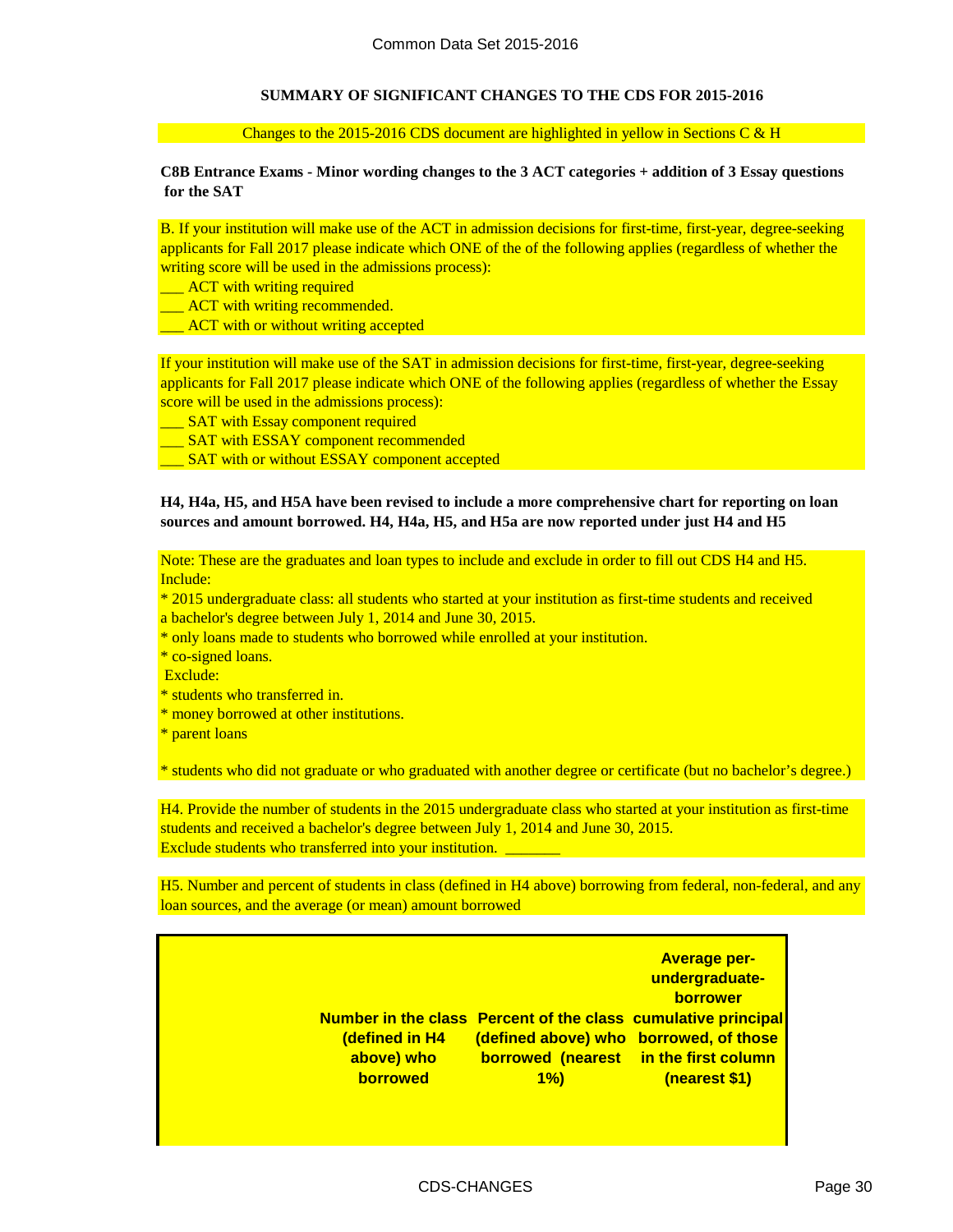### **SUMMARY OF SIGNIFICANT CHANGES TO THE CDS FOR 2015-2016**

| a) Any loan program:                                       |               |    |
|------------------------------------------------------------|---------------|----|
| <b>Federal Perkins,</b>                                    |               |    |
| <b>Federal Stafford</b>                                    |               |    |
| <b>Subsidized and</b>                                      |               |    |
| Unsubsidized,                                              |               |    |
| institutional, state,                                      |               |    |
| private loans that your                                    |               |    |
| institution is aware of,                                   |               |    |
| etc. Include both                                          |               |    |
| <b>Federal Direct</b>                                      |               |    |
| <b>Student Loans and</b>                                   |               |    |
| <b>Federal Family</b>                                      |               |    |
| <b>Education Loans.</b>                                    | %             | \$ |
|                                                            |               |    |
| b) Federal loan                                            |               |    |
| programs: Federal                                          |               |    |
| <b>Perkins, Federal</b>                                    |               |    |
| <b>Stafford Subsidized</b>                                 |               |    |
|                                                            |               |    |
| and Unsubsidized.                                          |               |    |
| <b>Include both Federal</b><br><b>Direct Student Loans</b> |               |    |
|                                                            |               |    |
| and Federal Family<br><b>Education Loans.</b>              | %             | \$ |
|                                                            |               |    |
|                                                            |               |    |
| c) Institutional loan                                      |               |    |
| programs.                                                  | %             | \$ |
|                                                            |               |    |
|                                                            |               |    |
| d) State loan                                              |               |    |
| programs.                                                  | $\frac{1}{2}$ | \$ |
|                                                            |               |    |
| e) Private alternative                                     |               |    |
| loans made by a bank                                       |               |    |
| or lender.                                                 | %             | \$ |

### Changes to the 2015-2016 CDS document are highlighted in yellow in Sections C & H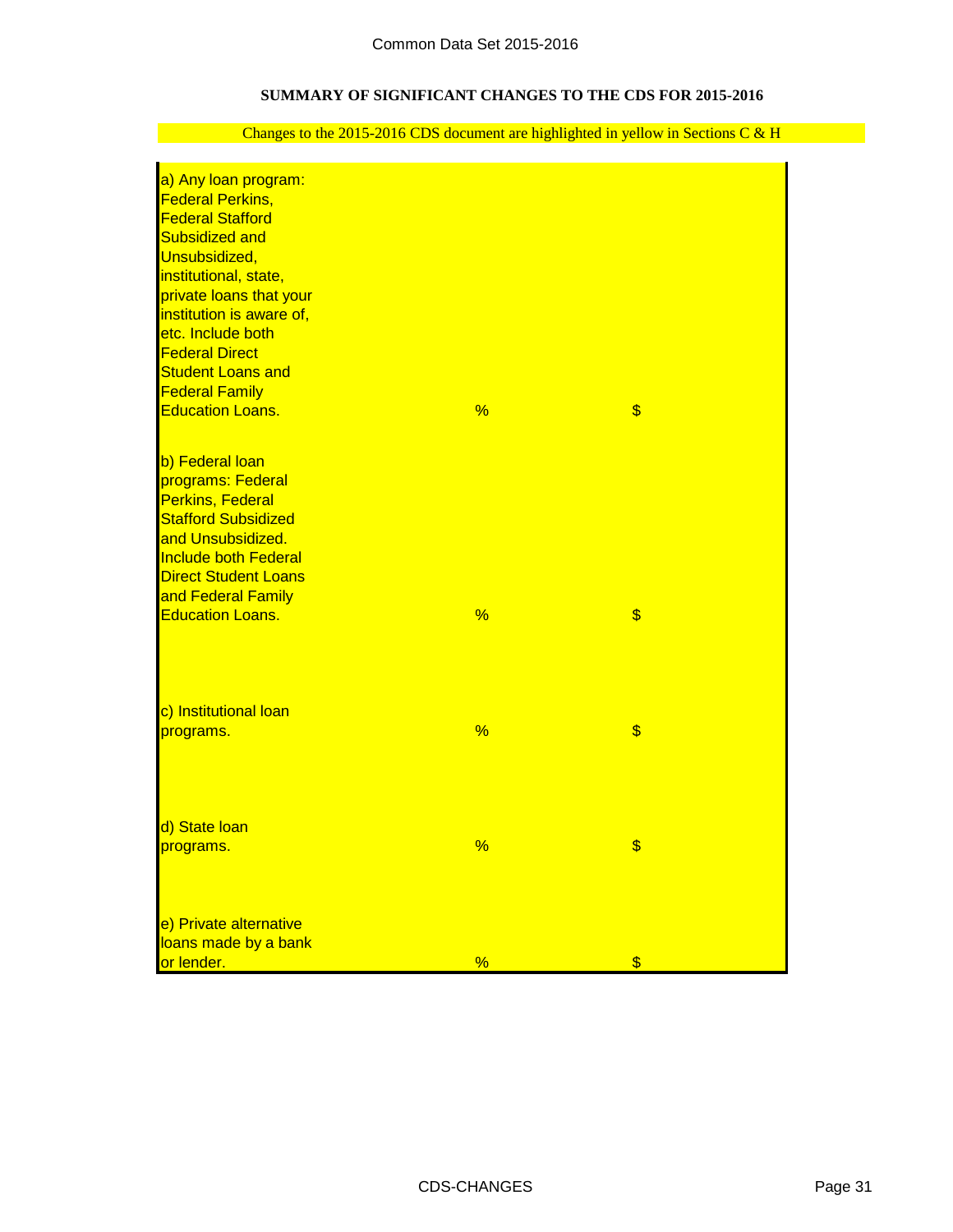**All definitions related to the financial aid section appear at the end of the Definitions document.**

Items preceded by an asterisk (\*) represent definitions agreed to among publishers which do not appear on the CDS document but may be present on individual publishers' surveys.

**\* Academic advisement:** Plan under which each student is assigned to a faculty member or a trained adviser, who, through regular meetings, helps the student plan and implement immediate and long-term academic and vocational goals.

**Accelerated program:** Completion of a college program of study in fewer than the usual number of years, most often by attending summer sessions and carrying extra courses during the regular academic term**.**

**Admitted student:** Applicant who is offered admission to a degree-granting program at your institution.

**\* Adult student services:** Admission assistance, support, orientation, and other services expressly for adults who have started college for the first time, or who are re-entering after a lapse of a few years.

**American Indian or Alaska Native:** A person having origins in any of the original peoples of North and South America (including Central America) and maintaining tribal affiliation or community attachment.

**Applicant (first-time, first year):** An individual who has fulfilled the institution's requirements to be considered for admission (including payment or waiving of the application fee, if any) and who has been notified of one of the following actions: admission, nonadmission, placement on waiting list, or application withdrawn (by applicant or institution).

**Application fee:** That amount of money that an institution charges for processing a student's application for acceptance. This amount is *not* creditable toward tuition and required fees, nor is it refundable if the student is not admitted to the institution.

**Asian:** A person having origins in any of the original peoples of the Far East, Southeast Asia, or the Indian subcontinent, including, for example, Cambodia, China, India, Japan, Korea, Malaysia, Pakistan, the Philippine Islands, Thailand, and Vietnam.

**Associate degree:** An award that normally requires at least two but less than four years of full-time equivalent college work.

**Bachelor's degree:** An award (baccalaureate or equivalent degree, as determined by the Secretary of the U.S. Department of Education) that normally requires at least four years but *not* more than five years of fulltime equivalent college-level work. This includes ALL bachelor's degrees conferred in a five-year cooperative (work-study plan) program. (A cooperative plan provides for alternate class attendance and employment in business, industry, or government; thus, it allows students to combine actual work experience with their college studies.) Also, it includes bachelor's degrees in which the normal four years of work are completed in three years.

**Black or African American:** A person having origins in any of the black racial groups of Africa.

**Board (charges):** Assume average cost for 19 meals per week or the maximum meal plan.

**Books and supplies (costs):** Average cost of books and supplies. Do not include unusual costs for special groups of students (e.g., engineering or art majors), unless they constitute the majority of students at your institution.

**Calendar system:** The method by which an institution structures most of its courses for the academic year.

**Campus Ministry:** Religious student organizations (denominational or nondenominational) devoted to fostering religious life on college campuses. May also refer to Campus Crusade for Christ, an interdenominational Christian organization.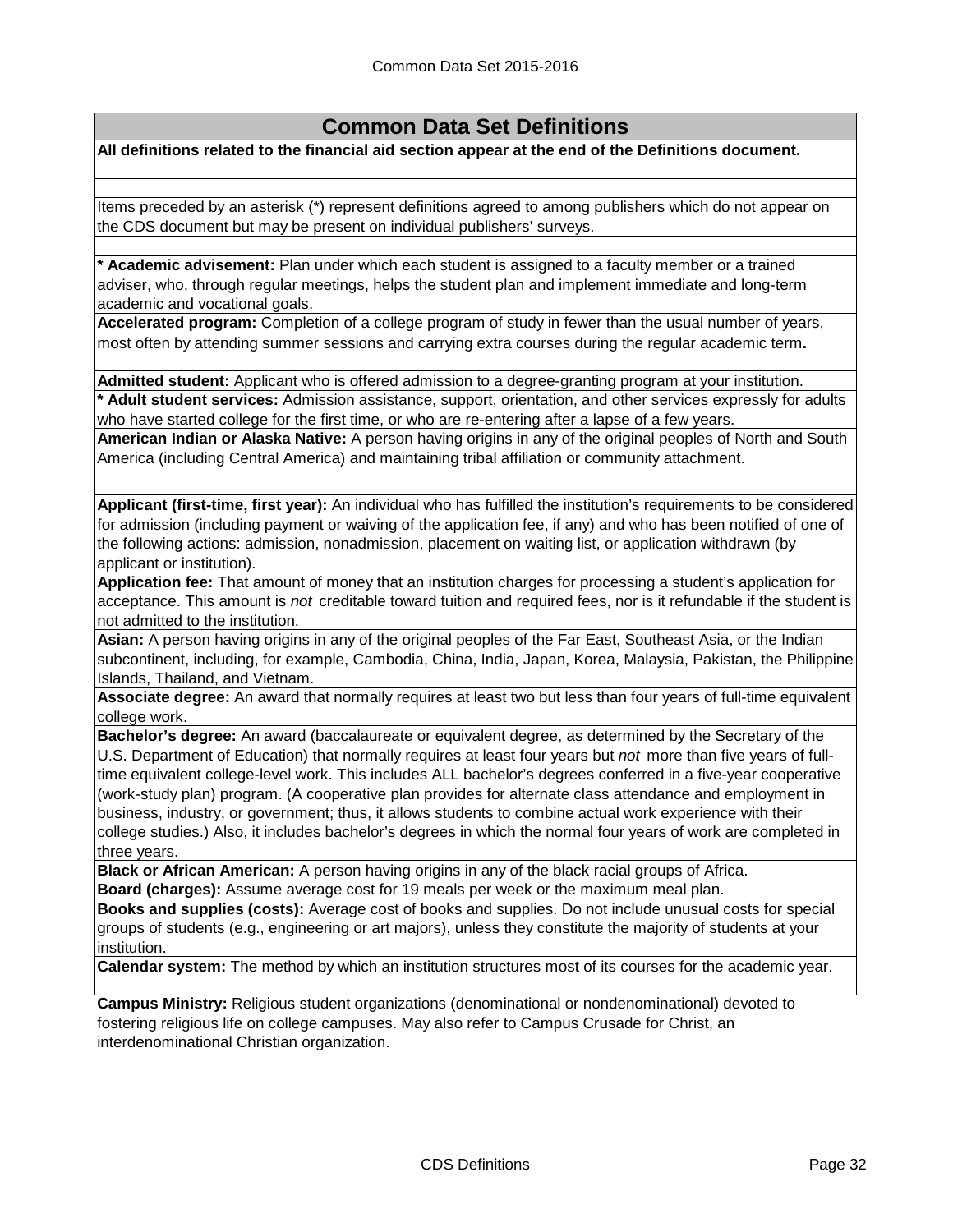**All definitions related to the financial aid section appear at the end of the Definitions document.**

Items preceded by an asterisk (\*) represent definitions agreed to among publishers which do not appear on the CDS document but may be present on individual publishers' surveys.

**\* Career and placement services:** A range of services, including (often) the following: coordination of visits of employers to campus; aptitude and vocational testing; interest inventories, personal counseling; help in resume writing, interviewing, launching the job search; listings for those students desiring employment and those seeking permanent positions; establishment of a permanent reference folder; career resource materials.

**Carnegie units:** One year of study or the equivalent in a secondary school subject.

**Certificate:** See **Postsecondary award, certificate, or diploma.**

**Class rank:** The relative numerical position of a student in his or her graduating class, calculated by the high school on the basis of grade-point average, whether weighted or unweighted.

**College-preparatory program:** Courses in academic subjects (English, history and social studies, foreign languages, mathematics, science, and the arts) that stress preparation for college or university study.

**Common Application:** The standard application form distributed by the National Association of Secondary School Principals for a large number of private colleges who are members of the Common Application Group.

**Community service program:** Referral center for students wishing to perform volunteer work in the community or participate in volunteer activities coordinated by academic departments.

**Commuter:** A student who lives off campus in housing that is not owned by, operated by, or affiliated with the college. This category includes students who commute from home and students who have moved to the area to attend college.

**Contact hour:** A unit of measure that represents an hour of scheduled instruction given to students. Also referred to as clock hour.

**Continuous basis (for program enrollment):** A calendar system classification that is used by institutions that enroll students at any time during the academic year. For example, a cosmetology school or a word processing school might allow students to enroll and begin studies at various times, with no requirement that classes begin on a certain date.

**Cooperative education program:** A program that provides for alternate class attendance and employment in business, industry, or government.

**Cooperative housing:** College-owned, -operated, or -affiliated housing in which students share room and board expenses and participate in household chores to reduce living expenses.

**\* Counseling service:** Activities designed to assist students in making plans and decisions related to their education, career, or personal development.

**Credit:** Recognition of attendance or performance in an instructional activity (course or program) that can be applied by a recipient toward the requirements for a degree, diploma, certificate, or other formal award.

**Credit course:** A course that, if successfully completed, can be applied toward the number of courses required for achieving a degree, diploma, certificate, or other formal award.

**Credit hour:** A unit of measure representing an hour (50 minutes) of instruction over a 15-week period in a semester or trimester system or a 10-week period in a quarter system. It is applied toward the total number of hours needed for completing the requirements of a degree, diploma, certificate, or other formal award.

**Cross-registration:** A system whereby students enrolled at one institution may take courses at another institution without having to apply to the second institution.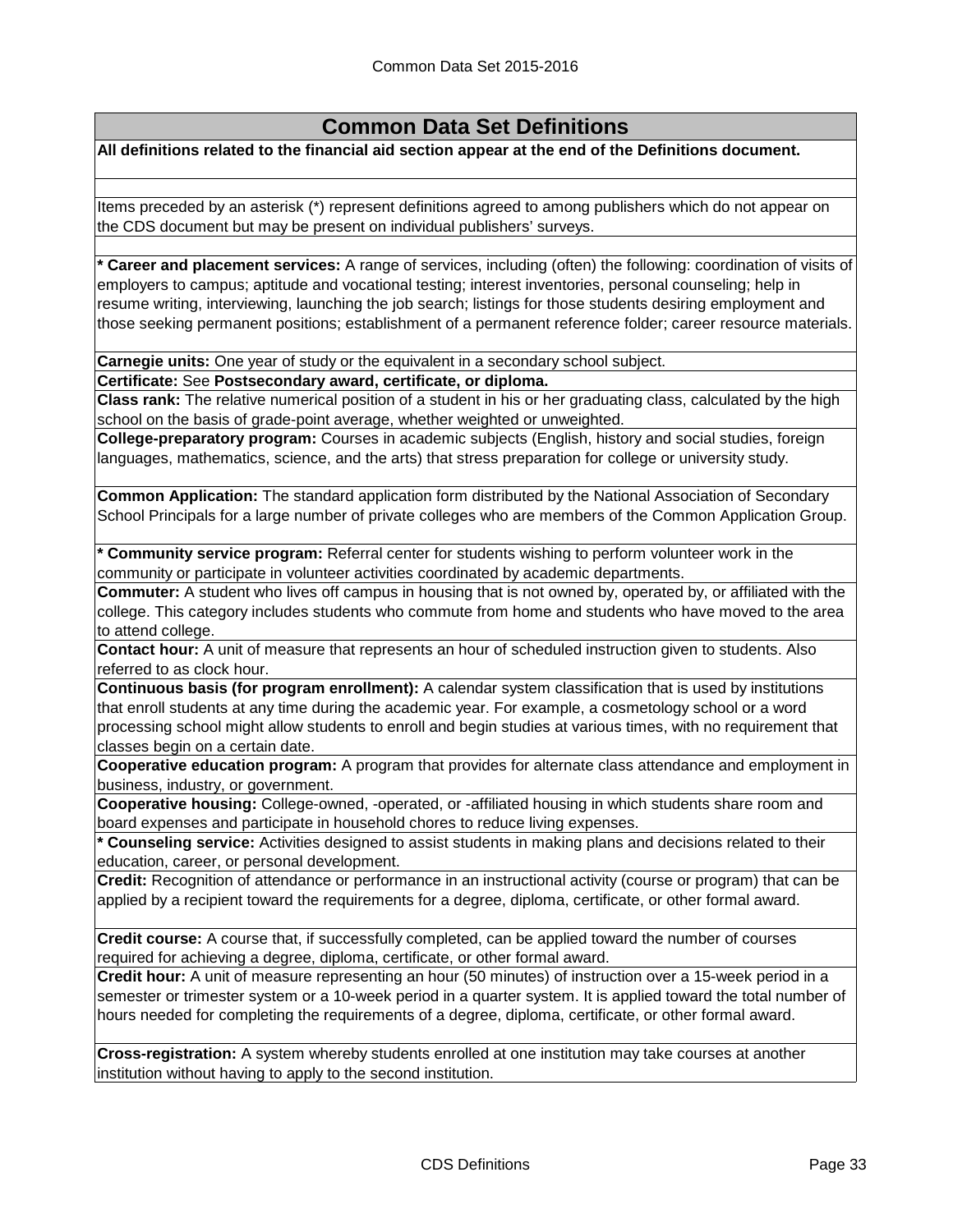**All definitions related to the financial aid section appear at the end of the Definitions document.**

Items preceded by an asterisk (\*) represent definitions agreed to among publishers which do not appear on the CDS document but may be present on individual publishers' surveys.

**Deferred admission:** The practice of permitting admitted students to postpone enrollment, usually for a period of one academic term or one year.

**Degree:** An award conferred by a college, university, or other postsecondary education institution as official recognition for the successful completion of a program of studies.

**Degree-seeking students:** Students enrolled in courses for credit who are recognized by the institution as seeking a degree or formal award. At the undergraduate level, this is intended to include students enrolled in vocational or occupational programs.

**Differs by program (calendar system):** A calendar system classification that is used by institutions that have occupational/vocational programs of varying length. These schools may enroll students at specific times depending on the program desired. For example, a school might offer a two-month program in January, March, May, September, and November; and a three-month program in January, April, and October.

**Diploma:** See **Postsecondary award, certificate, or diploma.**

**Distance learning:** An option for earning course credit at off-campus locations via cable television, internet, satellite classes, videotapes, correspondence courses, or other means.

**Doctor's degree-research/scholarship:** A Ph.D. or other doctor's degree that requires advanced work beyond the master's level, including the preparation and defense of a dissertation based on original research, or the planning and execution of an original project demonstrating substantial artistic or scholarly achievement. Some examples of this type of degree may include Ed.D., D.M.A., D.B.A., D.Sc., D.A., or D.M, and others, as designated by the awarding institution.

**Doctor's degree-professional practice:** A doctor's degree that is conferred upon completion of a program providing the knowledge and skills for the recognition, credential, or license required for professional practice. The degree is awarded after a period of study such that the total time to the degree, including both preprofessional and professional preparation, equals at least six full-time equivalent academic years. Some of these degrees were formerly classified as "first-professional" and may include: Chiropractic (D.C. or D.C.M.); Dentistry (D.D.S. or D.M.D.); Law (L.L.B. or J.D.); Medicine (M.D.); Optometry (O.D.); Osteopathic Medicine (D.O); Pharmacy (Pharm.D.); Podiatry (D.P.M., Pod.D., D.P.); or, Veterinary Medicine (D.V.M.), and others, as designated by the awarding institution.

**Doctor's degree-other:** A doctor's degree that does not meet the definition of a doctor's degree research/scholarship or a doctor's degree - professional practice.

**Double major:** Program in which students may complete two undergraduate programs of study simultaneously.

**Dual enrollment:** A program through which high school students may enroll in college courses while still enrolled in high school. Students are not required to apply for admission to the college in order to participate.

**Early action plan:** An admission plan that allows students to apply and be notified of an admission decision well in advance of the regular notification dates. If admitted, the candidate is not committed to enroll; the student may reply to the offer under the college's regular reply policy.

**Early admission:** A policy under which students who have not completed high school are admitted and enroll full time in college, usually after completion of their junior year.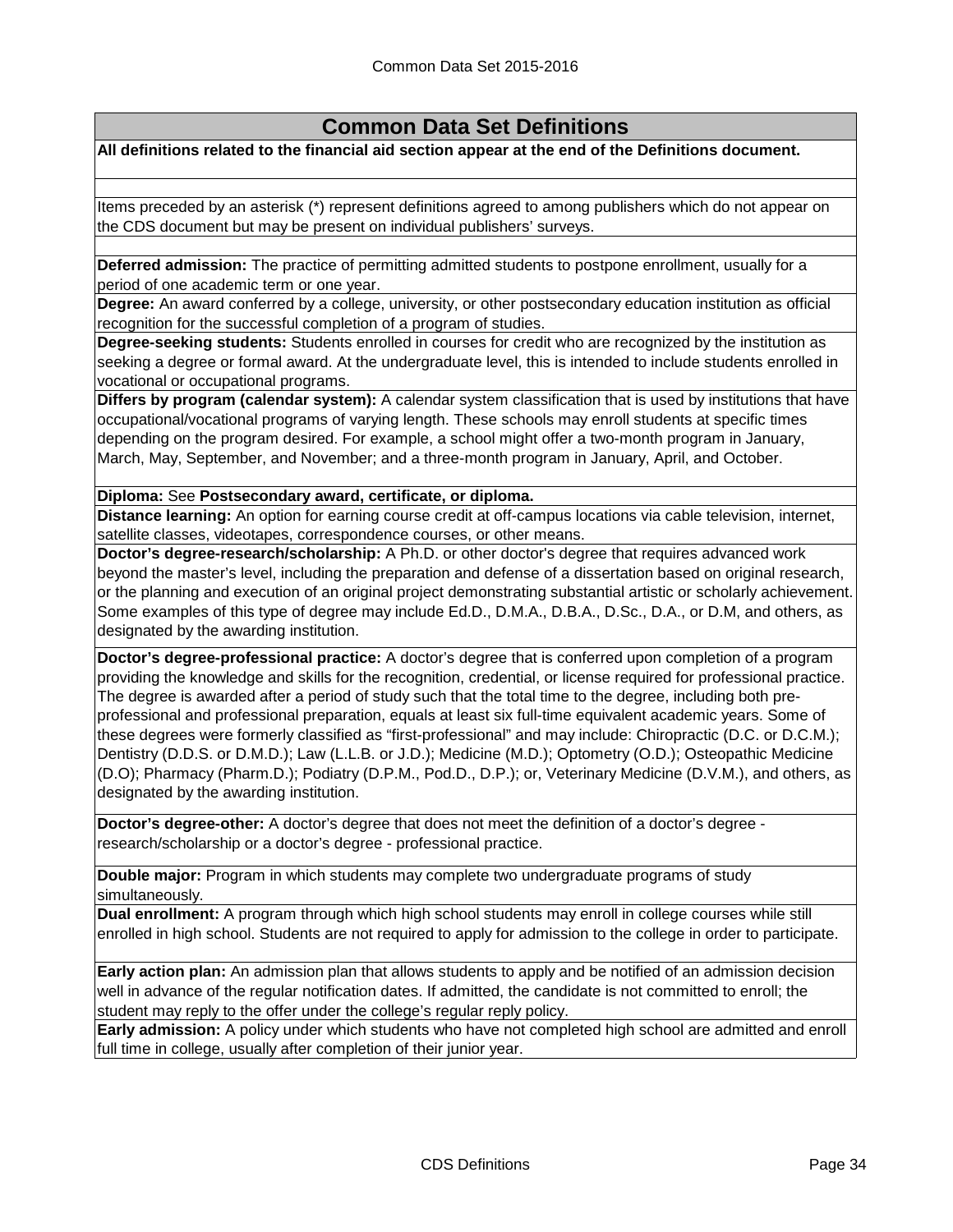**All definitions related to the financial aid section appear at the end of the Definitions document.**

Items preceded by an asterisk (\*) represent definitions agreed to among publishers which do not appear on the CDS document but may be present on individual publishers' surveys.

**Early decision plan:** A plan that permits students to apply and be notified of an admission decision (and financial aid offer if applicable) well in advance of the regular notification date. Applicants agree to accept an offer of admission and, if admitted, to withdraw their applications from other colleges. There are three possible decisions for early decision applicants: admitted, denied, or not admitted but forwarded for consideration with the regular applicant pool, without prejudice.

**English as a Second Language (ESL):** A course of study designed specifically for students whose native language is not English.

**Exchange student program-domestic:** Any arrangement between a student and a college that permits study for a semester or more at another college **in the United States** without extending the amount of time required for a degree. **See also Study abroad**.

**External degree program:** A program of study in which students earn credits toward a degree through independent study, college courses, proficiency examinations, and personal experience. External degree programs require minimal or no classroom attendance.

**Extracurricular activities (as admission factor):** Special consideration in the admissions process given for participation in both school and nonschool-related activities of interest to the college, such as clubs, hobbies, student government, athletics, performing arts, etc.

**First-time student:** A student attending any institution for the first time at the level enrolled. Includes students enrolled in the fall term who attended a postsecondary institution for the first time at the same level in the prior summer term. Also includes students who entered with advanced standing (college credit earned before graduation from high school).

**First-time, first-year (freshman) student:** A student attending any institution for the first time at the undergraduate level. Includes students enrolled in the fall term who attended college for the first time in the prior summer term. Also includes students who entered with advanced standing (college credits earned before graduation from high school).

**First-year student:** A student who has completed less than the equivalent of 1 full year of undergraduate work; that is, less than 30 semester hours (in a 120-hour degree program) or less than 900 contact hours.

**Freshman:** A first-year undergraduate student.

**\*Freshman/new student orientation:** Orientation addressing the academic, social, emotional, and intellectual issues involved in beginning college. May be a few hours or a few days in length; at some colleges, there is a fee.

**Full-time student (undergraduate):** A student enrolled for 12 or more semester credits, 12 or more quarter credits, or 24 or more contact hours a week each term.

**Geographical residence (as admission factor):** Special consideration in the admission process given to students from a particular region, state, or country of residence.

**Grade-point average (academic high school GPA):** The sum of grade points a student has earned in secondary school divided by the number of courses taken. The most common system of assigning numbers to grades counts four points for an A, three points for a B, two points for a C, one point for a D, and no points for an E or F. Unweighted GPA's assign the same weight to each course. Weighting gives students additional points for their grades in advanced or honors courses.

**Graduate student:** A student who holds a bachelor's or equivalent, and is taking courses at the postbaccalaureate level.

**\* Health services:** Free or low cost on-campus primary and preventive health care available to students.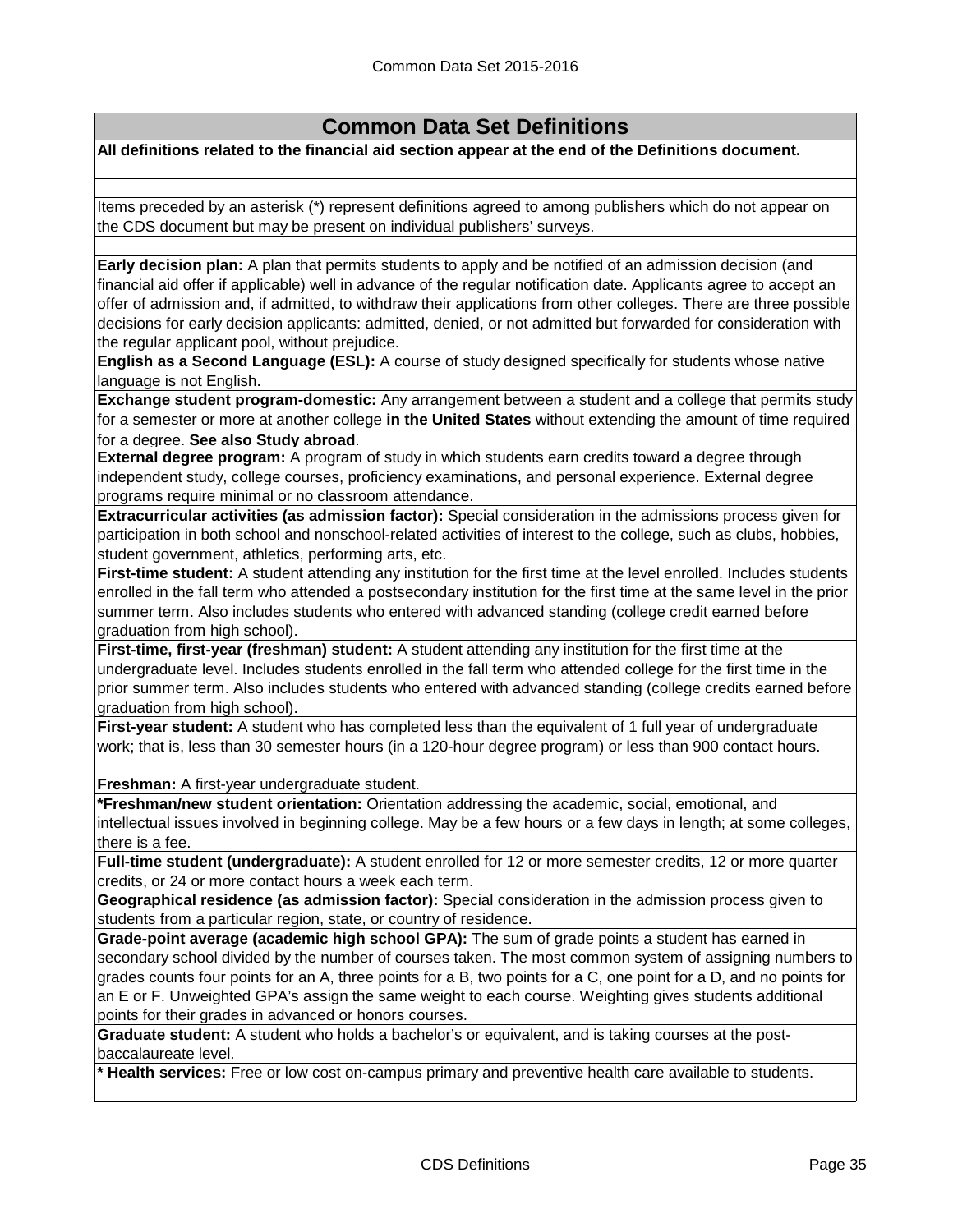**All definitions related to the financial aid section appear at the end of the Definitions document.**

Items preceded by an asterisk (\*) represent definitions agreed to among publishers which do not appear on the CDS document but may be present on individual publishers' surveys.

**High school diploma or recognized equivalent:** A document certifying the successful completion of a prescribed secondary school program of studies, or the attainment of satisfactory scores on the Tests of General Educational Development (GED), or another state-specified examination.

**Hispanic or Latino:** A person of Mexican, Puerto Rican, Cuban, South or Central American, or other Spanish culture or origin, regardless of race.

**Honors program:** Any special program for very able students offering the opportunity for educational enrichment, independent study, acceleration, or some combination of these.

**Independent study:** Academic work chosen or designed by the student with the approval of the department concerned, under an instructor's supervision, and usually undertaken outside of the regular classroom structure.

**In-state tuition:** The tuition charged by institutions to those students who meet the state's or institution's residency requirements.

**International student:** See **Nonresident alien.**

**International student group:** Student groups that facilitate cultural dialogue, support a diverse campus, assist international students in acclimation and creating a social network.

**Internship:** Any short-term, supervised work experience usually related to a student's major field, for which the student earns academic credit. The work can be full- or part-time, on- or off-campus, paid or unpaid.

**\* Learning center:** Center offering assistance through tutors, workshops, computer programs, or audiovisual equipment in reading, writing, math, and skills such as taking notes, managing time, taking tests.

**\* Legal services:** Free or low cost legal advice for a range of issues (personal and other).

**Liberal arts/career combination:** Program in which a student earns undergraduate degrees in two separate fields, one in a liberal arts major and the other in a professional or specialized major, whether on campus or through cross‑registration.

**Master's degree:** An award that requires the successful completion of a program of study of generally one or two full-time equivalent academic years of work beyond the bachelor's degree. Some of these degrees, such as those in Theology (M.Div., M.H.L./Rav) that were formerly classified as "first-professional", may require more than two full-time equivalent academic years of work.

**Minority affiliation (as admission factor):** Special consideration in the admission process for members of designated racial/ethnic minority groups.

**\* Minority student center:** Center with programs, activities, and/or services intended to enhance the college experience of students of color.

**Model United Nations:** A simulation activity focusing on conflict resolution, globalization, and diplomacy. Assuming roles as foreign ambassadors and "delegates," students conduct research, engage in debate, draft resolutions, and may participate in a national Model UN conference.

**Native Hawaiian or Other Pacific Islander:** A person having origins in any of the original peoples of Hawaii, Guam, Samoa, or other Pacific Islands.

**Nonresident alien:** A person who is not a citizen or national of the United States and who is in this country on a visa or temporary basis and does not have the right to remain indefinitely.

**On-campus day care:** Licensed day care for students' children (usually age 3 and up); usually for a fee.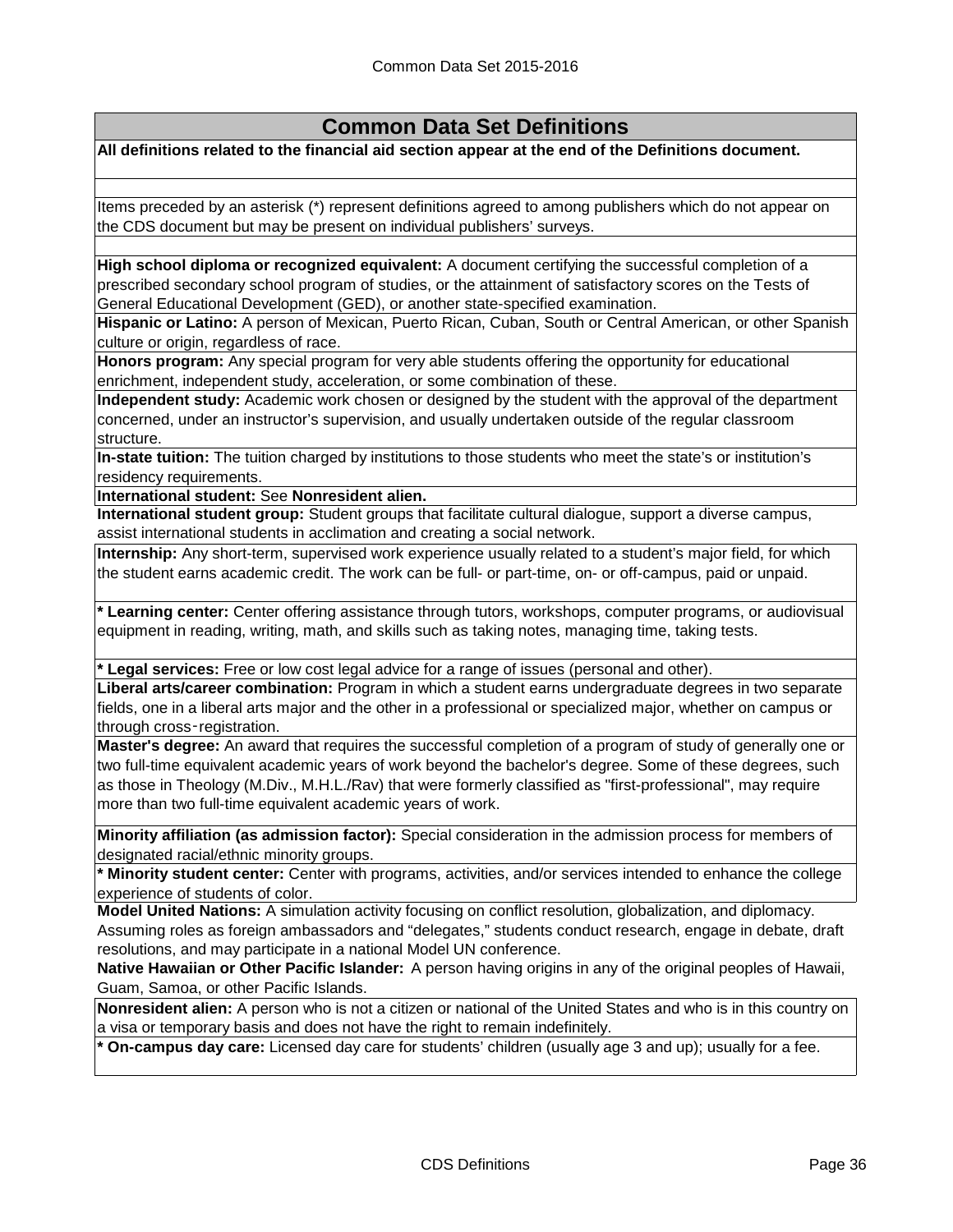**All definitions related to the financial aid section appear at the end of the Definitions document.**

Items preceded by an asterisk (\*) represent definitions agreed to among publishers which do not appear on the CDS document but may be present on individual publishers' surveys.

**Open admission:** Admission policy under which virtually all secondary school graduates or students with GED equivalency diplomas are admitted without regard to academic record, test scores, or other qualifications.

**Other expenses (costs):** Include average costs for clothing, laundry, entertainment, medical (if not a required fee), and furnishings.

**Out-of-state tuition:** The tuition charged by institutions to those students who do not meet the institution's or state's residency requirements.

**Part-time student (undergraduate):** A student enrolled for fewer than 12 credits per semester or quarter, or fewer than 24 contact hours a week each term.

**\* Personal counseling**: One-on-one or group counseling with trained professionals for students who want to explore personal, educational, or vocational issues.

**Post-baccalaureate certificate:** An award that requires completion of an organized program of study requiring 18 credit hours beyond the bachelor's; designed for persons who have completed a baccalaureate degree but do not meet the requirements of academic degrees carrying the title of master.

**Post-master's certificate:** An award that requires completion of an organized program of study of 24 credit hours beyond the master's degree but does not meet the requirements of academic degrees at the doctoral level.

**Postsecondary award, certificate, or diploma:** Includes the following three IPEDS definitions for postsecondary awards, certificates, and diplomas of varying durations and credit/contact hour requirements—

*Less Than 1 Academic Year:* Requires completion of an organized program of study at the postsecondary level (below the baccalaureate degree) in less than 1 academic year (2 semesters or 3 quarters) or in less than 900 contact hours by a student enrolled full-time.

*At Least 1 But Less Than 2 Academic Years:* Requires completion of an organized program of study at the postsecondary level (below the baccalaureate degree) in at least 1 but less than 2 full-time equivalent academic years, or designed for completion in at least 30 but less than 60 credit hours, or in at least 900 but less than 1,800 contact hours.

*At Least 2 But Less Than 4 Academic Years:* Requires completion of an organized program of study at the postsecondary level (below the baccalaureate degree) in at least 2 but less than 4 full-time equivalent academic years, or designed for completion in at least 60 but less than 120 credit hours, or in at least 1,800 but less than 3,600 contact hours.

**Private institution:** An educational institution controlled by a private individual(s) or by a nongovernmental agency, usually supported primarily by other than public funds, and operated by other than publicly elected or appointed officials.

**Private for-profit institution:** A private institution in which the individual(s) or agency in control receives compensation, other than wages, rent, or other expenses for the assumption of risk.

**Private nonprofit institution:** A private institution in which the individual(s) or agency in control receives no compensation, other than wages, rent, or other expenses for the assumption of risk. These include both independent nonprofit schools and those affiliated with a religious organization.

**Proprietary institution:** See **Private for-profit institution.**

**Public institution:** An educational institution whose programs and activities are operated by publicly elected or appointed school officials, and which is supported primarily by public funds.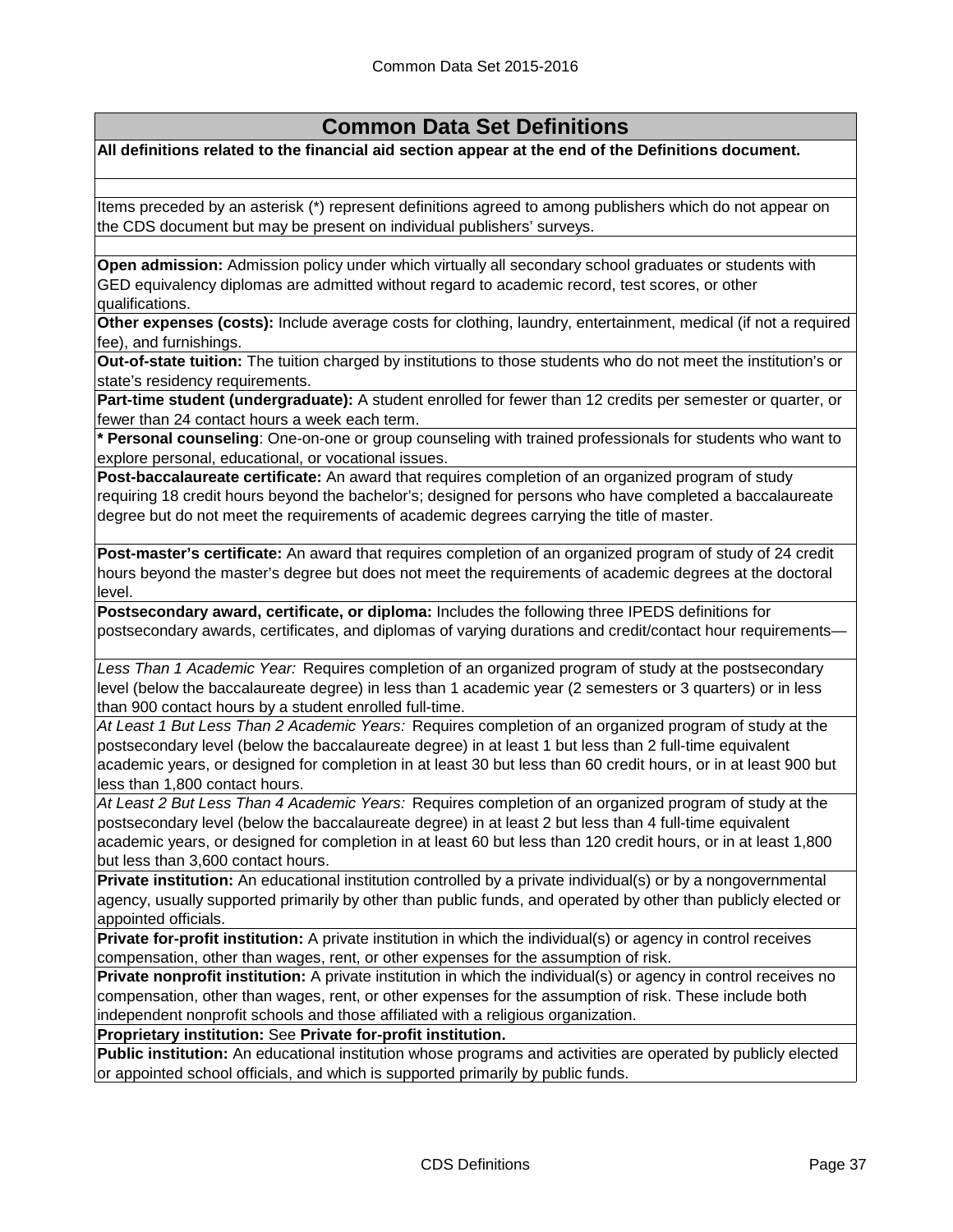**All definitions related to the financial aid section appear at the end of the Definitions document.**

Items preceded by an asterisk (\*) represent definitions agreed to among publishers which do not appear on the CDS document but may be present on individual publishers' surveys.

**Quarter calendar system:** A calendar system in which the academic year consists of three sessions called quarters of about 12 weeks each. The range may be from 10 to 15 weeks. There may be an additional quarter in the summer.

**Race/ethnicity:** Category used to describe groups to which individuals belong, identify with, or belong in the eyes of the community. The categories do not denote scientific definitions of anthropological origins. A person may be counted in only one group.

**Race/ethnicity unknown:** Category used to classify students or employees whose race/ethnicity is not known and whom institutions are unable to place in one of the specified racial/ethnic categories.

**Religious affiliation/commitment (as admission factor):** Special consideration given in the admission process for affiliation with a certain church or faith/religion, commitment to a religious vocation, or observance of certain religious tenets/lifestyle.

**\* Religious counseling:** One-on-one or group counseling with trained professionals for students who want to explore religious problems or issues.

**\* Remedial services:** Instructional courses designed for students deficient in the general competencies necessary for a regular postsecondary curriculum and educational setting.

**Required fees:** Fixed sum charged to students for items not covered by tuition and required of such a large proportion of all students that the student who does NOT pay is the exception. Do not include application fees or optional fees such as lab fees or parking fees.

**Resident alien or other eligible non-citizen:** A person who is not a citizen or national of the United States and who has been admitted as a legal immigrant for the purpose of obtaining permanent resident alien status (and who holds either an alien registration card [Form I-551 or I-151], a Temporary Resident Card [Form I-688], or an Arrival-Departure Record [Form I-94] with a notation that conveys legal immigrant status, such as Section 207 Refugee, Section 208 Asylee, Conditional Entrant Parolee or Cuban-Haitian).

**Room and board (charges)—on campus:** Assume double occupancy in institutional housing and 19 meals per week (or maximum meal plan).

**Secondary school record (as admission factor):** Information maintained by the secondary school that may include such things as the student's high school transcript, class rank, GPA, and teacher and counselor recommendations.

**Semester calendar system:** A calendar system that consists of two semesters during the academic year with about 16 weeks for each semester of instruction. There may be an additional summer session.

**Student-designed major:** A program of study based on individual interests, designed with the assistance of an adviser.

**Study abroad:** Any arrangement by which a student completes part of the college program studying in another country. Can be at a campus abroad or through a cooperative agreement with some other U.S. college or an institution of another country.

**\* Summer session:** A summer session is shorter than a regular semester and not considered part of the academic year. It is not the third term of an institution operating on a trimester system or the fourth term of an institution operating on a quarter calendar system. The institution may have 2 or more sessions occurring in the summer months. Some schools, such as vocational and beauty schools, have year-round classes with no separate summer session.

**Talent/ability (as admission factor):** Special consideration given to students with demonstrated talent/abilities in areas of interest to the institution (e.g., sports, the arts, languages, etc.).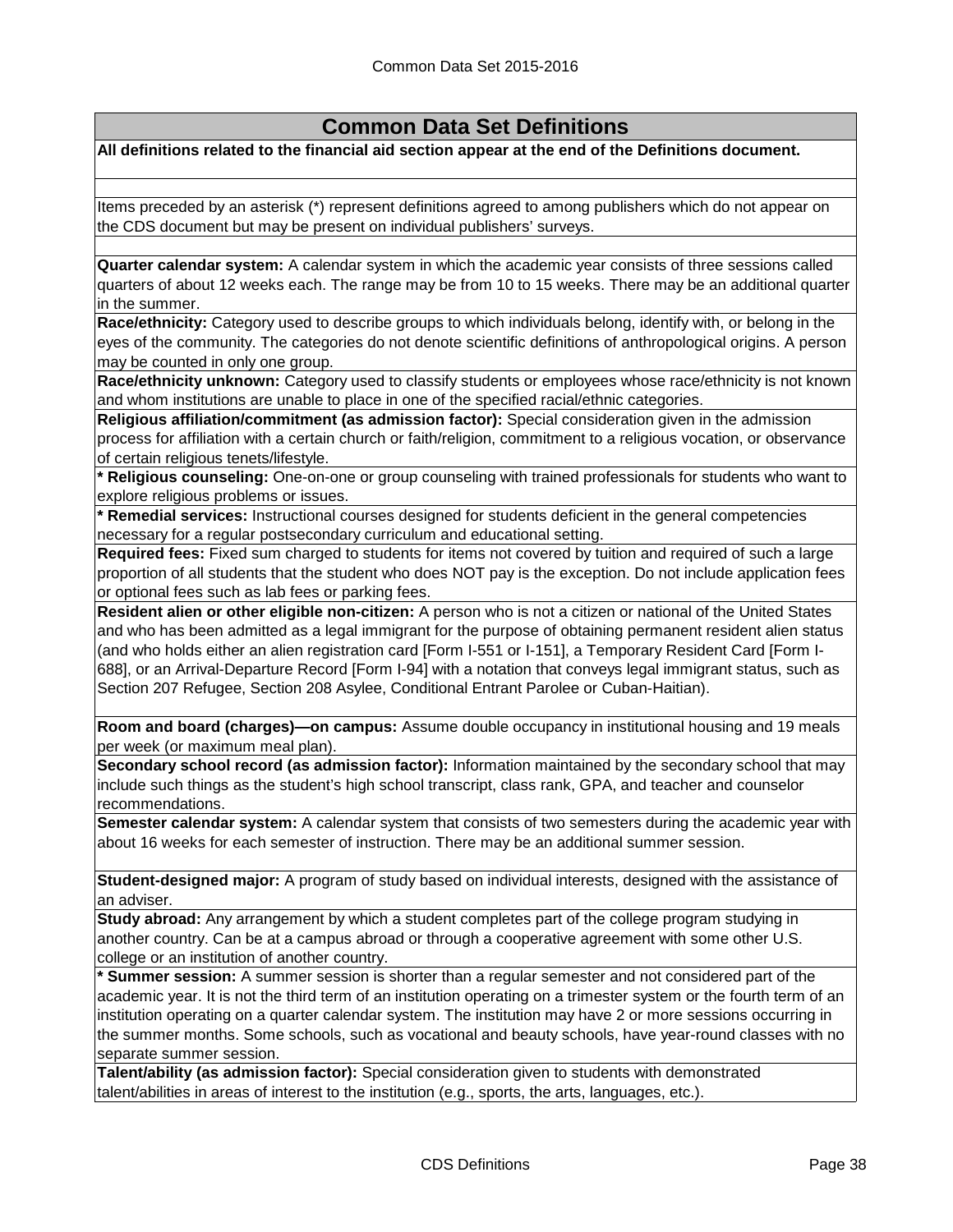**All definitions related to the financial aid section appear at the end of the Definitions document.**

Items preceded by an asterisk (\*) represent definitions agreed to among publishers which do not appear on the CDS document but may be present on individual publishers' surveys.

**Teacher certification program:** Program designed to prepare students to meet the requirements for certification as teachers in elementary, middle/junior high, and secondary schools.

**Transfer applicant:** An individual who has fulfilled the institution's requirements to be considered for admission (including payment or waiving of the application fee, if any) and who has previously attended another college or university and earned college-level credit.

**Transfer student:** A student entering the institution for the first time but known to have previously attended a postsecondary institution at the same level (e.g., undergraduate). The student may transfer with or without credit.

**Transportation (costs):** Assume two round trips to student's hometown per year for students in institutional housing or daily travel to and from your institution for commuter students.

**Trimester calendar system:** An academic year consisting of 3 terms of about 15 weeks each.

**Tuition:** Amount of money charged to students for instructional services. Tuition may be charged per term, per course, or per credit.

**\* Tutoring:** May range from one-on-one tutoring in specific subjects to tutoring in an area such as math, reading, or writing. Most tutors are college students; at some colleges, they are specially trained and certified.

**Unit:** a standard of measurement representing hours of academic instruction (e.g., semester credit, quarter credit, contact hour).

**Undergraduate:** A student enrolled in a four- or five-year bachelor's degree program, an associate degree program, or a vocational or technical program below the baccalaureate.

**\* Veteran's counseling:** Helps veterans and their dependents obtain benefits for their selected program and provides certifications to the Veteran's Administration. May also provide personal counseling on the transition from the military to a civilian life.

**\* Visually impaired:** Any person whose sight loss is not correctable and is sufficiently severe as to adversely affect educational performance.

**Volunteer work (as admission factor):** Special consideration given to students for activity done on a volunteer basis (e.g., tutoring, hospital care, working with the elderly or disabled) as a service to the community or the public in general.

Wait list: List of students who meet the admission requirements but will only be offered a place in the class if space becomes available.

**Weekend college:** A program that allows students to take a complete course of study and attend classes only on weekends.

**White:** A person having origins in any of the original peoples of Europe, the Middle East, or North Africa.

**\* Women's center:** Center with programs, academic activities, and/or services intended to promote an understanding of the evolving roles of women.

**Work experience (as admission factor):** Special consideration given to students who have been employed prior to application, whether for relevance to major, demonstration of employment-related skills, or as explanation of student's academic and extracurricular record.

### **Financial Aid Definitions**

**Awarded aid**: The dollar amounts offered to financial aid applicants.